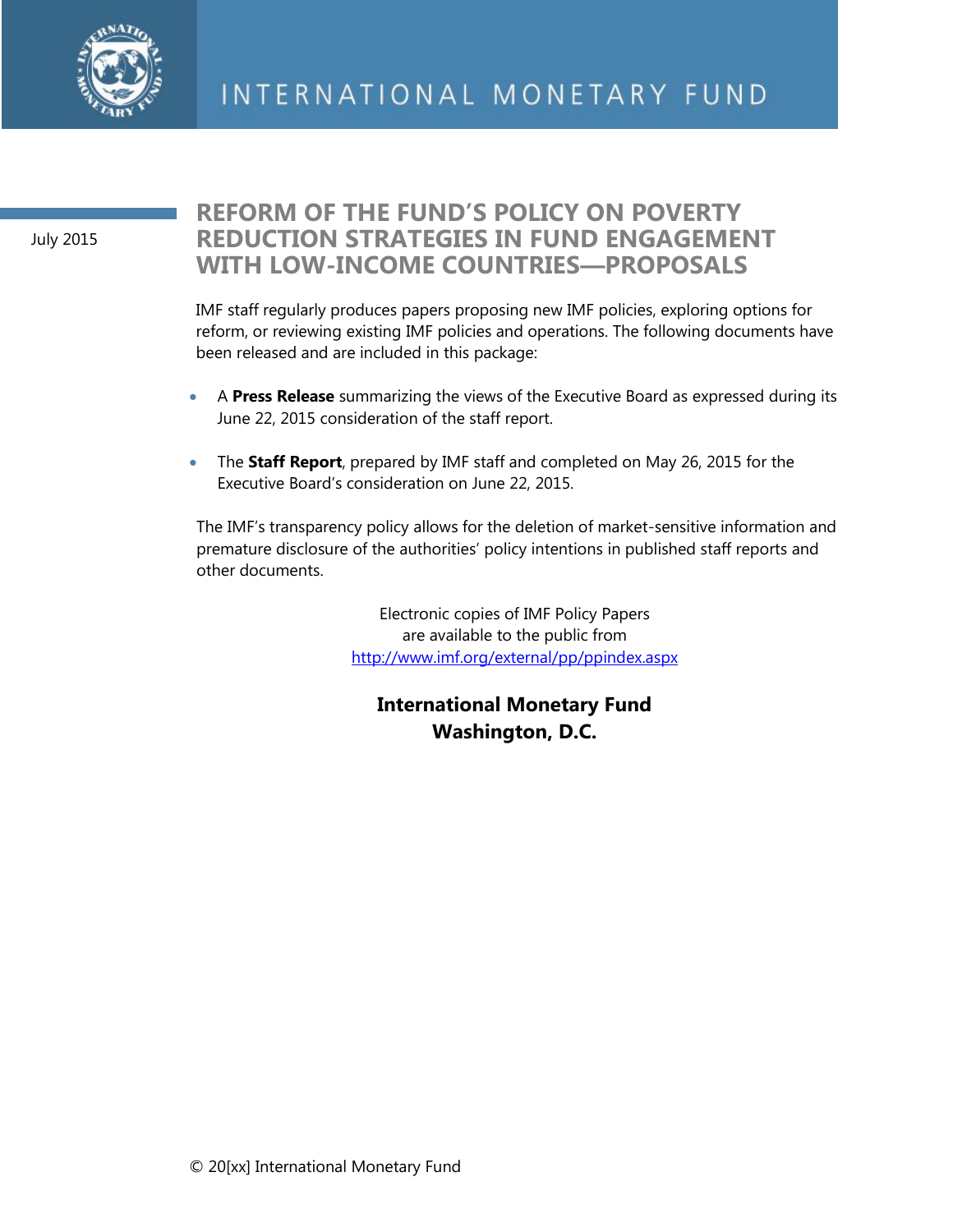

May 26, 2015

**REFORM OF THE FUND'S POLICY ON POVERTY REDUCTION STRATEGIES IN FUND ENGAGEMENT WITH LOW-INCOME COUNTRIES—PROPOSALS**

# **EXECUTIVE SUMMARY**

**Poverty reduction strategies (PRS) are central to Fund-supported economic and financial programs in low-income countries (LICs).** The joint IMF-World Bank's Heavily Indebted Poor Country (HIPC) Initiative introduced the PRS approach and established documentation requirements centered on the Poverty Reduction Strategy Paper (PRSP). The PRS approach has also been a cornerstone for the Fund's concessional financing, currently the Extended Credit Facility (ECF), and has been extended to the Policy Support Instruments (PSI), the non-financing instrument for LICs, with PRS documentation serving as the operational framework for development of strategies to promote growth and reduce poverty under Fund-supported programs.

**A new policy is now needed for the PRS process and documentation in respect of Fund-supported programs under ECF arrangements and PSIs**. A large majority of countries eligible for concessional financing under the Poverty Reduction and Growth Trust have now completed the HIPC process, and are no longer required to produce PRS documentation for the purpose of debt relief. In parallel, countries have been increasingly producing PRS documentation for their own domestic purposes on timelines determined by national needs. Reflecting these developments, the World Bank delinked its concessional financial support from the PRS process. This paper proposes a new Fund policy on the content and process of PRS documentation to address these developments. The proposed policy on PRS documentation is guided by three key principles: (i) maintaining a clear link between the member's PRS and policies under ECF arrangements and PSIs: (ii) preserving national ownership of PRS process; and (iii) providing for flexibility in the scope and coverage of PRS to reflect different country circumstances.

### **The proposed policy presents a new PRS approach based on an Economic Development Document (EDD), which has the following key features:**

**Content of the EDD:** In line with the current PRSP-based approach, a member country will produce an EDD. The EDD may take two forms: (i) an existing national development plan or strategy document on the country's PRS; or (ii) a newly prepared document on the country's PRS. Under the proposed policy, while country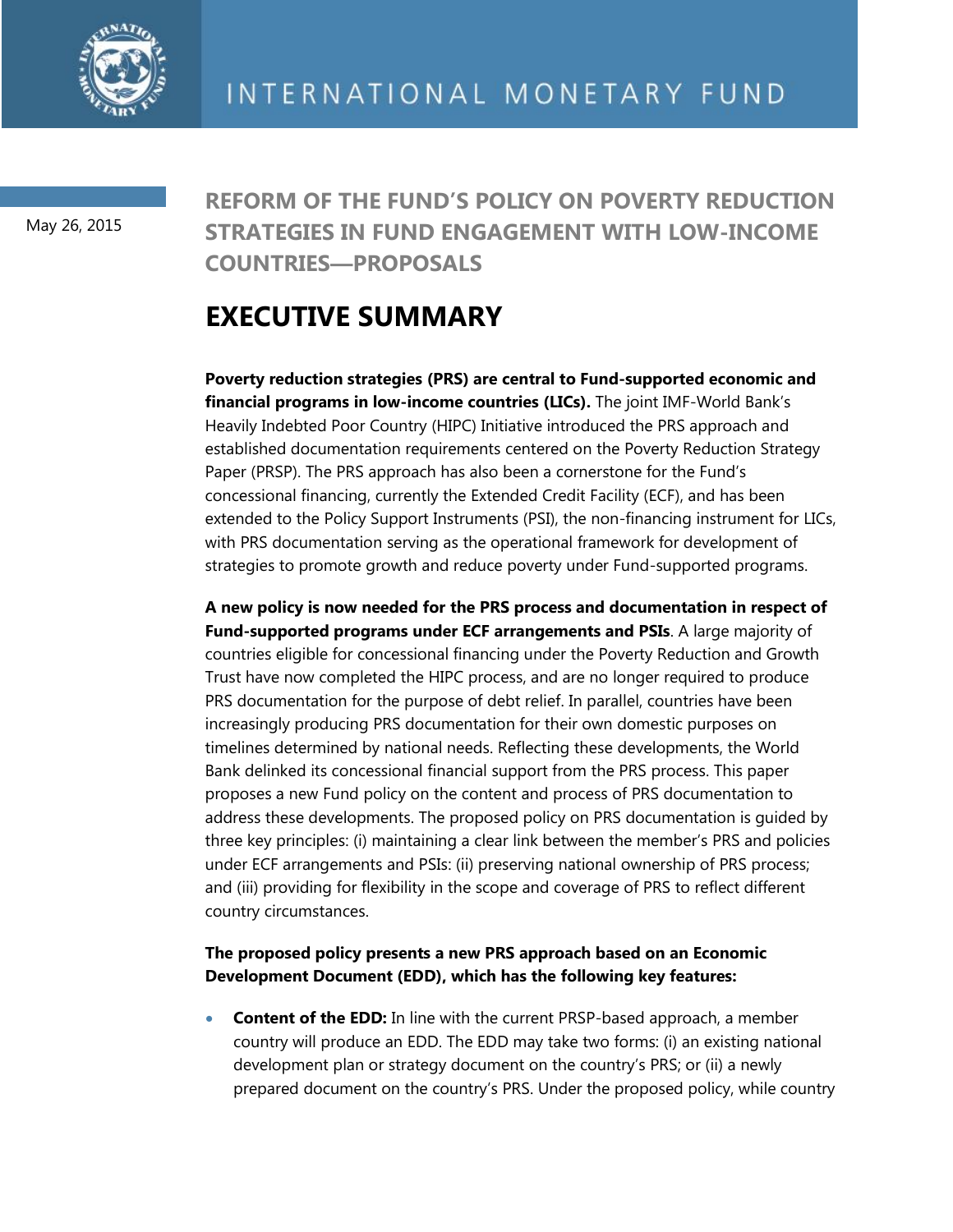circumstances would be taken into account in documenting PRS in EDDs, countries would need to meet minimum standards and would be encouraged to follow good practice guidelines. Unlike the PRSP approach where the participation of stakeholders is required in preparing PRSPs, the proposed policy only encourages but does not require a participatory process in developing EDDs. It is also proposed to streamline the content of PRS documentation and reduce its length, as appropriate, through a focus on macro-relevant aspects of the PRS.

- **Time requirements for issuance of the EDD:** Under the proposed policy, an EDD is required to be issued to the Board for completion of the first and subsequent reviews under ECF arrangements and PSIs. The PRS covered in the EDD would need to have been developed normally within 5 years but no more than 6 years leading up to and covering the relevant review.
- **Assessment of a member country's PRS documented in the EDD:** Fund staff's assessment of a member country's PRS, as reflected in the EDD, would be provided in relevant program documents (Staff Report). An assessment of the country's PRS would also be requested from World Bank staff and circulated to the Fund Executive Board for information.
- **Modalities for monitoring PRS implementation:** The process for monitoring PRS implementation would be streamlined for both countries and Fund staff. Countries would no longer be required to produce lengthy Annual Progress Reports as required under the current PRSP policy but would document PRS implementation in their (Letter of Intent (LOI)/Memorandum of Economic and Financial Policies (MEFP)). For Fund staff, the current Annual Feedback Process would be replaced by regular reporting of PRS implementation in program documents and a PRS Implementation Review, with the latter to be reported to the Board no later than the fourth review under an ECF arrangement or a PSI.
- **The proposed policy would not modify PRS requirements under the HIPC Initiative.** Countries under the HIPC Initiative would continue to be subject to the current PRS documentation requirements for purposes of reaching decision and completion points.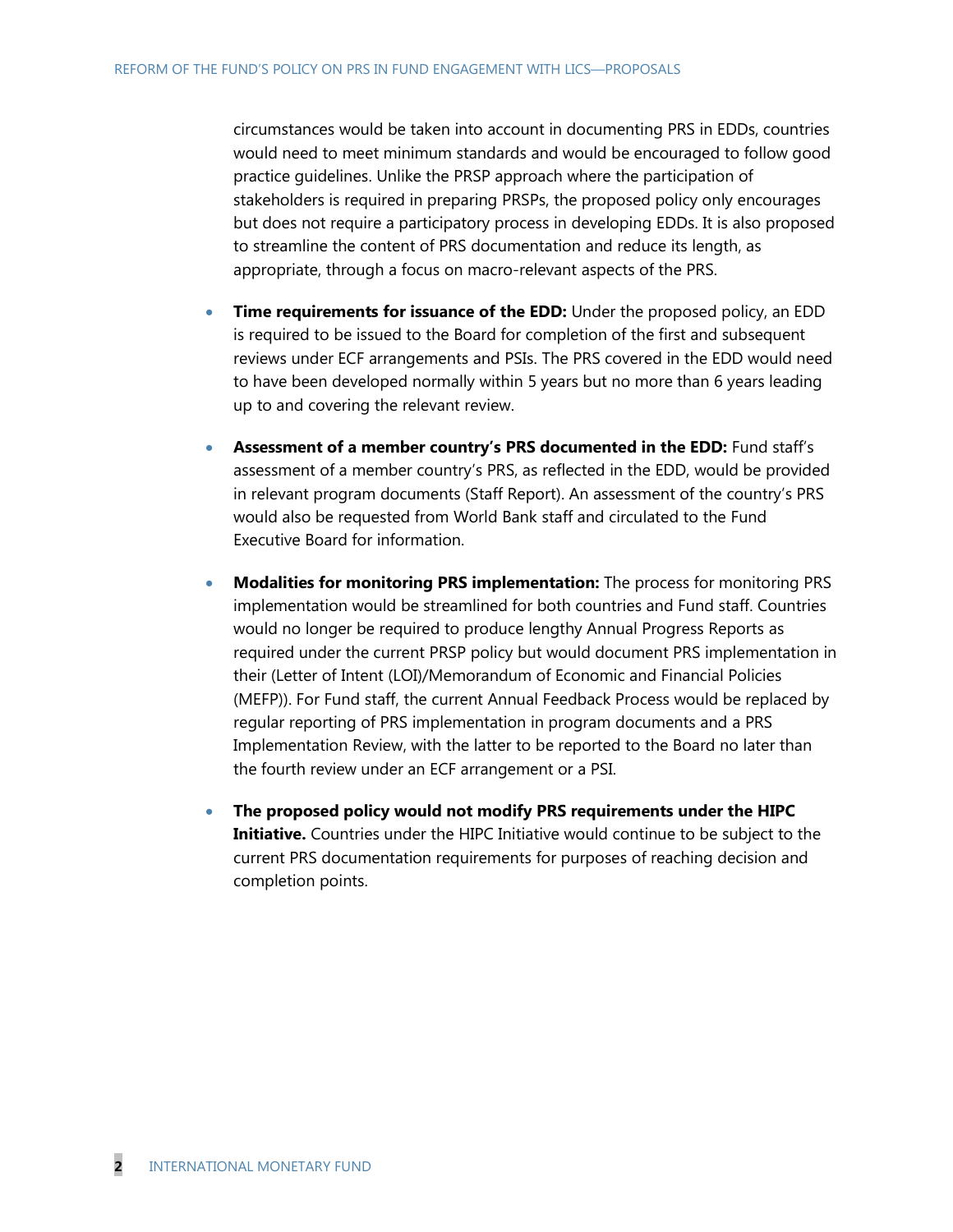Approved By **Peter Allum and Sean Hagan**

Prepared by Strategy, Policy, and Review and Legal Departments, in consultation with other departments

## **CONTENTS**

| <b>REFORM PROPOSAL REGARDING THE FUND'S POLICY ON POVERTY REDUCTION</b>                          |    |
|--------------------------------------------------------------------------------------------------|----|
|                                                                                                  |    |
|                                                                                                  |    |
|                                                                                                  |    |
| C. Modalities for Issuance and Assessment of the New PRS Documentation _______________________18 |    |
|                                                                                                  |    |
|                                                                                                  | 24 |
|                                                                                                  |    |
|                                                                                                  |    |
|                                                                                                  |    |
|                                                                                                  |    |
| I. Instrument to Establish the Poverty Reduction and Growth Trust-Redlined Version ________ 38   |    |
|                                                                                                  |    |
|                                                                                                  |    |
|                                                                                                  |    |
| <b>BOXES</b>                                                                                     |    |
| 1. Fund Policy on PRS Documentation Under the HIPC Initiative ________________________________7  |    |
| 2. Current Policy on PRS Documentation in the Context of ECF Arrangements and PSIs ________ 8    |    |
|                                                                                                  |    |
| 4. New PRS Documentation for ECF Arrangements and PSIs _______________________________14         |    |
|                                                                                                  |    |
|                                                                                                  |    |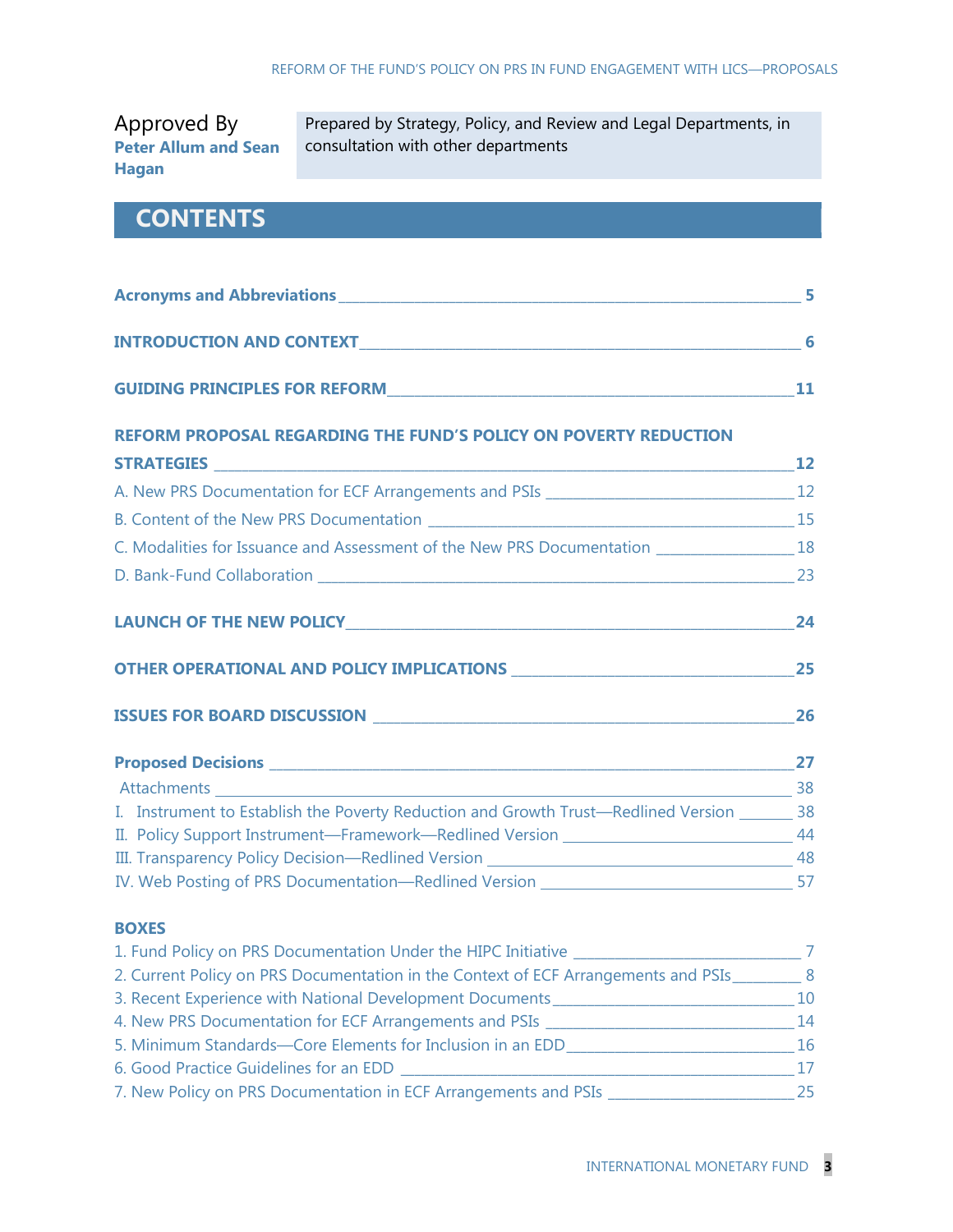#### **TABLE**

| 1. PRS Documentation Status for Second Half of 2015 |  |
|-----------------------------------------------------|--|
|-----------------------------------------------------|--|

#### **ANNEXES**

| <b>REFERENCES</b>                                                                            | 64 |
|----------------------------------------------------------------------------------------------|----|
| IV. Comparison of Current and Proposed PRS Documentation Requirements                        | 63 |
| III. Status of PRS Documentation for PRGT-Eligible Countries with Fund-Supported Programs 62 |    |
| II. World Bank's New Country Engagement Approach                                             | 61 |
| I. Evolution of the Fund's Policy on Poverty Reduction Strategies                            | 58 |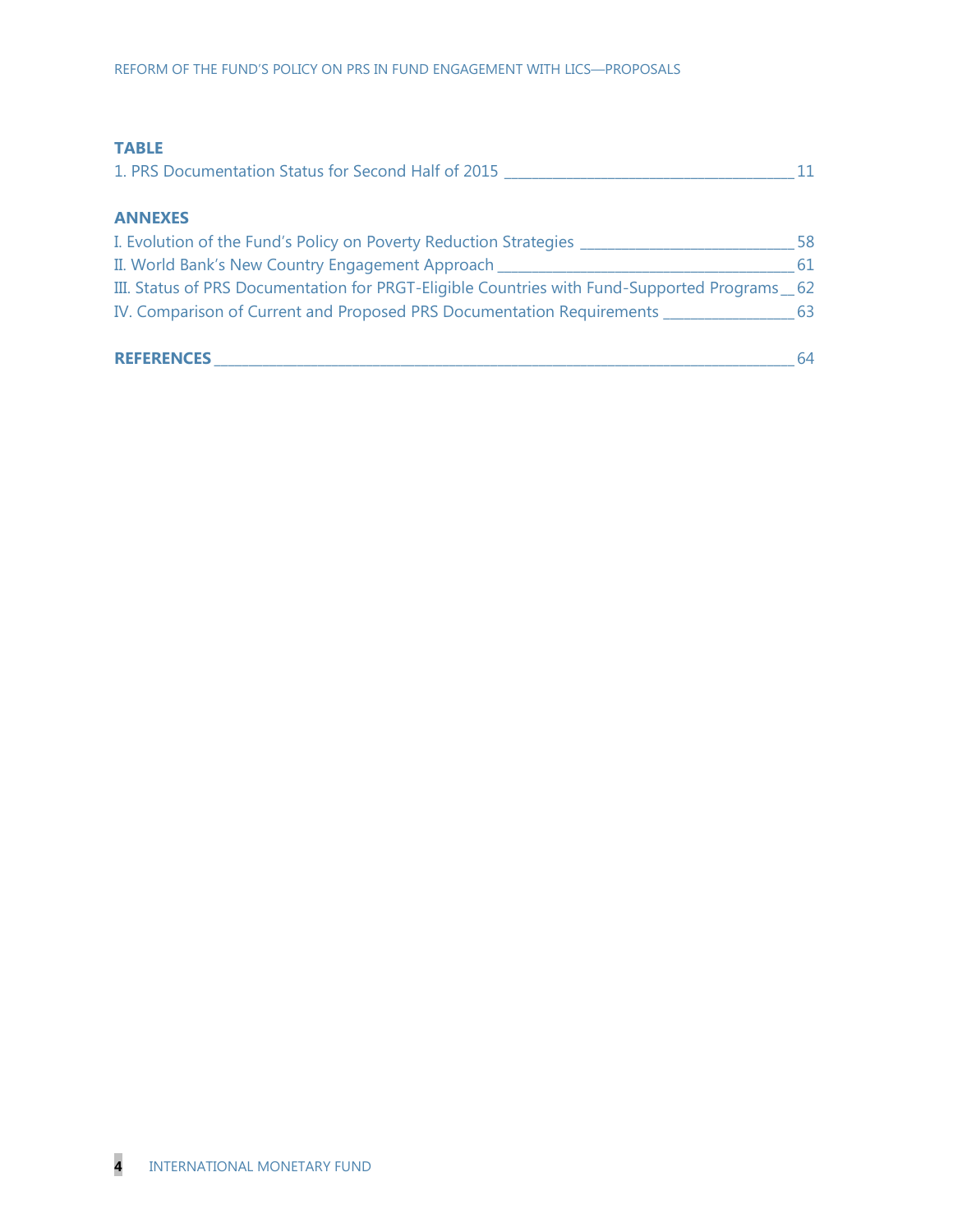## **Acronyms and Abbreviations**

| AFP         | <b>Annual Feedback Process</b>                  |
|-------------|-------------------------------------------------|
| <b>APR</b>  | Annual Progress Report                          |
| <b>CEN</b>  | <b>Country Engagement Note</b>                  |
| <b>CLR</b>  | Completion and Learning Review                  |
| CPF         | Country Partnership Framework                   |
| CSOs        | Civil Society Organizations                     |
| <b>ECF</b>  | <b>Extended Credit Facility</b>                 |
| <b>EDD</b>  | Economic Development Document                   |
| <b>IDA</b>  | <b>International Development Association</b>    |
| IEO         | <b>Independent Evaluation Office</b>            |
| <b>HIPC</b> | <b>Heavily Indebted Poor Countries</b>          |
| <b>IMF</b>  | <b>International Monetary Fund</b>              |
| I-PRSP      | <b>Interim Poverty Reduction Strategy Paper</b> |
| <b>JSA</b>  | <b>Joint Staff Assessment</b>                   |
| <b>JSAN</b> | Joint Staff Advisory Note                       |
| <b>LICs</b> | Low-Income Countries                            |
| LOI         | Letter of Intent                                |
| <b>MEFP</b> | Memorandum of Economic and Financial Policies   |
| <b>PIR</b>  | PRS Implementation Review                       |
| <b>PLR</b>  | Performance and Learning Review                 |
| <b>PRGF</b> | Poverty Reduction and Growth Facility           |
| <b>PRGT</b> | Poverty Reduction and Growth Trust              |
| <b>PRS</b>  | <b>Poverty Reduction Strategy</b>               |
| <b>PRSP</b> | Poverty Reduction Strategy Paper                |
| PSI         | <b>Policy Support Instrument</b>                |
| <b>RCF</b>  | Rapid Credit Facility                           |
| SCD         | Systematic Country Diagnostic                   |
| <b>SCF</b>  | <b>Standby Credit Facility</b>                  |
| <b>SDA</b>  | Special Disbursement Account                    |
| <b>SMEs</b> | Small and Medium-sized Enterprises              |
| WBG         | <b>World Bank Group</b>                         |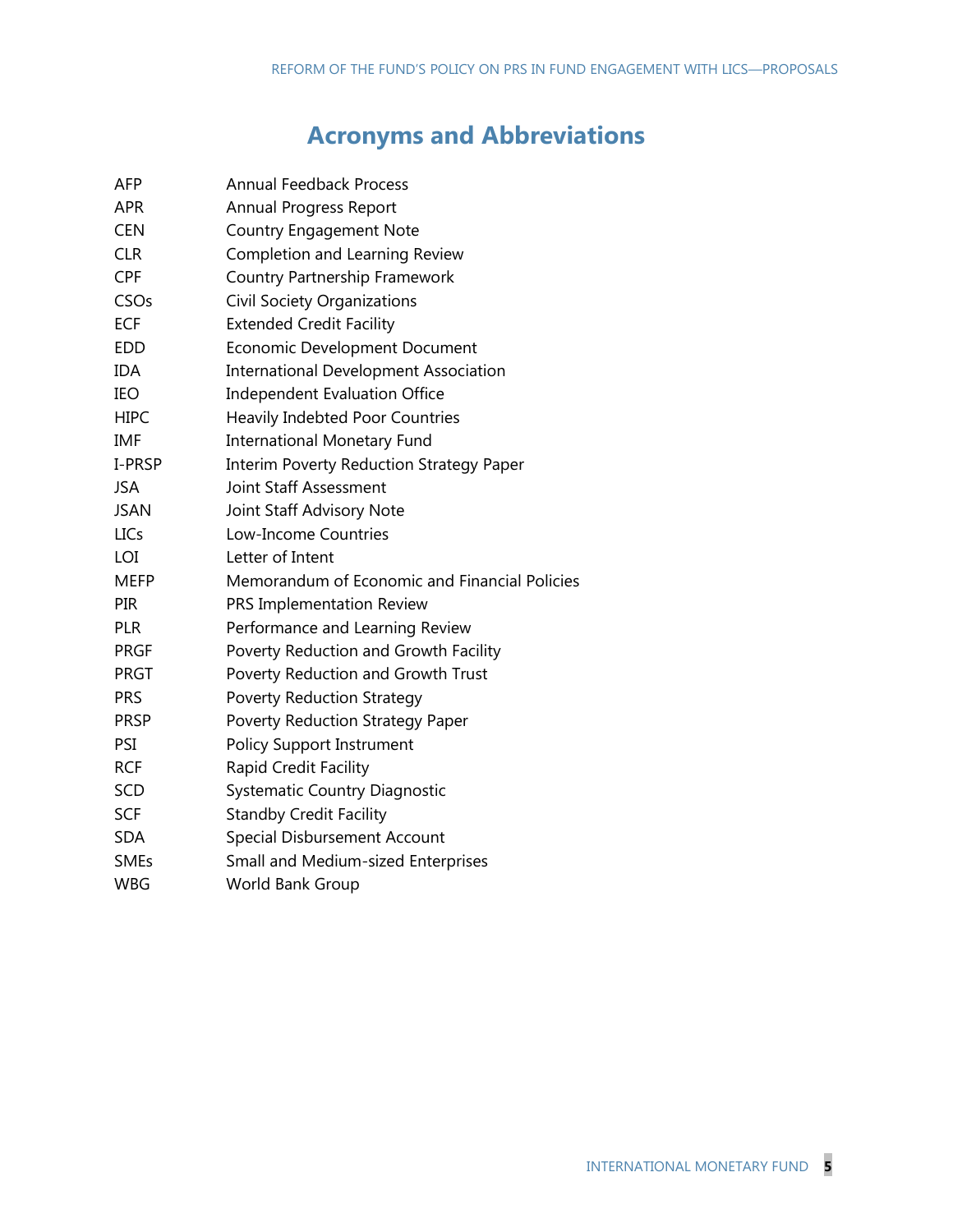## **INTRODUCTION AND CONTEXT**

*This paper proposes a new policy on documenting poverty reduction strategies (PRS) that anchor Fund-supported programs under Extended Credit Facility (ECF) arrangements and Policy Support Instruments (PSIs). The reforms reflect the near complete implementation of the Initiative for Heavily Indebted Poor Countries (HIPC) and recent practices among member countries in documenting their PRS as well as the Bank's decision to delink its International Development Association (IDA) financial support from the PRS process and documentation. However, the proposed policy does not modify the current PRS requirements for reaching decision and completion points under the HIPC Initiative.*

1. **The current policy based on Poverty Reduction Strategy Papers was launched in 1999 under the joint IMF-World Bank's HIPC Initiative**. Countries were required to adopt and implement a PRS, set out in a document entitled the Poverty Reduction Strategy Paper (PRSP), to qualify for decision points and completion points under the HIPC Initiative (Box 1). The central role of PRS documentation under the HIPC Initiative has remained in place since 1999 (Annex I).

2. **The same HIPC-based PRS documentation has been used to underpin policies under Fund-supported programs for countries eligible for support under the Poverty Reduction and Growth Trust (PRGT)**. Specifically, PRS documentation has been required for ECF arrangements and PSIs consistent with their medium-term time frame.<sup>1</sup> For the ECF, a country's PRS set forth in PRS documentation should underpin policies supported under an ECF arrangement.<sup>2</sup> Similarly, for the PSI, Fund-supported programs will be based on the PRS of a country, which will be set forth in PRS documentation.<sup>3</sup> The current Fund policy on the documentation and review of countries' PRS for purposes of ECF arrangements and PSIs are summarized in Box 2.

 $<sup>1</sup>$  While PRS documentation is generally expected to underpin policies in all countries seeking concessional Fund</sup> support, formal documentation requirements do not apply for the use of two other concessional financing facilities, the Standby Credit Facility (SCF) and the Rapid Credit Facility (RCF).

<sup>&</sup>lt;sup>2</sup> See Section II, paragraph 1(b)(3) of the Instrument to Establish the Poverty Reduction and Growth Trust (PRGT Instrument), Annex to Decision No, 8759-(87/176) ESAF, adopted December 18, 1987, as amended.

 $3$  See paragraph 5 of the Policy Support Instrument Framework decision, Decision No. 13561-(05/85), adopted October 5, 2005, as amended.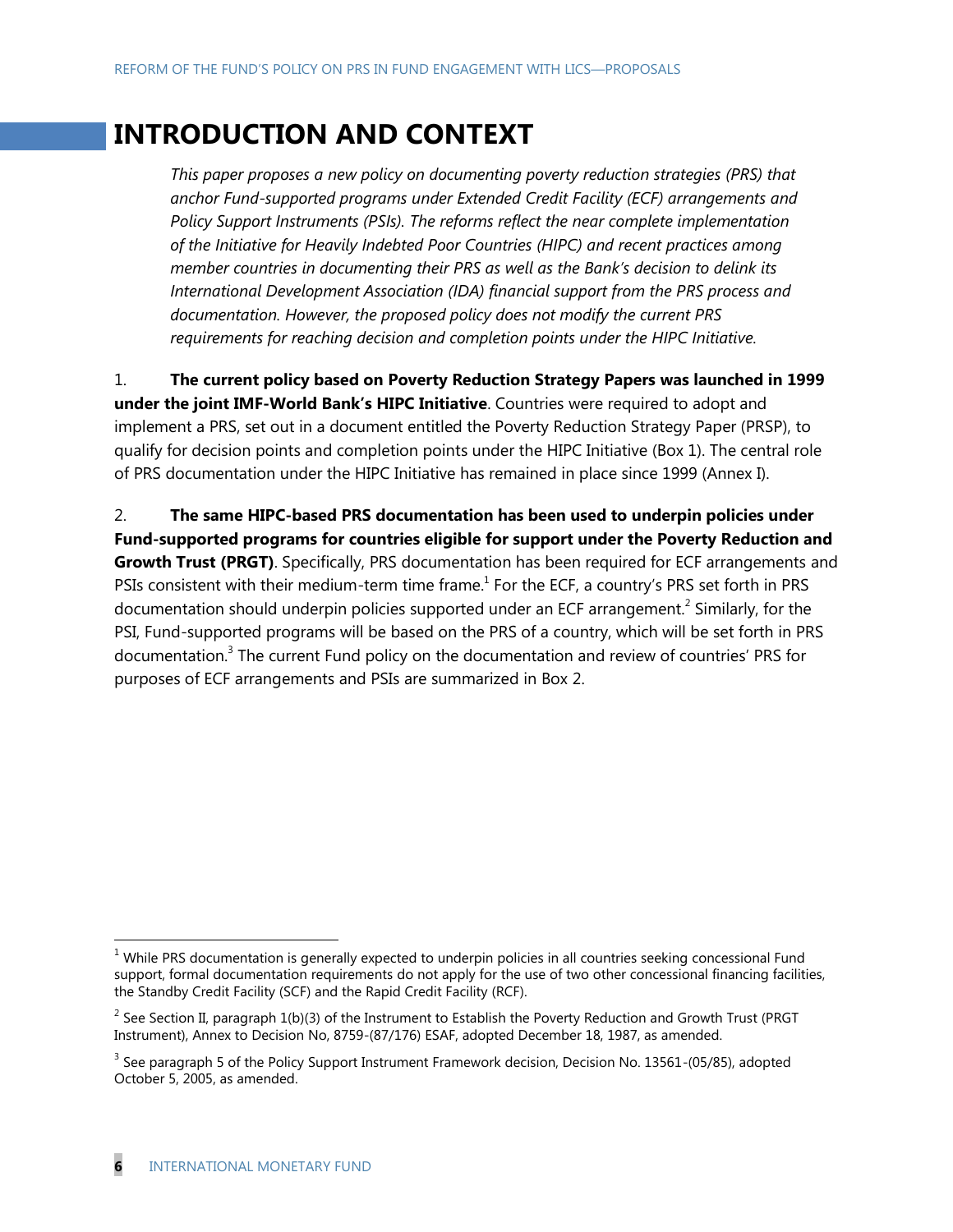#### **Box 1. Fund Policy on PRS Documentation Under the HIPC Initiative 1/**

In order to reach decision and completion points under the HIPC Initiative, a member country is required to document its PRS in a PRSP. A PRSP is prepared by a member country in a participatory process involving a broad range of stakeholders and sets out a comprehensive three-year poverty reduction strategy. Pending the development of a full PRSP, an Interim PRSP (I-PRSP) can be used to set out a preliminary poverty reduction strategy as a precursor to a full PRSP. A PRSP preparation status report is a report prepared by a member country to update the preliminary poverty reduction strategy set out in an I-PRSP in anticipation of a full PRSP. Implementation of the PRSP is reviewed in an Annual Progress Report (APR), which may also update the policies described in the PRSP. At the decision point, a member country shall have a satisfactory PRS set out in an I-PRSP, PRSP preparation status report, PRSP, or APR, that has been issued to the Executive Board normally within the previous 12 months but in any case within the previous 18 months, and has been the subject of an analysis in a Joint Staff Advisory Note (JSAN) also issued to the Board. For a completion point, the country shall have prepared a PRSP and implemented satisfactorily the strategy therein described for at least one year by the completion point as evidenced by an APR that has been issued to the Board normally within the previous 12 months but in any case within the previous 18 months, and has been the subject of an analysis in a JSAN also issued to the Board.

1/ See Section III, paragraph 2 of Trust for Special Poverty Reduction and Growth Operations for the Heavily Indebted Poor Countries and Interim ECF Subsidy Operations (PRG-HIPC Trust), Annex to Decision No. 11436-(97/10), adopted February 4, 1997, as amended.

\_\_\_\_\_\_\_\_\_\_\_\_\_\_\_\_\_\_\_\_\_\_\_\_\_\_\_\_\_\_

 $\overline{a}$ 

3. **The Internal Evaluation Office (IEO) conducted evaluations of the Fund's PRS approach in 2004 and 2014 respectively, with the 2014 evaluation finding that early weaknesses in the PRS approach identified in the 2004 evaluation had been corrected and good progress had been made since 2004.** The 2004 IEO evaluation of the PRS approach found that the approach could form the basis of a country-owned and credible long-term strategy for growth and poverty reduction, but had yet to fulfill this potential.<sup>4</sup> The evaluation was conducted in the early stages of the PRS approach and focused on the intermediate stage outcomes such as the quality of the policy formulation process and strategy, the interaction between the PRS framework and the Poverty Reduction and Growth Facility (PRGF) effective at that time, and the effectiveness of the Fund's role. The evaluation reported a widespread perception that the approach was overly influenced by procedural requirements of the World Bank and the Fund, while identifying capacity constraints as a severe impediment to progress in the implementation of the PRS approach. In light of these findings, the IEO recommended that the emphasis of the initiative be shifted from the production of documents to the development of sound domestic policy formulation and implementation processes. It also called for a clarification of what was expected of the Fund under the PRS approach and the introduction of greater flexibility in the implementation of the PRS approach to fit better the

<sup>&</sup>lt;sup>4</sup> See the 2004 Report on the Evaluation of Poverty Reduction Strategy Papers (PRS) and Poverty Reduction and Growth Facility (PRGF) [\(http://www-ieo.imf.org/ieo/pages/CompletedEvaluation106.aspx\)](http://www-ieo.imf.org/ieo/pages/CompletedEvaluation106.aspx), the 2014 Report on Revisiting the 2004 IEO Evaluation of the IMF's Role in PRSPs, and the PRGF and the 2007 IEO Evaluation of the IMF and Aid to Sub-Saharan Africa [\(http://www.ieo-imf.org/ieo/pages/CompletedEvaluation218.aspx\)](http://www.ieo-imf.org/ieo/pages/CompletedEvaluation218.aspx).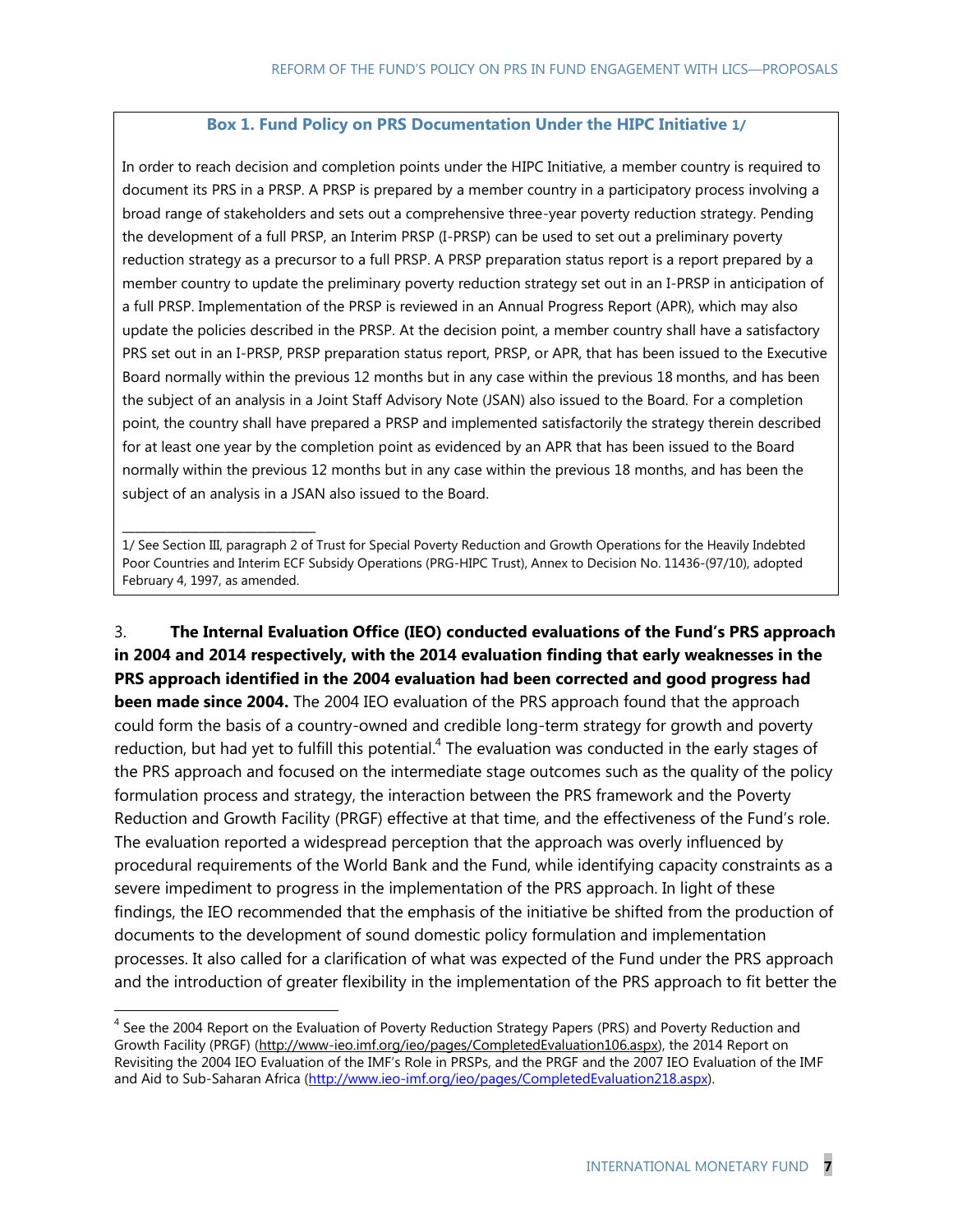needs of countries at different stages of the process, and with different capacities and political and administrative systems. The IEO revisited its 2004 evaluation in 2014, and found good progress and relevant changes towards its previous recommendations, such as the replacement of Joint Staff Assessments (JSAs) with JSANs and the clarification of the Fund's role in the PRS process.

#### **Box 2. Current Policy on PRS Documentation in the Context of ECF Arrangements and PSIs**

#### **PRS documentation 1/**

*ECF arrangements and PSIs*. The second and every subsequent review can only be completed if (a) the member has a PRS set out in PRS documentation that has been issued to the Board normally within the previous 18 months, and has been the subject of a staff analysis, including in the staff report on a new ECF arrangement (or a new PSI) or a review under an ECF arrangement (or a PSI), or (b) the member has a PRS set out in a PRSP that has been issued to the Board and which covers a period of 12 months from the date of the completion of the relevant review and the member's program documentation describes how the current fiscal budget, the upcoming fiscal budget (when available), and planned structural reforms advance PRS implementation. 2/

#### **Staff assessment of countries' PRS and PRS implementation**

The PRSP (and I-PRSP) are subject to a JSAN that is prepared by the staffs of the Bank and the Fund. JSANs contain an analysis of the strengths and weaknesses of the country's PRS and identify priority action areas for strengthening. They are issued to the Fund Executive Board for discussion or information generally within four months of the transmission to the Fund of a PRSP or an I-PRSP outside of the HIPC context. In 2009, the link between JSANs and Fund Board decisions under the PRGT and PSI was eliminated, and support under the ECF and PSI since then requires a staff analysis of the PRS documents which can be included in the staff report on the ECF arrangement or PSI.

Formerly, a JSAN was also required for a country's APR but this requirement was replaced in 2009 by an Annual Feedback Process (AFP) conducted by Fund staff. The AFP is based on informal consultations and dialogue with country authorities, the results of which are summarized as part of Article IV consultation staff reports, or in staff reports for approval of a new ECF arrangement or a PSI, or for the completion of a program review, ideally on an annual basis. The AFP generally covers: i) performance relative to PRS benchmarks and monitoring indicators; ii) the linkages between the PRS and national systems and processes; and iii) an overview of the coming year's policy intentions, in particular as reflected in the budget. The AFP draws, to the extent possible, on existing in-country mechanisms, such as annual reviews of budget, consultative groups/roundtables.

\_\_\_\_\_\_\_\_\_\_\_\_\_\_\_\_\_\_\_\_\_\_\_\_\_\_\_\_\_\_

<sup>1/</sup> For the purpose of the current PRS policy, PRS documentation comprises a Poverty Reduction Strategy Paper ("PRSP"), a PRSP Preparation Status Report, an Interim PRSP ("I-PRSP"), or an Annual Progress Report ("APR"). See Section I, paragraph 1 of the PRG-HIPC Trust, Annex to Decision No. 11436-(97/10), adopted February 4, 1997, as amended. 2/ For requests of and reviews under ECF arrangements, the member has also to indicate how the program advances the member's poverty reduction and growth objectives, in line with the objectives and policies of the program.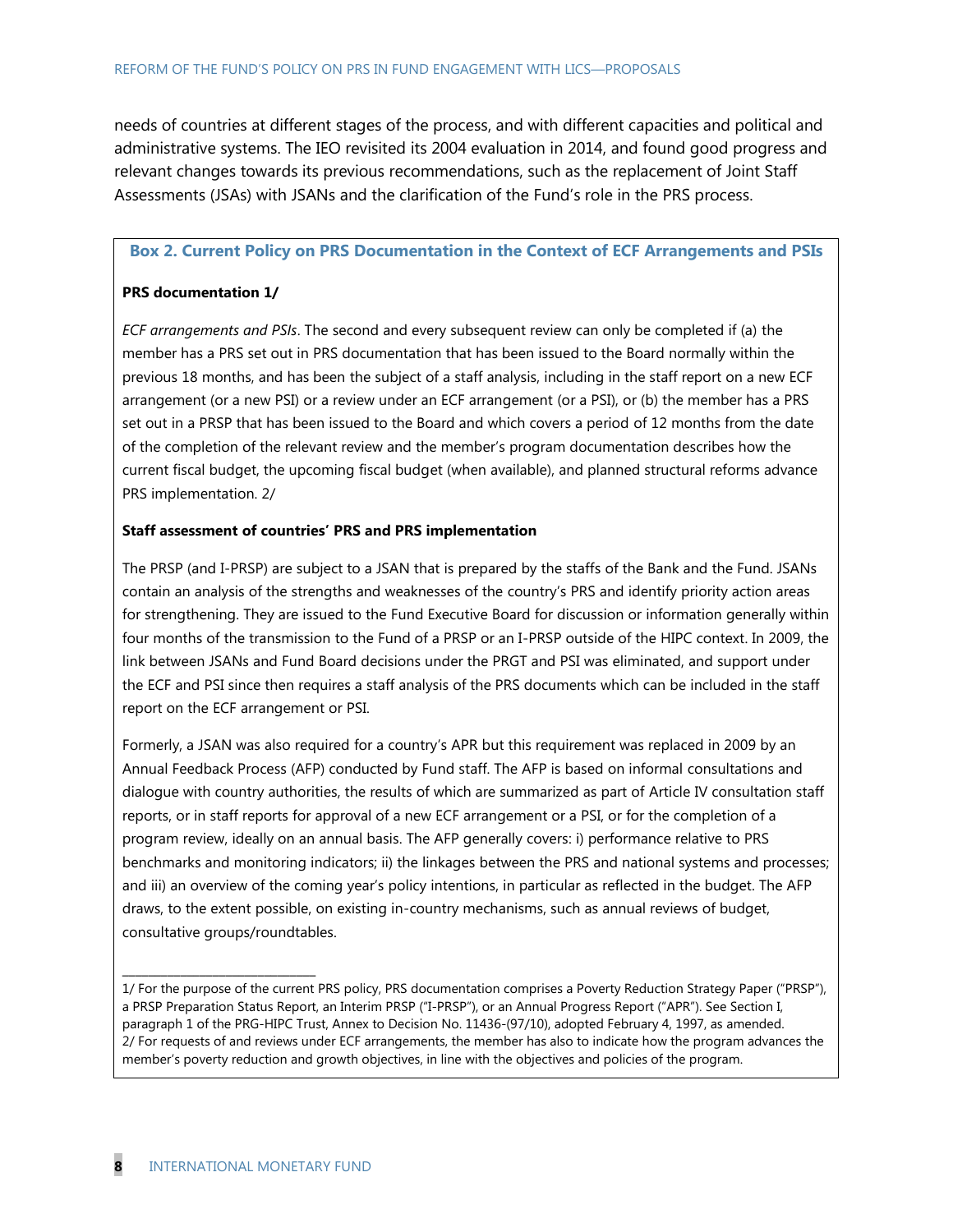4. **On balance, the PRS approach has been generally successful.** It provided an operational framework for governments to document their developmental priorities and to specify strategies, policies, programs and resource needs for purposes of fostering strong growth and reducing poverty. It allowed for an effective channeling of HIPC debt relief benefits towards poverty reduction and social welfare development. It also provided a framework for constructive dialogue and engagement between country authorities and various stakeholders, such as development partners and Civil Society Organizations (CSOs). However, PRSP production was often reported as a further burden on the already stretched capacity of many low-income countries (LICs).

5. **PRS documentation needs are changing as the HIPC Initiative approaches completion.**

Almost all HIPC-eligible countries have now reached the completion point.<sup>5</sup> Accordingly, very few countries now need to produce HIPC-related PRS documentation to qualify for debt relief. Reflecting this development and to refocus its country engagement approach, the World Bank delinked its concessional financial support from the PRS process and documentation in 2014. Accordingly, countries will no longer need to produce PRS documentation to be eligible for International Development Association (IDA) loans (Annex II details the new country engagement approach of the World Bank).

6. **Growing national focus is also changing the nature of PRS documentation**. PRS documentation was initially prepared by countries largely for purposes of qualifying for debt relief under the HIPC Initiative. While the required domestic consultative process for PRSPs was designed to communicate and achieve buy in to poverty reduction goals and policies, the drafting process was typically also with an important eye to the needs of development partners. Over time, PRS documentation has increasingly focused on the domestic audience, as most eligible countries have graduated from the HIPC process. Nationally-oriented PRS documentation often takes the form of a national development plan or strategy, often updated on a rolling five-year cycle (Box 3). In some instances, national development plans or strategies have been developed as electoral platforms and implemented by the winning party. Although developed with a national audience in mind, the same PRS documentation is shared with the Fund for purposes of meeting PRSP requirements.

<sup>&</sup>lt;sup>5</sup> The HIPC Initiative, launched in 1996, has resulted in debt relief for 36 out of 39 countries (as of end-April 2015). The remaining HIPC-eligible countries of Eritrea, Somalia, and Sudan have not yet reached the decision point. Zimbabwe is currently not PRGT-eligible nor included in the list of ring-fenced countries that could benefit from the HIPC initiative.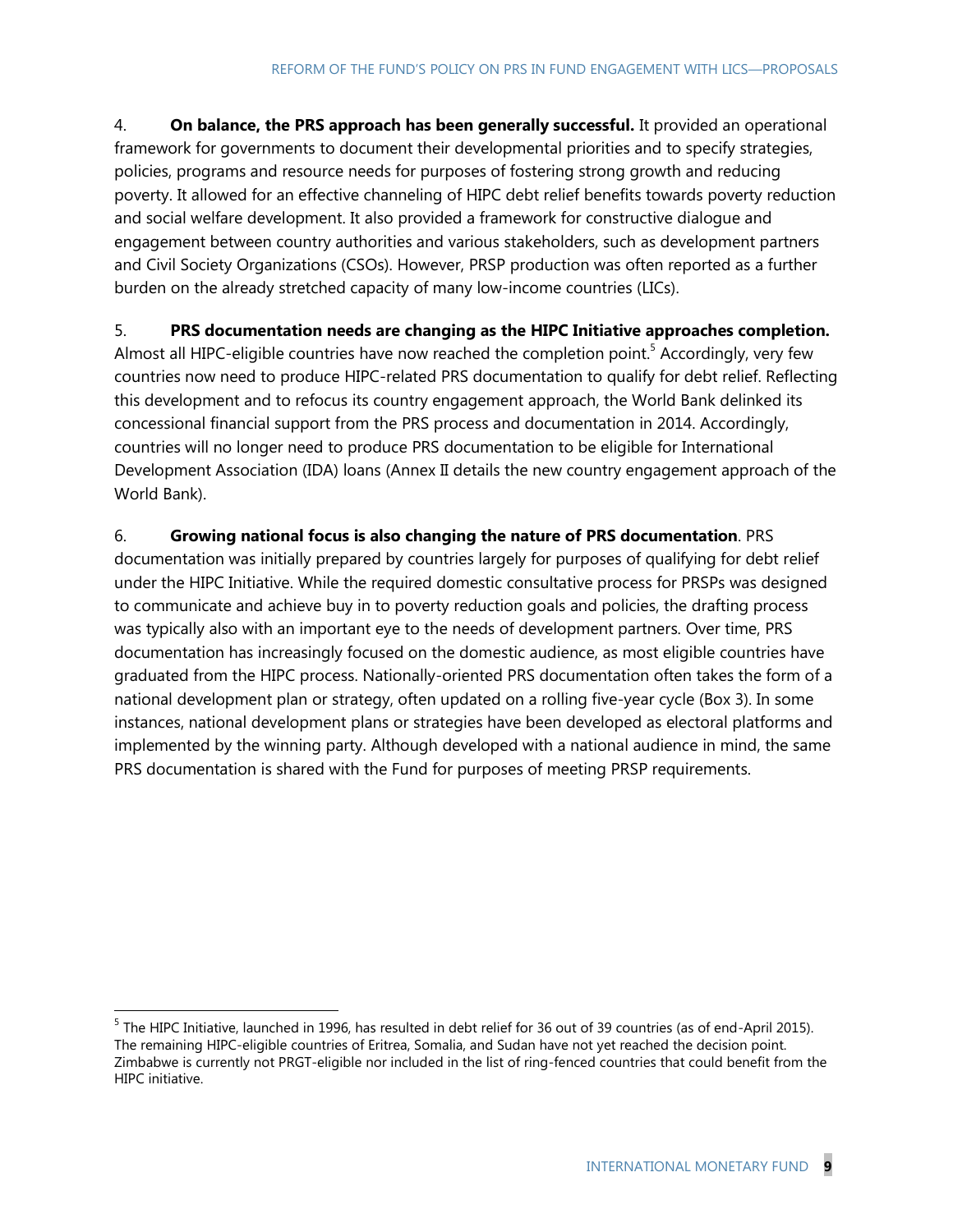#### **Box 3. Recent Experience with National Development Documents**

Out of the 21 PRGT-eligible countries currently under Fund-supported programs, 13 are using for the purpose of PRS documentation a national development plan that usually covers a period of five years. A number of developing countries also have national visions documents, which cover a time span of 20 to 30 years and often focus on economic transformation and diversification, usually complementing the national development plans by providing more general and longer-term goals. A sample of recent national development plans and visions (Cameroon, Zambia, Rwanda, and Liberia) provides evidence of wellarticulated development strategies that lay out how the country's macroeconomic, structural and social policies will promote broad-based growth and reduce poverty over the horizon of the document, as well as discuss the associated external financing needs and major sources of financing for their development programs. In line with the minimum standards and the good practice guidelines set out in this Board paper, these documents identify the factors that constrained growth and poverty reduction, the priorities of their strategies and policies for achieving pro-poor growth as well as the steps taken to protect the welfare of the poorest and the most vulnerable to risks and shocks. All the documents in the above sample were also developed through a country-wide consultative process.

7. **Reflecting the above trends, staff is of the view that reforms to the Fund policy on PRS process and documentation in the context of ECF arrangements and PSIs are warranted**. No proposal is made to modify the HIPC Instrument and the policies that it establishes. The HIPC Instrument is a joint initiative of the Fund and the Bank, which can be modified with the consents of both institutions. There are only three countries remaining under the HIPC Initiative and modifying the Instrument would require broad-based consultations with stakeholders on whether and how to change important elements of the HIPC debt relief process. Accordingly, reforms have not been explored as part of the current policy proposal for PRS documentation.

8. **A new approach is timely, as several countries need to produce new PRS documentation in order to move forward with their Fund-supported programs under ECF**  arrangements or PSIs. Of the current twenty one ECF arrangements and PSIs, nine countries will qualify to complete a review beyond June 30, 2015 based on a PRS document issued to the Board within the preceding 18 months (Table 1 and Annex III); five countries would also be eligible to complete a review, based on the existence of a PRSP covering a 12-month forward-looking period; and two countries would meet both criteria to complete a review. Overall, sixteen countries would meet the current PRS requirements, and five countries would need to issue new PRS documentation to complete a review beyond July 1, 2015. The number of countries for which new PRS documentation is needed would rise over time as existing PRS documentation issued to the Board become more dated.

 $<sup>6</sup>$  In this case, the member's program documents would need to describe how the current fiscal budget, the</sup> upcoming fiscal budget (if available), and planned structural reforms advance the implementation of the PRS.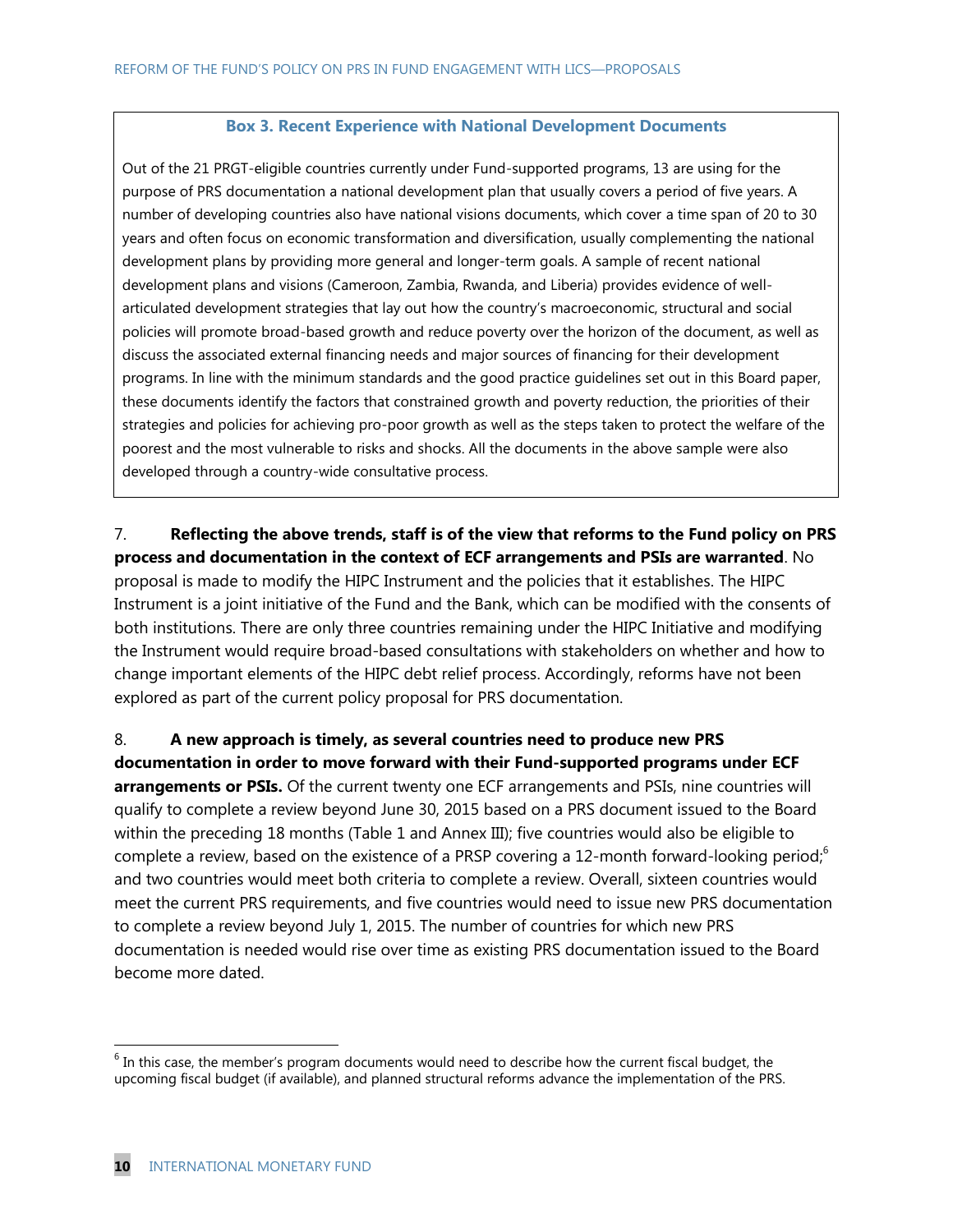| Table 1. PRS Documentation Status for Second Half of 2015<br>(Projected at end-June 2015)                                                                                                                                                                                                                                                                                                                                 |                     |       |                |                |                      |                                  |
|---------------------------------------------------------------------------------------------------------------------------------------------------------------------------------------------------------------------------------------------------------------------------------------------------------------------------------------------------------------------------------------------------------------------------|---------------------|-------|----------------|----------------|----------------------|----------------------------------|
| Basis to complete review:                                                                                                                                                                                                                                                                                                                                                                                                 |                     |       |                |                |                      |                                  |
| Current Fund-<br>supported programs                                                                                                                                                                                                                                                                                                                                                                                       | No. of<br>countries | Total | Criterion A 1/ | Criterion B 2/ | <b>Both Criteria</b> | New PRS<br>documents<br>required |
| ECF arrangements                                                                                                                                                                                                                                                                                                                                                                                                          | 17                  | 12    | 6              | 4              | C                    | 5                                |
| <b>PSIs</b>                                                                                                                                                                                                                                                                                                                                                                                                               | 4                   | 4     | 3              |                |                      | 0                                |
| Source: IMF country teams.<br>1/A poverty reduction strategy set out in an I-PRSP, PRSP preparation status report, PRSP, or APR that has been issued to the Executive<br>Board normally within the previous 18 months.<br>2/ A poverty reduction strategy set out in a PRSP that has been issued to the Executive Board and which covers a period of 12 months from<br>the date of the completion of the relevant review. |                     |       |                |                |                      |                                  |

9. **The remainder of this paper is organized in the following manner:** The next section outlines the guiding principles for the proposed reforms, while the subsequent section details specific reform proposals. Concluding sections cover the launch of the new policy as well as related transitional arrangements, other operational implications, and issues for Board discussion.

## **GUIDING PRINCIPLES FOR REFORM**

 $\overline{a}$ 

*The proposed policy on PRS documentation in the context of the ECF and the PSI has three broad objectives: (i) maintaining a clear link between the member's PRS and policies under Fund-supported programs with streamlined PRS documentation; (ii) preserving national ownership of the PRS process; and (iii) providing flexibility in the scope and coverage of PRS to reflect different country circumstances.*

10. **A key objective is to preserve an explicit and transparent link between member countries' PRS, and policies under ECF arrangements and PSIs.** A clearly documented link is important for demonstrating that policies under Fund-supported programs are consistent with the overall strategy for strong and durable poverty reduction and growth as evidenced in the member's PRS documentation. At present, the current PRS documentation serves to document the members' PRS for purposes of establishing this linkage. These documents, while burdensome to produce, have the benefit of providing a single, transparent reference point on the member's PRS, which would inform the Executive Board that the member has a clear strategy for reducing poverty and promoting growth underpinning the macroeconomic policies being supported under an ECF arrangement or a  $PSI<sup>7</sup>$  The proposed reform seeks to retain this clarity and transparency while streamlining documentation more than has been the case for PRSPs.

 $<sup>7</sup>$  It is not intended to change the current policy where there is no requirement for endorsement by the Board of the</sup> PRSP in the context of ECF arrangements or PSIs.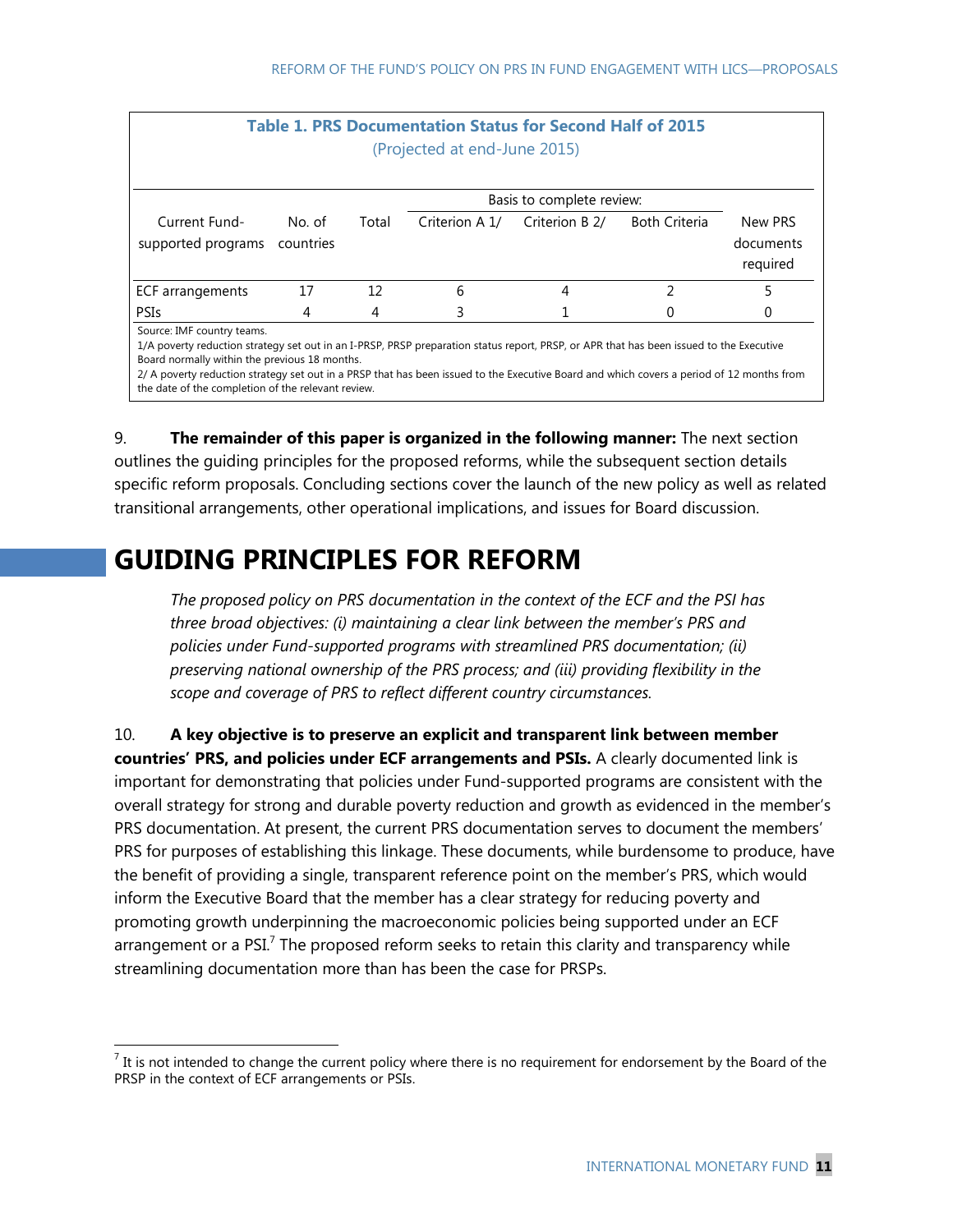11. **Priority is given to preserving national ownership of the PRS process.** In practice, PRS documentation provided to the Fund for purposes of meeting PRSP requirements is typically in the form of a national development plan or strategy. Where national PRS documentation has been developed, the member should, where possible, be able to use it to inform the Fund of its PRS, rather than being required to produce new PRS documents specifically for the Fund. Preparation of separate documentation for the Fund, while possibly offering scope to more precisely chart linkages between the PRS and policies under an ECF arrangement or PSI, would be seen by members as creating a new and unnecessary administrative burden. It could also be viewed as undermining national ownership of the PRS process, and could undermine policy planning, to the extent that differences emerge between the national PRS document and a separate document prepared for the Fund.

12. **The PRS documentation should reflect country circumstances.** Countries' PRS documentation varies widely across countries, reflecting their poverty situation, national preferences, national capacity for implementation of poverty-reducing policies and projects, and different approaches to the design and communication of national policies to domestic stakeholders. These country-specific circumstances should be taken into account in the PRS documentation, which underpin policies pursued under Fund-supported programs.

# **REFORM PROPOSAL REGARDING THE FUND'S POLICY ON POVERTY REDUCTION STRATEGIES**

*This section proposes a new PRS approach that would be used by members to document their PRS in the context of ECF- or PSI-supported programs. The proposed approach for documenting the PRS would rely on an Economic Development Document (EDD). The EDD may take two forms: (i) an existing national development plan or strategy document documenting a member's PRS; or (ii) a newly prepared document on the member's PRS. Under the proposed policy, the member may be able to meet the Fund's PRS requirements by issuing either of these documents as an EDD to the Board.* 

### **A. New PRS Documentation for ECF Arrangements and PSIs<sup>8</sup>**

#### 13. **Member countries with existing national development plans or strategies**

**documenting their PRS may choose to submit these as EDDs.** Such documents will be issued to the Executive Board as an *Economic Development Document* (EDD).<sup>9</sup> This proposal in fact reflects the current practice followed by many members to use their national development plans and strategies to meet PRSP requirements. In using existing national development plans or strategies, countries

 $8$  Staff consulted CSOs from February 24 to March 24, 2015, sharing the broad principles of the proposed new approach. This process did not identify any objection by CSOs to the proposals.

 $9$  National PRS documents commonly describe policies that seek to reduce poverty as one element of a broader economic and social development agenda. Consistent with this, this broader descriptive term is proposed.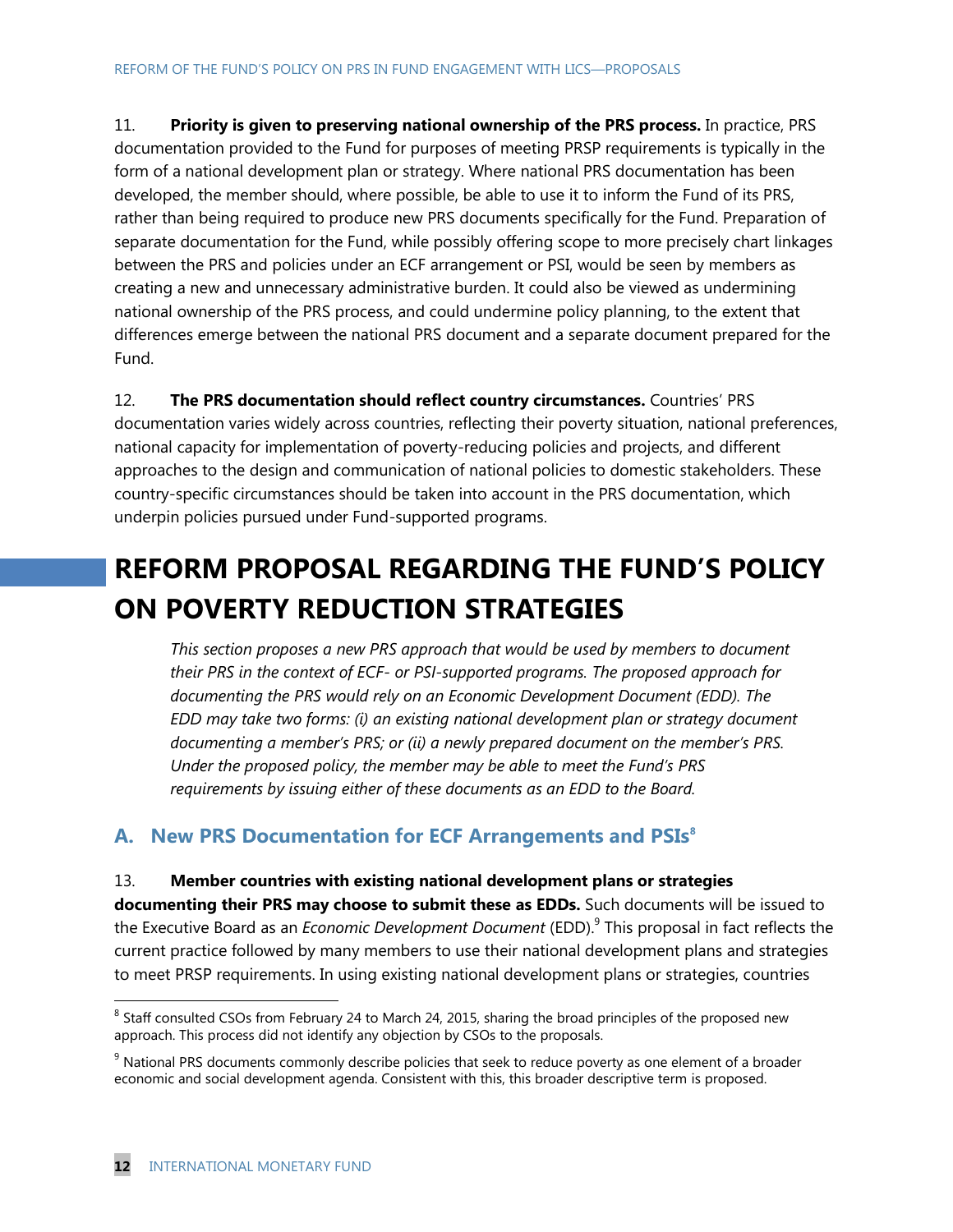would have flexibility in deciding which part of materials to submit to the Fund, provided that they meet minimum standards described in Section B below. For example, if a national PRS is discussed in separate parts of a national development plan or strategy, one or more sections (not the national development plan or strategy in its entirety) may be submitted to the Fund as an EDD. Where the member's national PRS is not available in English, the Fund would arrange for translation.

14. **Where there is no existing national PRS documentation, a member would need to provide a new document as an EDD for the purpose of meeting PRS documentation requirements.** In these cases, the new document, submitted and issued to the Executive Board as an EDD, would serve as the primary documentation of the member's PRS. Since this new document issued as the EDD would focus on elements of the PRS that are relevant specifically to the macroeconomic policies under a Fund-supported program, the breadth and detail could be significantly streamlined in relation to a typical PRSP (and relative to many national development strategies or plans). The length of this streamlined EDD would be in line with the guidelines on contents of EDD as set forth in Section B, taking into account country circumstances. In practice, it is envisaged that a member would be able to produce an adequate EDD in around 10–15 pages.

15. **Even where there is existing national PRS documentation, a member may need to prepare a new PRS document as an EDD.** Where an existing national development plan or strategy is no longer sufficiently timely and relevant for purposes of demonstrating the member's PRS (see Section B), the member would need to produce a new document as an EDD to meet the Fund's PRS requirements; this could take the form of a new national development plan or strategy or a streamlined EDD prepared as a bridging document in cases where more time is needed to prepare a new national development plan or strategy. In other cases, where a member has produced a national PRS document that covers a broader area than required for the Fund's PRS documentation requirements, the member would have the option of submitting as an EDD either the national PRS document in its entirety or a summary of the national PRS document. The latter approach based on the summary of the national PRS document would be helpful where the national PRS document is lengthy and in a language other than English since the translation of PRS documents into English for issuance to the Board would be simplified. The summary would include the elements of the PRS relevant for a Fund-supported program.

16. **The EDD, whether it is based on an existing national PRS document or is newlyprepared, would be accompanied by a cover letter from the member country concerned to the Managing Director, which will be deemed to be part of the EDD issued to the Board.** The key functions of this cover letter are to: (i) describe the role that the national document issued as an EDD or a new EDD plays in guiding the member's PRS and the participatory process that may be reflected in the PRS; and (ii) inform the date when the national document issued as the EDD was publicly announced and the period it is covering. The cover letter may be used for other purposes. It may be used to update elements of a national development plan or strategy that is issued as an EDD where parts of such documents are outdated, or to include complementary analysis or information to meet the minimum standards or provide greater alignment with the good practice guidelines for EDDs (see Section B).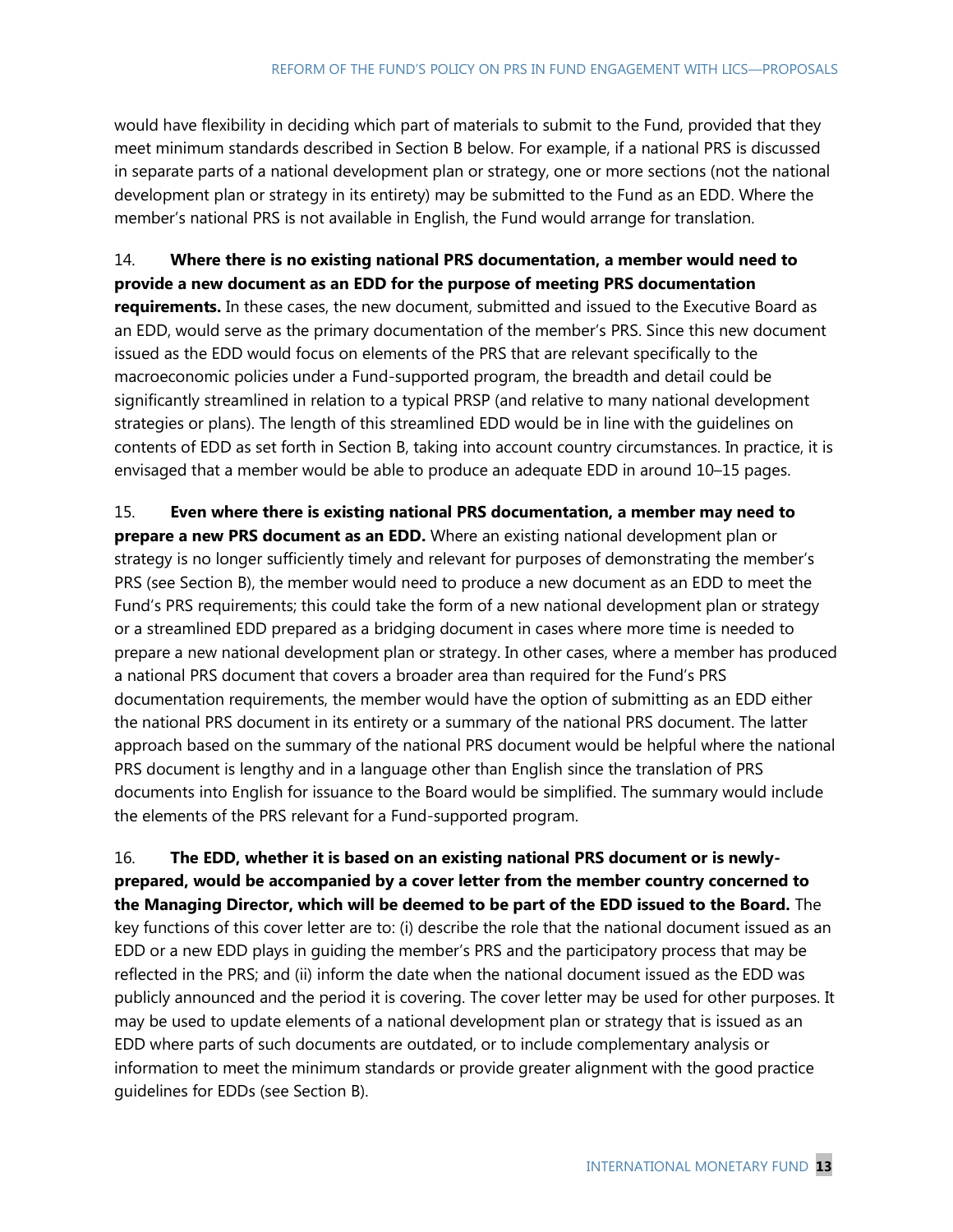17. **The proposed policy would apply to all PRGT-eligible countries.** With respect to countries under the HIPC Initiative, the proposed policy would apply to ECF arrangements preceding decision and completion points of the HIPC Initiative. Since the HIPC Instrument remains the same, the remaining eligible countries under the HIPC Initiative will continue to document their PRS in line with the PRS documentation requirements under the HIPC Initiative to reach decision and completion points (Box 1). For the purpose of reaching the decision or completion points under the HIPC Initiative, HIPC-eligible countries need to build a track record of satisfactory performance on the basis of programs supported by, *inter alia*, the ECF. While, under the proposed policy, these countries would be subject to different PRS documentation requirements for ECF arrangements and for decision/completion points under the HIPC Initiative, such drawbacks would be compensated by the comparability of the PRS requirements under the HIPC Instrument and under the proposed policy. Specifically, an EDD used for the purpose of ECF financing could be modified with some appropriate updates and confirmation of an appropriate participatory process as required for a PRSP, and reissued as a PRSP to the Board to meet the decision or completion point under the HIPC Initiative. The member country would still have to produce an APR to confirm satisfactory implementation of the PRS for at least one year by the HIPC completion point.

18. **In summary, the proposed PRS documentation requirements based on the EDD are as outlined in Box 4.** A comparison of the current and proposed PRS documentation requirements is provided in Annex IV.

#### **Box 4. New PRS Documentation for ECF Arrangements and PSIs**

#### **All ECF- and PSI-supported programs**

PRS documentation requirements for ECF arrangements and PSIs, including those implemented by remaining HIPC-eligible countries preceding the HIPC decision and completion points, would be met by issuing an EDD that could take two forms:

- An existing national development plan or strategy. Length would be a matter of national preference: currently, such documents are often relatively long (around 100 pages).
- A newly-prepared, streamlined PRS document, which would be relatively short in length (perhaps 10–15 pages). A new PRS document could also be a streamlined document based on an existing national PRS document (either parts of the national PRS document or a summary of elements in the national PRS document relevant for a Fund-supported program).

#### **HIPC decision and completion points**

HIPC-eligible countries would continue to produce an I-PRSP, PRSP preparation status report, PRSP or APR subject to JSAN analyses to reach the decision and completion points under the HIPC Initiative. The PRSP could be drawn from a national development plan or strategy issued as an EDD and should reflect an appropriate participatory process.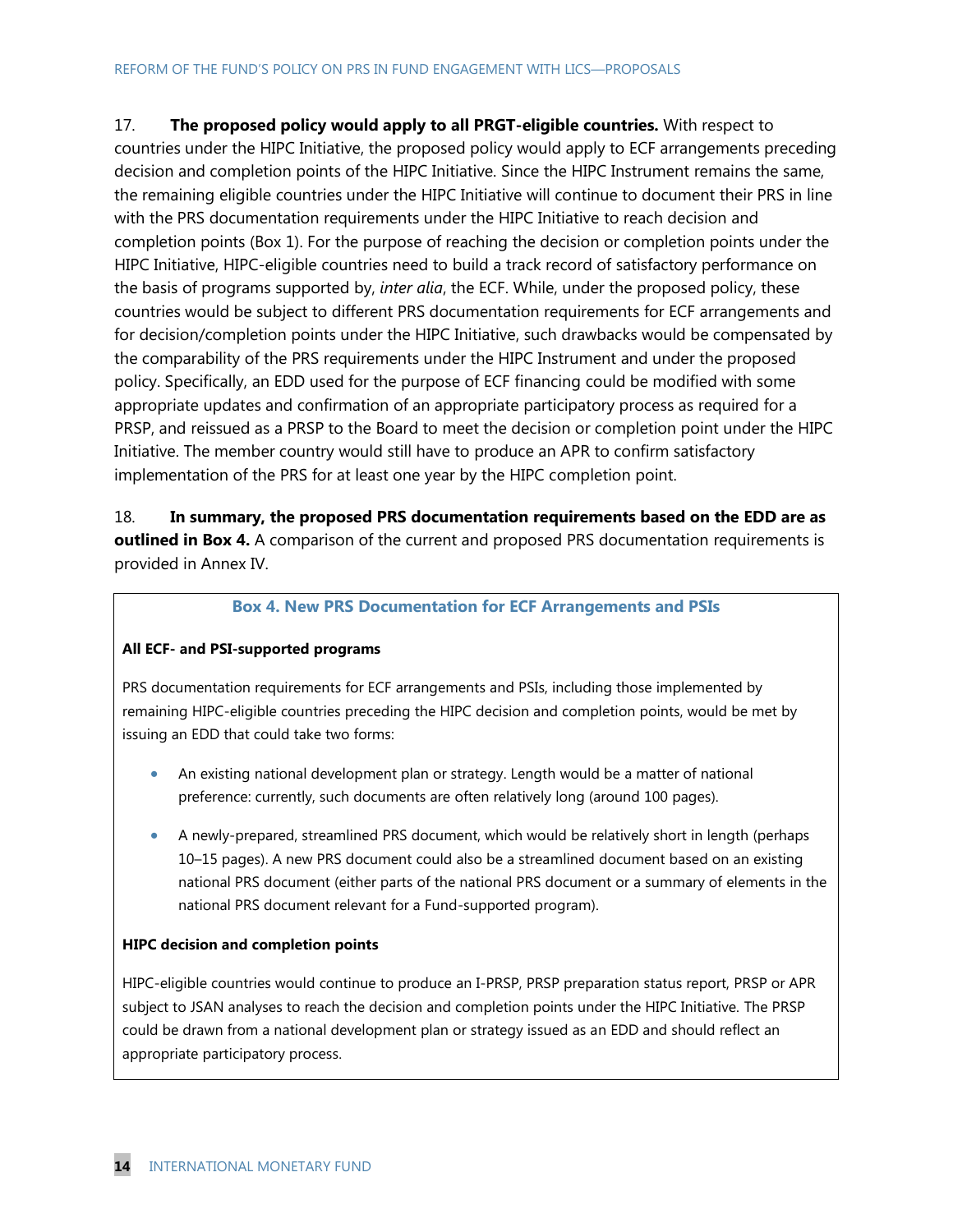### **B. Content of the New PRS Documentation**

*This section discusses the minimum standards and good-practice guidelines to be followed by members in documenting their PRS in EDDs. Country-specific circumstances would be also taken into account providing flexibility to countries in documenting their PRS.*

19. **Under the proposed policy, as a general matter, countries would have flexibility in documenting their PRS through an EDD taking into account specific country circumstances**. A member's ability to design and implement a PRS will depend on its level of administrative capacity, the existence of timely and detailed information on the characteristics of poverty, and countryspecific factors that influence the transmission channel from policy actions to poverty outcomes. These country-specific circumstances would be reflected in the EDD, which would vary across countries in style and content.<sup>10</sup> Thus, for example, the constraints of countries with limited institutional capacity, such as some fragile and conflict-afflicted states, will be taken into account in the preparation of EDD.

20. **While taking into account flexibility, it is proposed to establish minimum standards for an EDD to ensure a clear strategic platform for policies supported under an ECF arrangement or PSI.** Minimum standards are designed to provide guidance on key elements to be addressed in an EDD, first for members in preparing the EDD and also for Fund staff in assessing the adequacy of the EDD. Minimum standards as set forth in Box 5 below are intended to provide clear linkages between policies under Fund-supported programs and the member's PRS, thereby avoiding circumstances in which a country submits an EDD that does not establish an adequate foundation for Fund engagement.

 $10$  A newly prepared EDD could draw on the World Bank's Systematic Country Diagnostic, where available.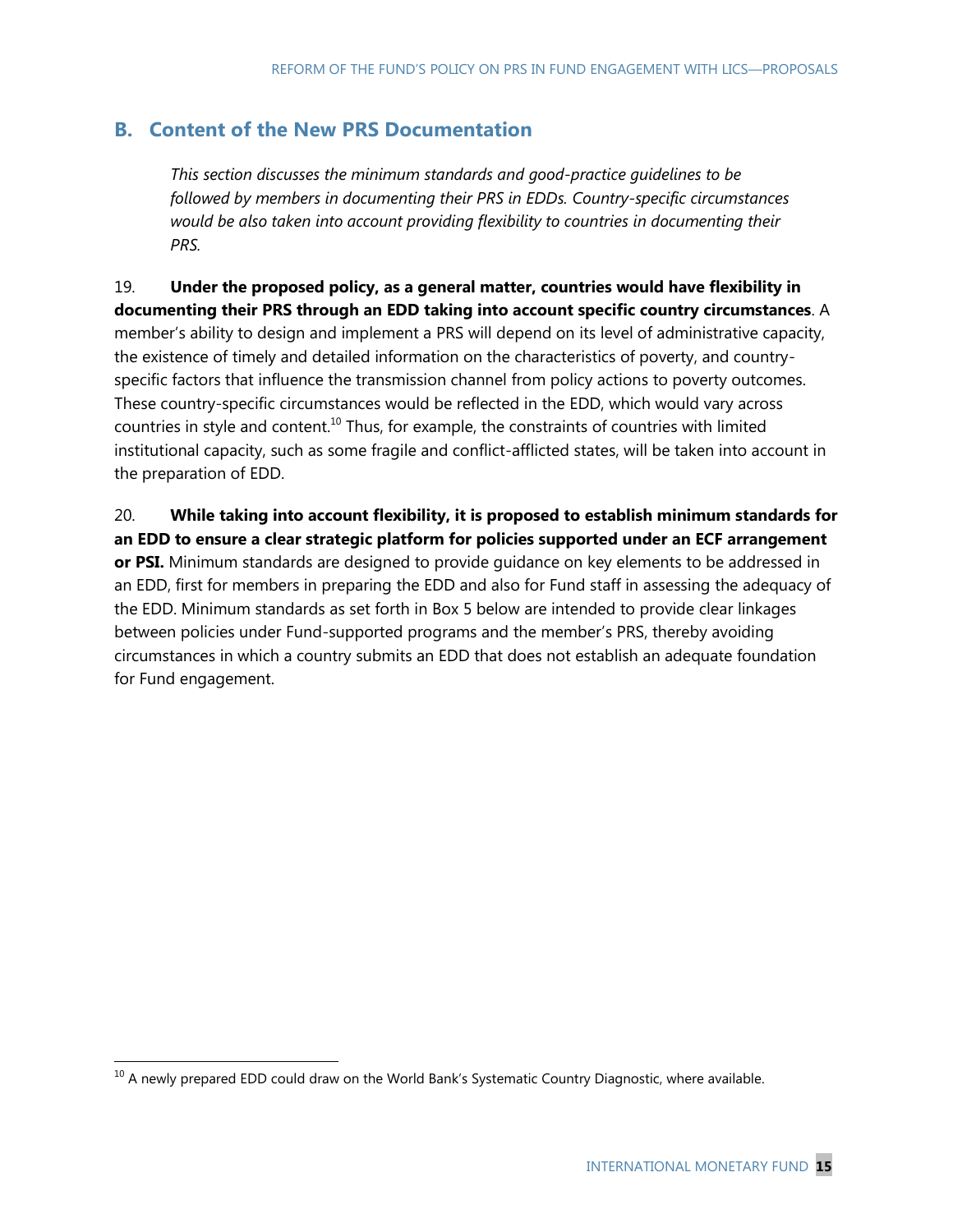#### **Box 5. Minimum Standards—Core Elements for Inclusion in an EDD**

An EDD or the associated cover letter to the Managing Director (as described in paragraph 16 of this paper) would include the following core elements:

- **Strategy or plan**. The EDD should describe an overall strategy or plan for poverty reduction and growth.
- **Specific policy elements**. The EDD should describe how the strategy would be pursued through specific policies, including macroeconomic and financial policies. These could include specific projects, infrastructure plans, and/or goals for public expenditure prioritization. The relationship between these policy elements and the overall strategy should be clear.
- **Launch date and timeframe for implementation**. The EDD should define a launch date and implementation period for the overall strategy for poverty reduction and growth. The timing for launch would depend on national practices (e.g., date of parliamentary approval, presidential signature, or publication of a national PRS document). For example, the EDD could indicate that the strategy or plan became effective on July 1, 2016 and covers the period 2016–2020.
- **Extent of participatory process**. The EDD should note whether there was a participatory process and if there was one, should also note the nature of such process.

21. **In addition to meeting the minimum standards, countries would be strongly encouraged to produce a "high-quality" EDD, based on good practice guidelines** (see Box 6)**.** While countries facing administrative and capacity constraints may find it difficult to go far beyond the core elements in the minimum standards described in Box 5, where possible, countries would be strongly encouraged to provide an EDD that follows the good practice guidelines described in Box 6.

22. **Guidelines on appropriate PRS content would be particularly relevant for countries seeking to develop new, streamlined EDDs**. In such cases, clear expectations on the minimum standards and good practice guidelines would help facilitate streamlining relative to past PRSPs while ensuring that macro-critical contents are covered. In line with the minimum standards and good practice guidelines, EDDs prepared by the authorities would strengthen the focus on practical aspects of the linkage between Fund-supported program design and the authorities' poverty reduction and growth strategies, such as discussion of budget objectives and implementation. The minimum standards and good practice guidelines would also be relevant for countries submitting national PRS documents as EDDs. While most national development plans or strategies provide comprehensive PRS documentation, which would meet the above-mentioned minimum standards and cover many of the good practice elements, these standards and guidelines would be of value to national authorities for purposes of drafting successor national development plans or strategies.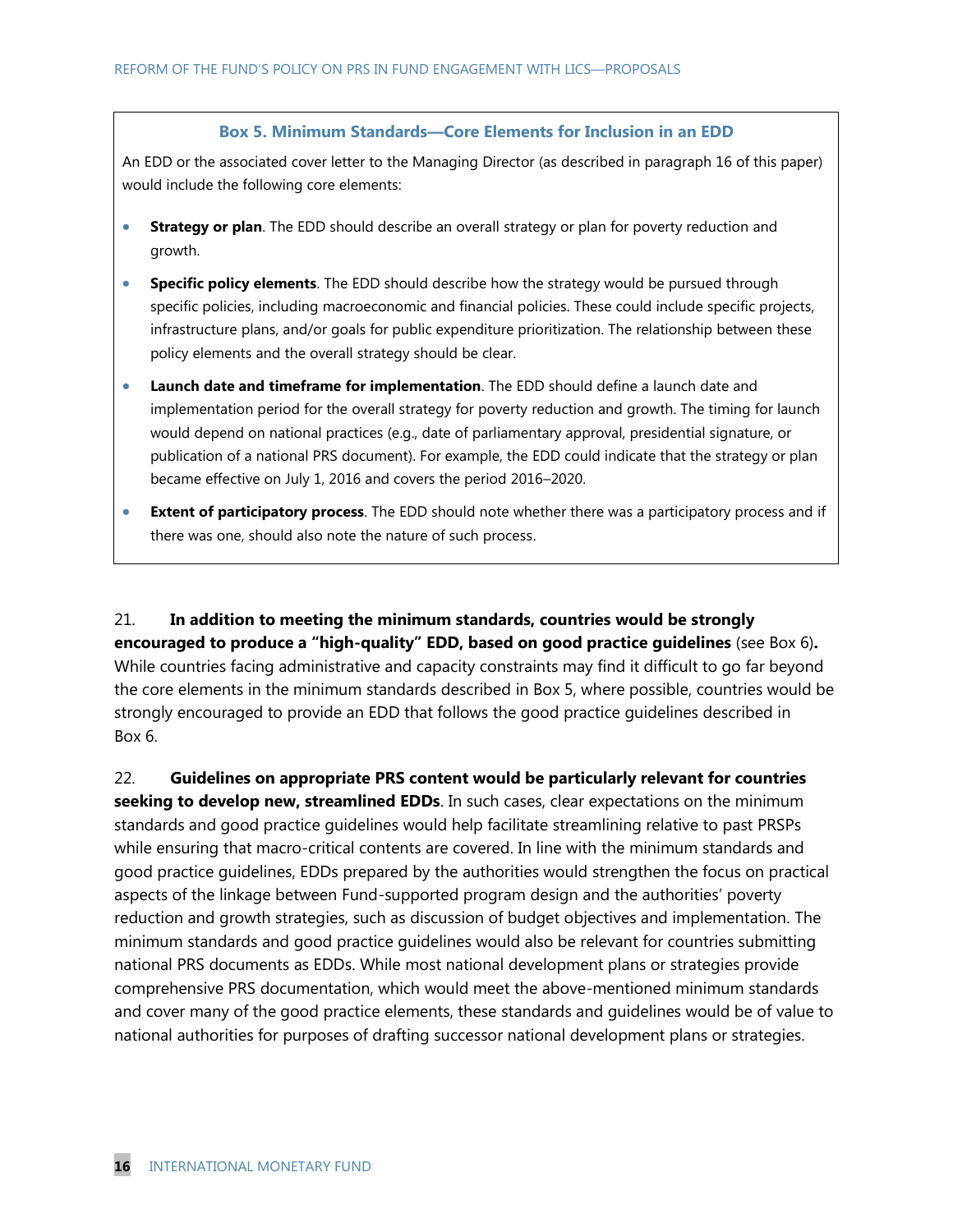#### **Box 6. Good Practice Guidelines for an EDD**

A comprehensive and operationally relevant EDD or the associated cover letter to the Managing Director would include the following elements, going beyond the minimum standards covered in Box 6. The EDD could draw on the World Bank's Systematic Country Diagnostic (SCD), where available.

- **Existing poverty situation and trends.** The EDD would describe the existing poverty situation and recent trends. Reference could be made to direct and indirect measures of poverty, including household incomeexpenditure surveys and indicators of health and social conditions.
- **Factors influencing poverty.** The EDD would identify any recognized determinants of poverty as well as known bottlenecks to poverty reduction. The identification of factors affecting poverty would help guide the choice of strategies and policies.
- **Strategy for poverty reduction.** The EDD would describe the member's PRS and focus on its macro-related aspects. Key elements would likely include approaches to foster sustained, strong growth in national incomes, as well as policies to ensure that income growth is inclusive, designed to raise the living standards of the country's poorest citizens (e.g., through safety nets, better targeting of expenditures, etc.). While comprehensive in its intent, the strategic approach would likely be described in broad terms with specific emphasis on relevant macro-critical aspects. Reference could be made to progress in implementing policies under the earlier Fund-supported program(s).
- **Specific policies.** The EDD would document what policies the member intends to implement under the PRS and their targeted impact on poverty reduction and social development. This could include priorities being given to areas of public spending (health, education, etc.), plans to strengthen financial inclusion for households and small and medium-sized enterprises (SMEs), or steps to reduce bureaucratic impediments to investment and job creation. The document would include appropriate discussion of institutional capacity building and technical assistance needs, as well as an outline of donor expected coordination and contributions in these areas.
- **Fiscal and debt framework.** The EDD would seek to prioritize development spending needs based on a realistic assessment of fiscal space. The priorities defined in the PRS document would serve as the basis for the definition of priority social spending and the setting of its indicative targets in the LOI/MEFP of ECF/PSIsupported program documentation. It would also discuss how financing of the PRS would impact on the country's debt strategy.
- **Spending effectiveness.** Poverty reduction outcomes depend not only on spending levels but also on value for money in public spending programs. Where specific steps are being taken to strengthen the efficiency of public spending, these should be mentioned in the EDD.
- **Safety nets and risk mitigation.** Many countries adopting poverty reduction strategies are vulnerable to climatic and other exogenous shocks that can jeopardize poverty outcomes. Adjustment policies to restore macroeconomic balances can also have temporary adverse consequences on the poor. An EDD would discuss any steps being taken by the government to mitigate negative spillovers and risks from adjustment policies and external shocks—such as through establishment of social safety nets, adoption of arrangements to foster food security, etc.
- Participatory process. Countries would be strongly encouraged to seek CSO inputs during the preparation of the EDD. The authorities would be responsible for the level of consultation needed to ensure broad ownership.

23. **Several options would be available where PRS documentation falls short of the minimum standards and good practice guidelines as appropriate**. Where the member submits a proposed EDD that falls short of the minimum standards, staff would indicate what additional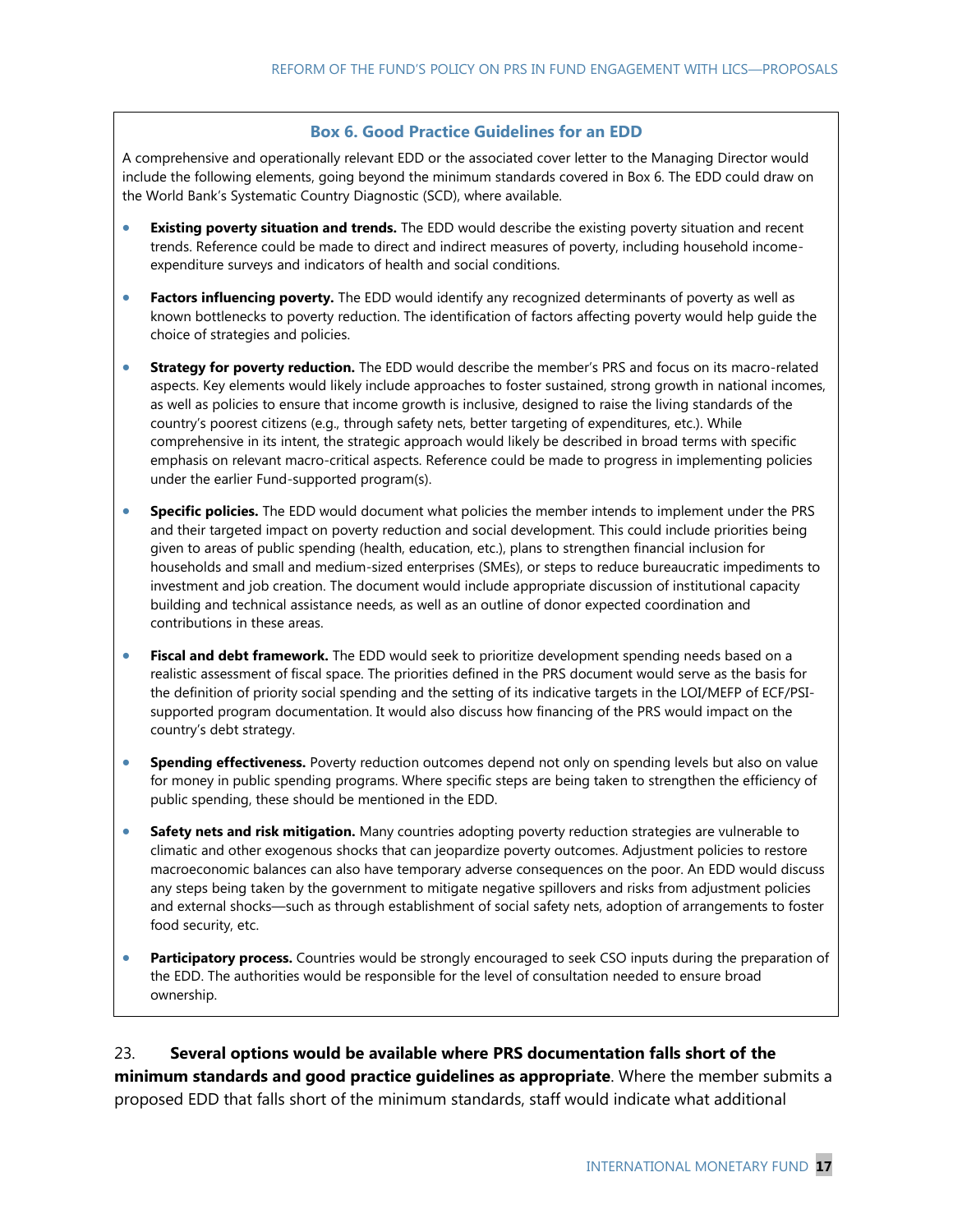content would be needed. For a newly-drafted, streamlined EDD, the document could be modified to cover the missing content ahead of submission to the Executive Board.<sup>11</sup> In the event that the authorities were to submit a national development plan or strategy that failed to meet the minimum standards, staff would have two options. One would be to indicate that the national PRS document does not meet the standards required of an EDD, and request that the member provide a newlyprepared EDD in its place. Given the adverse impact this could have on national ownership of the PRS process, an alternative approach would be to ask the member to provide those elements that are "missing" from the national PRS document as part of the cover letter to the Managing Director. This cover letter could be expanded to the necessary length to ensure that the PRS documentation, taken together, meets the Fund's PRS requirements.

24. **Participatory processes would be strongly encouraged, but not required**. The current PRSP policy requires that PRSPs should be prepared based on a participatory process involving a wide range of stakeholders.<sup>12</sup> This requirement will not be part of the proposed policy. While countries would be strongly encouraged to seek CSO inputs during the preparation of the EDD, such consultation would not be required, $13$  and countries would be responsible for the level of consultation needed to ensure broad ownership. It is however required for the EDD to clarify the extent of participatory process (i.e., whether a participatory process took place) and the nature of the participatory process, if any.

25. **Existing PRSPs at the time of the Board approval of the new policy would be deemed to satisfy the new policy requirements for EDD**. These are PRSPs that have already been issued to the Board at the time of the Board approval of the new policy and have been the subject of a staff analysis in a staff report on a request for an ECF arrangement/a PSI or a review under an ECF arrangement/a PSI. They would be however subject to the requirements on coverage and expiration discussed in Section C below. Specifically, the PRS set out in PRSPs should have been developed and made publicly available normally within five years but no more than six years leading up to and covering the relevant review.

### **C. Modalities for Issuance and Assessment of the New PRS Documentation**

*This section discusses the modalities for issuing EDDs in the context of an ECF arrangement or PSI under the proposed policy. A balance is needed between providing operational flexibility consistent with national ownership, and ensuring that PRS documentation meets the Fund's policy requirements.*

<sup>&</sup>lt;sup>11</sup> Staff could provide good examples of EDDs produced by other members, and could offer comments on the authorities' draft. However, staff should not seek to provide drafts for the authorities, which may be perceived to be detrimental to national ownership.

 $12$  See Section I, paragraph 1 of the PRG-HIPC Trust, Annex to Decision No. 11436-(97/10), adopted February 4, 1997, as amended.

 $13$  Participatory processes would still be required in the context of PRSPs prepared for the decision and completion points under the HIPC Initiative.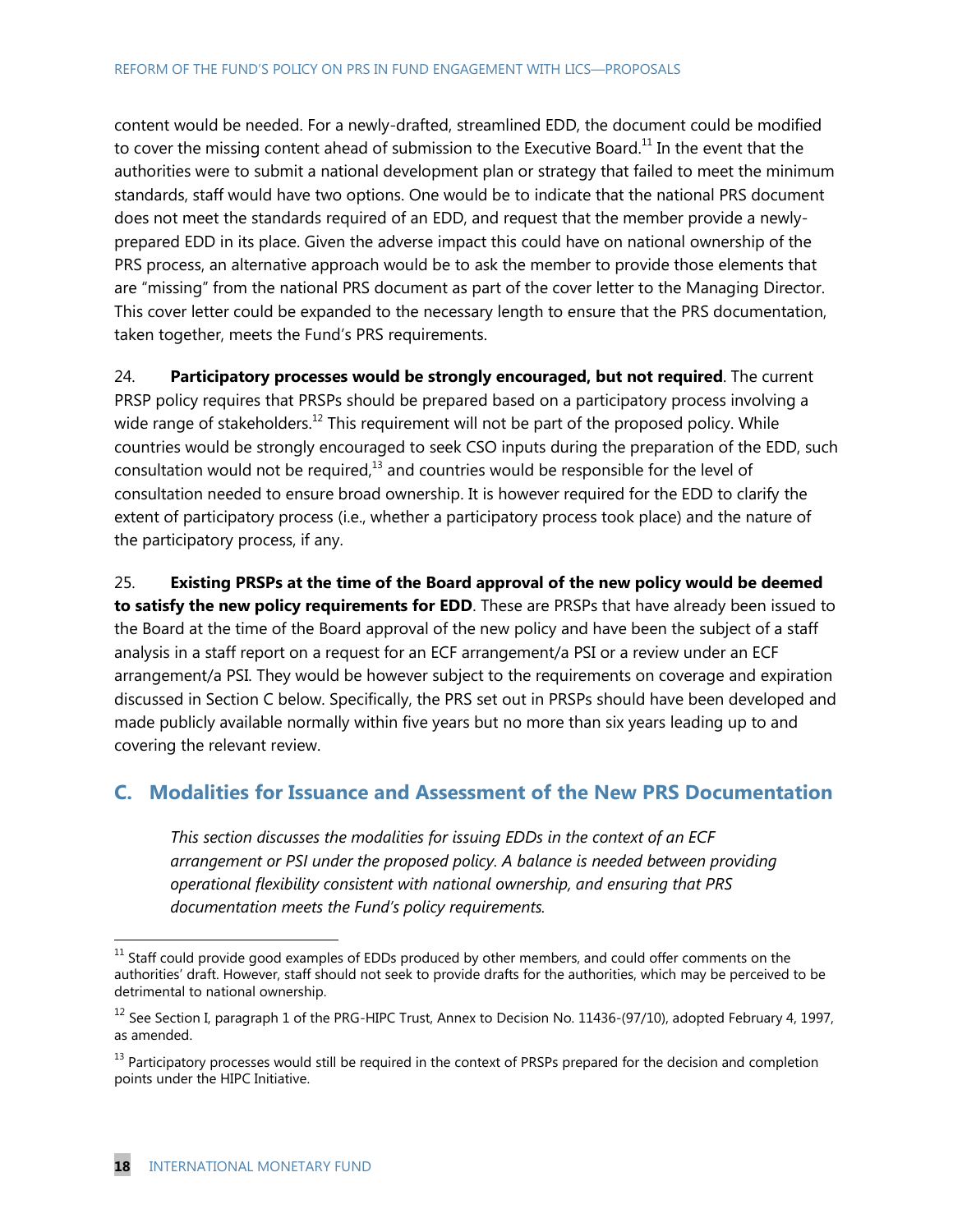### **Timing for issuance of an EDD to the Executive Board**

26. **An EDD would need to be issued to the Board for purposes of completing the first and subsequent reviews under an ECF arrangement or PSI.** The current policy requires the issuance of PRS documentation by the time of the *second* review, which provides a window of around one year for the member to prepare and issue to the Executive Board the necessary PRS documentation. Given that many countries have an existing national PRS document that can be submitted as an EDD and that, where a new EDD is required, it would be much more streamlined and shorter in length than has been the case for PRSPs in the past, there is a strong case for advancing the documentation requirement to the *first* and any subsequent review. This would help strengthen the alignment between the PRS and policies under the Fund arrangement or PSI. There is a risk that a compressed timeline could lead members to cut back on the quality of the EDD or on the participatory process; members may also object to an earlier submission schedule just when the transition away from PRSPs should reduce the country's administrative burden. On balance, staff does not see major administrative obstacles to producing the EDD by the time of the first review. While an EDD would not be required at the time of a program request, this would be encouraged, where feasible.

27. **Following existing policies for PRSPs, EDDs would not be distributed in paper format.**<sup>14</sup> EDDs will be registered by SEC as official Board documents and made available to Executive Directors via posting to IMF Connect, with Executive Directors and designated member authorities notified by email of newly posted documents. Posting of EDDs in this manner will be taken to constitute "issuance" to the IMF Board for purposes of the PRS requirements for ECF arrangements and PSIs.

### **Coverage and expiration of EDDs**

 $\overline{a}$ 

28. **An EDD would be eligible for completing a review under an ECF arrangement or PSI when the PRS in the EDD has been developed and made publicly available within normally five years but no more than six years leading up to and covering the date of completion of the relevant review.** Over time, a PRS document can become outdated as a result of domestic or global developments, thereby becoming less relevant for guiding poverty reduction and growth strategies underpinning an ECF arrangement or PSI. The durability and relevance of a member country's PRS would depend on the pace of social and economic change in the member country as well as the extent of external changes influencing poverty reduction and growth. Under the PRSP approach, the PRS was defined as covering a three-year period, though some PRSPs have been issued covering longer timeframes.<sup>15</sup> National development plans or strategies are commonly prepared on a rolling five-year basis, and the World Bank's Country Partnership Framework (CPF), based on a Systematic Country Diagnostic (SCD),<sup>16</sup> is also expected to have a four- to six-year

 $^{14}$  See Decision No. 13816-(06/98), adopted November 15, 2006, as amended, on web posting.

<sup>&</sup>lt;sup>15</sup> Three countries have recently provided the Executive Board with PRS documents that extend to 2018 or 2020.

 $16$  The SCD seeks to identify key constraints to remove and key opportunities to leverage in order to define priority areas of focus for the development of a member country.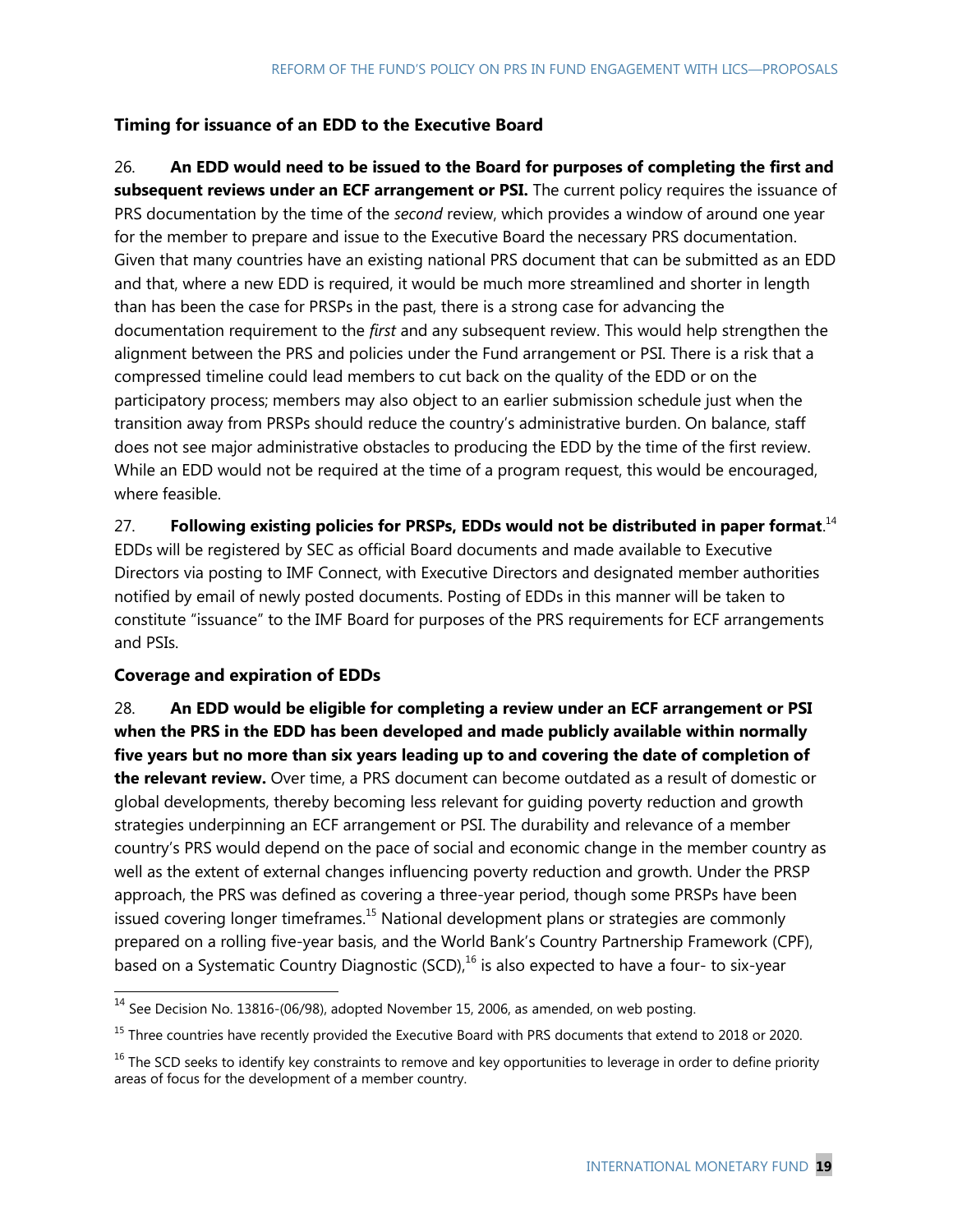timeframe. Consistent with the above approaches, it is proposed that a PRS set out in an EDD would remain eligible for completing a review under an ECF arrangement or a PSI normally for a five-year period.<sup>17</sup> In the exceptional case where a country's circumstances have not changed in a manner that would warrant a new strategy, a PRS launched more than five years earlier, but not exceeding six years, could be deemed eligible for purposes of an EDD. In this instance, staff would explain in the staff report why the PRS remains relevant for purposes of completing the current ECF or PSI review despite the extended period since its launch.<sup>18</sup> Exceptions to the five-year rule would be expected to be limited and no review would be completed if the PRS set out in the EDD is more than six years old. Where PRS documentation approaches the five-year mark and future program reviews are scheduled, countries would be strongly encouraged to prepare and submit a successor EDD.

29. **The time period covered by the PRS would be defined in the EDD, and would cover the date of completion of the relevant review under the ECF arrangement or PSI.** Where the PRS documentation does not specify a clear time period for policy implementation, this should be specified in the cover letter to the Managing Director. The implementation time period for an EDD should cover the review date in question. In contrast to one of the options for meeting the PRS documentation requirement under the current policy, i.e., the member has a PRS set out in a PRSP that has been issued to the Board and which covers a period of at least 12 months from the date of the completion of the relevant review, the PRS time period under the proposed policy would not be required to extend 12 months beyond the review date in question. That said, where the EDD does not cover a 12-month forward looking period, the member would be expected to document in the LOI/MEFP (a) the procedures underway to establish a successor EDD and (b) the relevance of the current EDD for the coming year. The elimination of the 12-month forward-looking feature would simplify the PRS documentation approach.

30. **The time period covered by PRS set out in an EDD would not be tied to the timeframe of Fund-supported program**. An EDD would not be required to cover the full period of the ECF arrangement or PSI. Thus, a national PRS document prepared and made publicly available some time *before* a program request may be used as an EDD for meeting the relevant PRS documentation requirements until it expires. When the period covered by the PRS set out in the EDD expires, a new EDD would be required. If the period covered under an EDD extends beyond the expiring ECF arrangement or PSI, it could be used to meet requirements for completing reviews under a successor program.

 $17$  The launch date of the PRS would be one of the required elements in the content of the EDD (Box 1). The five year period would also apply to PRSPs existing at the time of approval of the new policy, with the latter considered as an EDD for purposes of the new policy.

 $18$  This would, in general, require an assessment by staff that the strategy for poverty reduction remains valid, which could be the case where the domestic and external factors relevant to the poverty reduction process have not changed significantly since the launch of the PRS.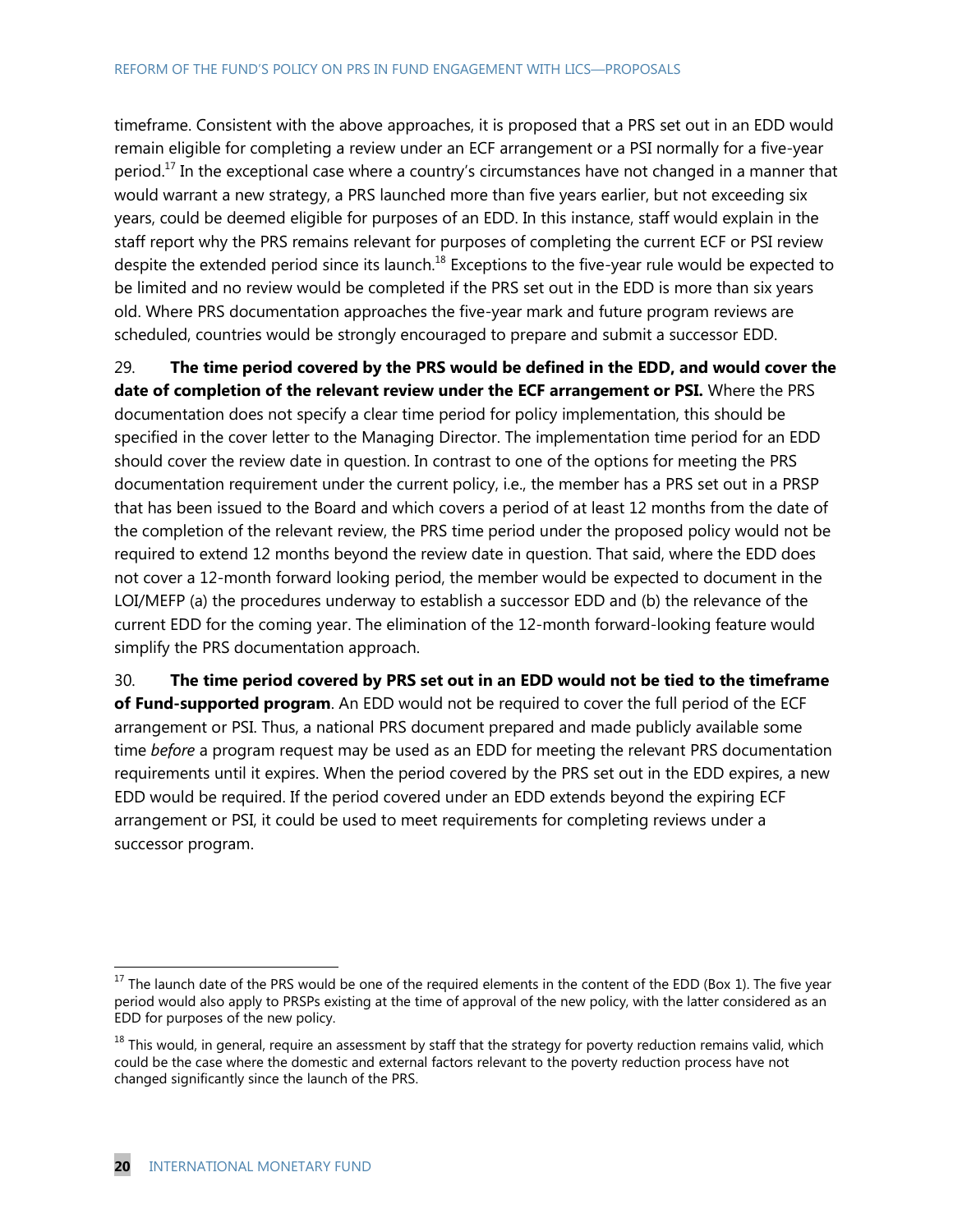#### **Fund staff assessment of the PRS**

31. **Staff views on the authorities' PRS would be provided in program documentation**. The staff report should discuss how policies pursued under the ECF arrangement or PSI contribute to the member's PRS. A precise alignment should not always be expected to the extent that new developments may require a modification of the poverty reduction policies in relation to the PRS. The staff report should also comment on the implementation of the PRS, including whether the allocation of resources for the PRS remains adequate.

32. **The proposed reforms would eliminate the JSANs outside the HIPC Initiative context**.

Current policy r*e*quirements calling for the preparation and circulation to the Executive Board of a JSAN generally within four months of a member's transmission to the Fund of a PRSP or an I-PRSP outside of the enhanced HIPC Initiative context would be eliminated.<sup>19</sup> Fund staff assessments of the EDD for ECF and PSI support would be included in the staff report. Views of Bank staff would be sought to help inform Fund staff and the Board about the PRS, which would complement the analysis provided by Fund staff in the program documentation. JSANs would retain their current role only for the PRS documentation required to reach the decision and completion points under the HIPC Initiative.

33. **Staff would also report to the Board on implementation of the PRS**. This would involve regular reporting, and a more in-depth analysis conducted on a periodic basis. On a regular basis, staff reports would include a discussion of relevant developments in the implementation of policies supporting the member's PRS. This could include, for example, the prioritization of resources in the annual budget and associated budget outturns, developments in the adoption of social safety nets, and progress in fostering growth-promoting reforms designed to strengthen the business climate.

34. **However, the proposed policy would involve less frequent reviews by Fund staff of** 

**PRS implementation.** Rather than conducting the current AFP, it is proposed that a PRS Implementation Review (PIR) be conducted by the time of the fourth review under the ECF arrangement or PSI (i.e., once for any given ECF arrangement or PSI). In-depth annual reporting on PRS implementation has not proved workable. The AFP was intended to occur broadly on an annual cycle, and involve a review of progress and challenges in PRS implementation, normally involving the interested donor community. The AFP was designed to be reported to the Board through program documentation, and to be conducted, as good practice, outside of program engagement. In practice, implementation and reporting under the AFP has been mixed, with staff reports typically discussing poverty issues in general terms rather than based on a structured AFP. One factor contributing to the limited AFP reporting has been the annual cycle, which is too short to realistically identify challenges in PRS design and implementation. The PIR approach, with less frequent reviews, would be more relevant. Like the AFP, the PIR would not be a mandatory requirement for decisions on ECF and PSI support, but rather a good practice based on informal consultations and dialogue

 $^{19}$  See the Board Decision No. 14253-(09/8), adopted January 27, 2009, as amended, on JSAN.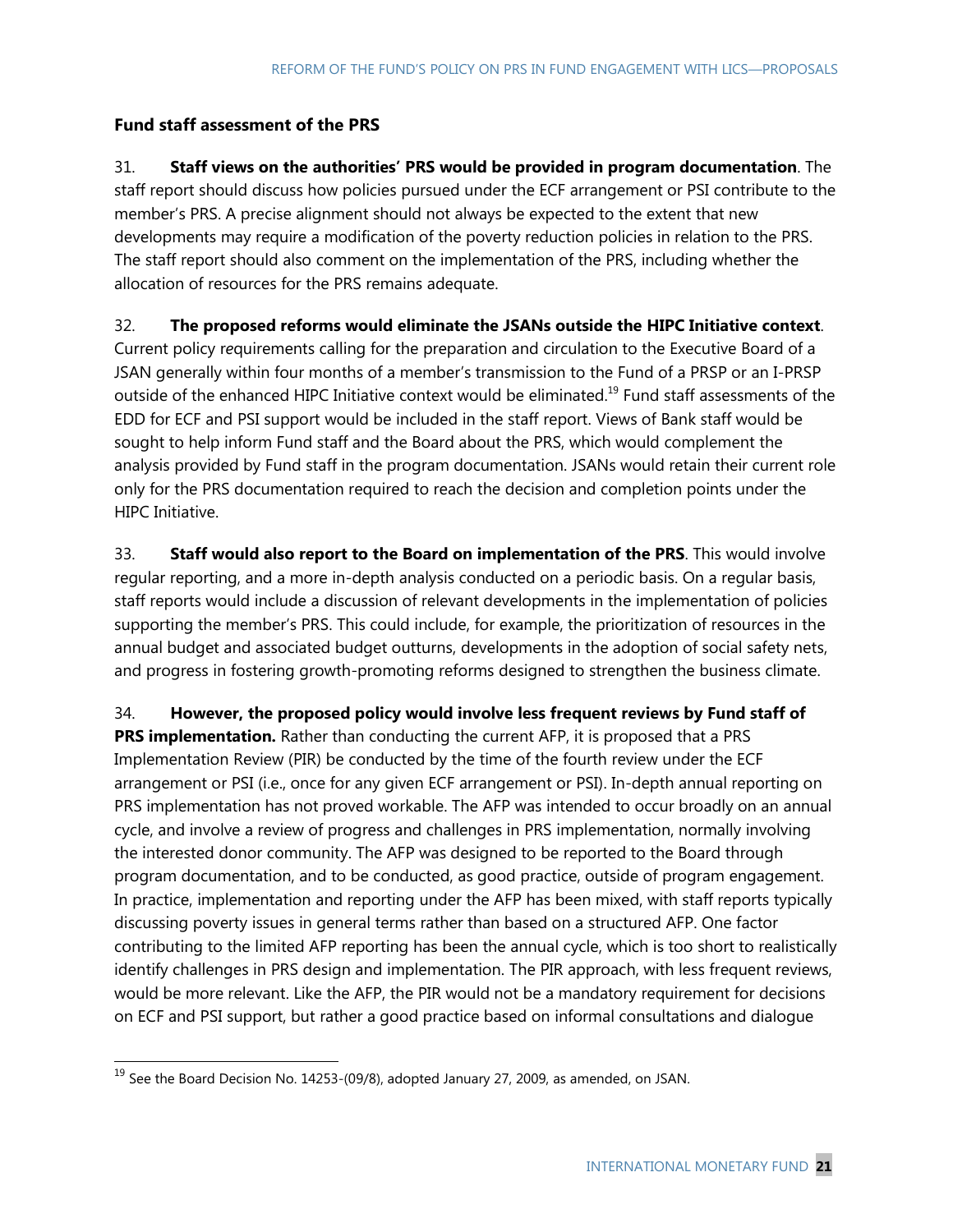with country authorities and relevant stakeholders, including the World Bank.<sup>20</sup> The outcome of the PIR would be documented in the staff report. Following existing AFP goals, the PIR would be expected to cover three basic elements: (i) performance relative to PRS benchmarks and monitoring indicators; (ii) observed linkages between the PRS and national systems and processes (e.g., budget monitoring and planning); and (iii) the coming year's policy intentions, particularly, but not exclusively, as reflected in the budget. The PIR would be encouraged as a "good practice" that could be conducted independent of a Fund program-relationship, such as in the context of Fund surveillance activities.

#### **PRS commentary by the authorities**

35. **Countries would continue to provide a statement on how the Fund-supported** 

**program advances their poverty reduction and growth objectives.** <sup>21</sup> The change to the formal PRS documentation requirements discussed above would not result in any change to the separate requirement under the PRGT that, for the ECF and SCF, the member is required to present at approval of the Fund-supported program, and at each review, a "statement" describing how the program advances the country's poverty reduction and growth objectives. Approval of support under the RCF also requires that the member describes how its policies advance its poverty reduction and growth objectives. The statement would be included in the LOI/MEFP.

36. **Implementation of the PRS following its launch would be tracked in the member's** 

**LOI/MEFP.** Currently, implementation of the PRS is described in a lengthy APR. Outside of the HIPC Initiative, members would no longer prepare APRs. Under the proposed policy, members would inform the Board of the implementation of poverty reduction policies through their LOI/MEFP. This would not typically represent a significant expansion of the current coverage of the LOI/MEFP.

37. **For program requests or reviews where PRS documentation is issued to the Board, there may be scope to streamline the coverage of poverty reduction issues in the LOI/MEFP.** In such cases, the LOI/MEFP could focus on policies less directly related to poverty reduction, or on technical aspects of the implementation of poverty reduction policy measures.

#### **Publication issues**

 $\overline{a}$ 

38. **It is proposed to maintain the current requirement under the Transparency Policy** that the Managing Director will not recommend the approval of or completion of reviews under ECF

 $^{20}$  The staff review would continue to draw, to the extent possible, on existing in-country mechanisms, such as implementation reviews, other suitable domestic review processes, or annual reviews of budget support groups and consultative groups/round tables.

 $21$  See Section II, paragraph 1(b)(1) of the PRGT Instrument, Annex to Decision No, 8759-(87/176) ESAF, adopted December 18, 1987, as amended, for the ECF and Section II, paragraph 1(c) (1) of the PRGT Instrument, Annex to Decision No, 8759-(87/176) ESAF, adopted December 18, 1987, as amended, for the SCF. Approval of support under the RCF also requires that the member describes how its policies advance its poverty reduction and growth objectives (Section II, paragraph 1(d) (1) of the PRGT Instrument, Annex to Decision No, 8759-(87/176) ESAF, adopted December 18, 1987, as amended).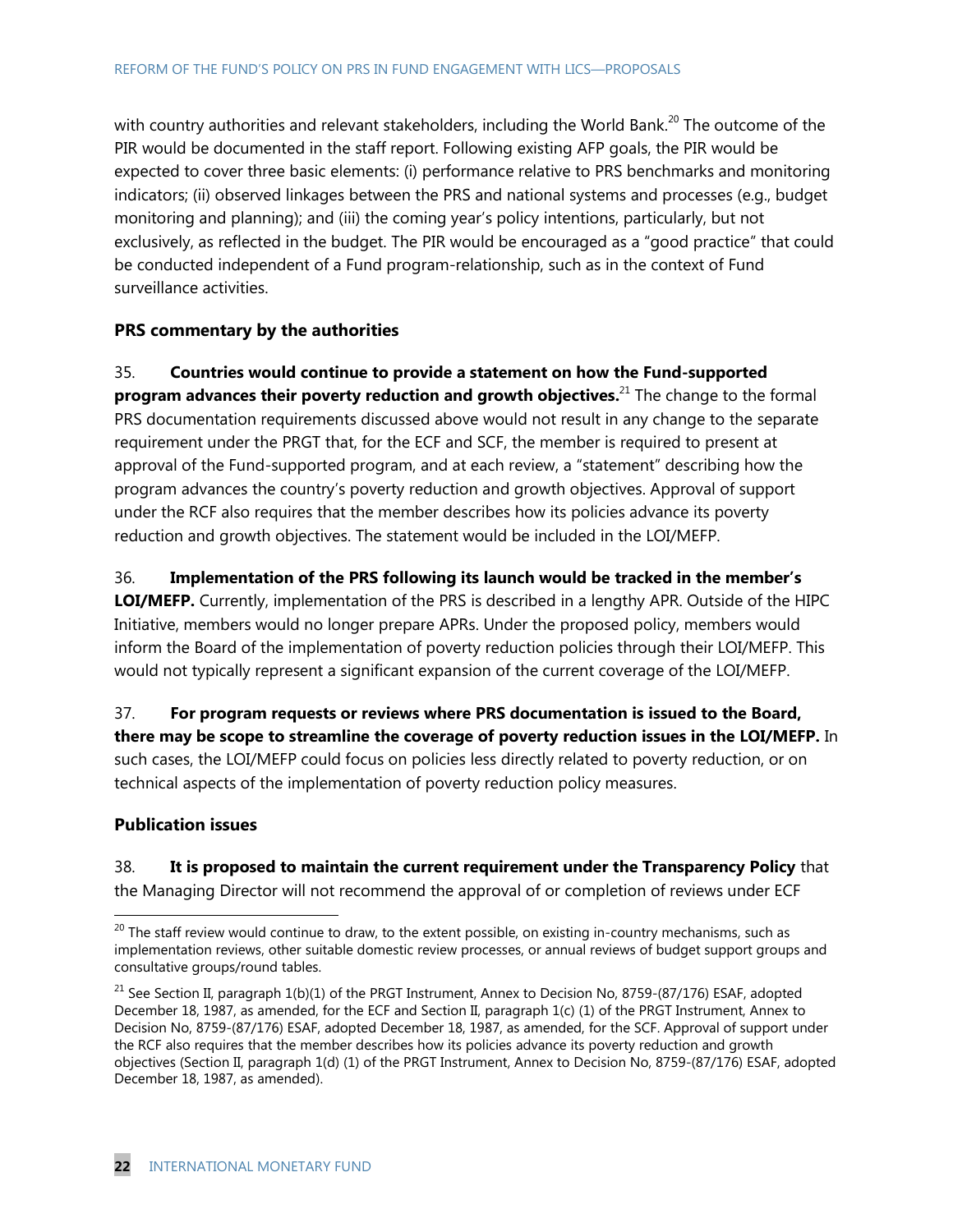arrangements or PSIs unless the member agrees to publish its PRS documentation. This requirement will be maintained for the EDD.

### **D. Bank-Fund Collaboration**

 $\overline{a}$ 

39. **Bank-Fund collaboration on the poverty reduction strategies of member countries would remain strong.** Regular team interactions and involvement on country work and programs within each institution will continue with greater attention to enhance coordination in the context of the new approaches taken with regard to the authorities' PRS. The SCD will be prepared by Bank staff in consultation with the authorities and other stakeholders, including the Fund. Reciprocally, Fund staff will use SCDs and seek World Bank staff's assessment of the authorities' PRS.

40. **In line with the Bank's expertise on PRS issues, the Fund would seek an assessment by Bank staff to inform the Fund's assessment.** For countries remaining under the HIPC initiative, Bank and Fund staff would continue to produce JSANs for new PRSPs for purposes of meeting requirements under the HIPC Initiative. These would be circulated to the Executive Boards of the Fund and Bank, continuing the current approach. Outside the HIPC initiative, Bank staff would be asked to provide an assessment letter in respect of the authorities' strategy for poverty reduction and shared growth. The assessment letter would provide Bank staff's perspective on the strengths and weaknesses of the strategy of the member and identify priority action areas and risks for attention during implementation. It would be requested at the time an EDD is received by IMF staff, $^{22}$  and following clearance by Bank Management, it would be circulated to the Fund Board to help inform the Board on the quality of the PRS. The assessment letter provided by Bank staff would not be published by the Fund. The letter is intended to inform the Fund Executive Board of the views of Bank staff on the member's PRS in the context of an ECF arrangement or PSI. The Bank has other vehicles for informing the general public of its views on country PRS and publication of the assessment letter would not add materially to these communications. The proposed approach parallels that for assessment letters prepared by Fund staff at the request of Bank staff to inform its Board in the event of lending operations, as these letters are not published by the Bank.

41. **Given Bank-Fund collaboration on member countries, it is expected that Bank and Fund staffs would normally reach a broad consensus on the authorities' PRS**. However, if Bank staff would raise concerns or express diverging views on some aspects of the authorities' PRS, Fund staff would report such views in the program documentation. Fund support under an ECF arrangement or a PSI would not be dependent on the Bank's analysis of the PRS.

<sup>&</sup>lt;sup>22</sup> The Bank would only be asked to provide one assessment within the timeframe of each PRS document, even if the latter is used to meet requirements for completing reviews in more than one ECF arrangement or PSI. Where an existing PRSP is deemed to be an EDD but a JSAN has not yet been issued, an assessment letter would be sought from the World Bank instead.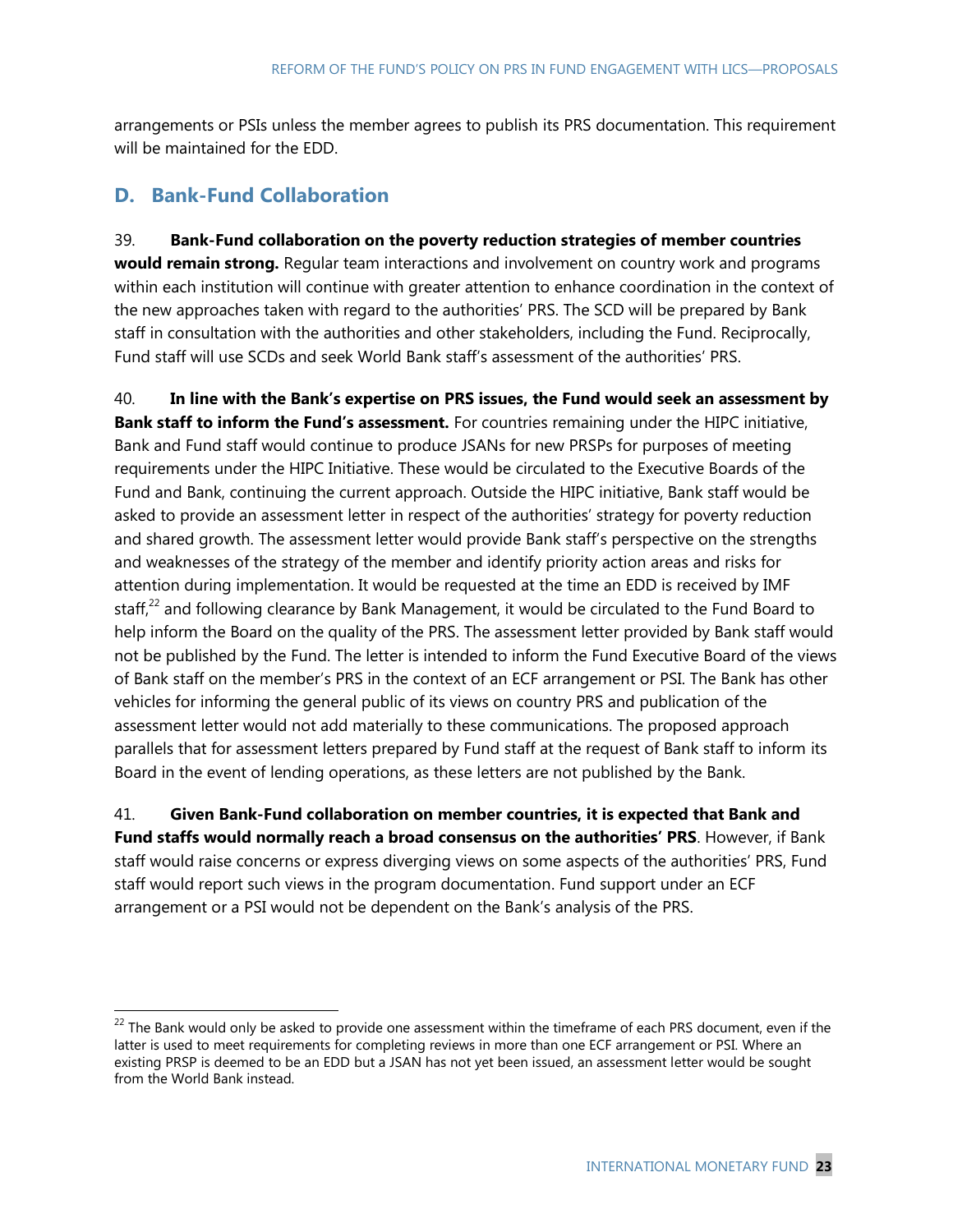# **LAUNCH OF THE NEW POLICY**

42. **The proposed policy, if adopted, would replace the current policy on PRS process and documentation outside of the HIPC context**. Adopting the proposal on the new approach would require amending: (i) the PRGT Instrument, Annex to Board Decision No. 8759-(87/176) ESAF, adopted December 18, 1987, as amended; (ii) the Board Decision No. 13561-(05/85), adopted October 5, 2005, as amended, on the Policy Support Instrument Framework; (iii) the Board Decision No. 15420-(13/61), adopted June 24, 2013, as amended, on the Transparency Policy; and (iv) the Board Decision No. 13816-(06/98), adopted November 15, 2006, as amended, on web posting. The adoption of the proposal would also require the repeal of the Board Decision No. 14253-(09/8), adopted January 27, 2009, as amended, on JSAN. The policy will become effective immediately on adoption and repeal of the Board decisions**.**

43. **There is a need to develop transitional arrangements to allow existing PRS documents to continue in the near term allowing countries to smoothly transition into the new policy,**  which are as follows:

- **Expired PRSPs with recent APRs, or existing I-PRSP or PRSP preparation status report.** A member can currently meet the PRS documentation requirement if the PRSP period has expired but an I-PRSP, APR or PRSP preparation report has been issued normally within 18 months of the relevant review date. However, this would not be possible under the new policy since there would be no possibility to use I-PRSPs, APRs or PRSP preparation status reports. Accordingly, the transitional arrangement is needed for countries that currently have I-PRSPs, APRs or PRSP preparation status reports. Under the proposed policy, the PRS document would need to specify an implementation time period that covers the review date in question, regardless of whether an I-PRSP, APR, or a PRSP preparation status report was recently issued.
- **Issuance of PRS documentation by first review.** The proposal to advance the PRS documentation requirement from the second review (current policy) to the first review could complicate planning for countries with a first review falling due shortly after adoption of the policy.

44. **A transitional arrangement is proposed to address these cases.** This would indicate that, for all ECF arrangements and PSIs that are in existence as of the date of adoption of the policy and will be approved before end-2015, the following transitional arrangement would apply (Box 7):

- The PRS documentation required to complete a review could be met either according to the approach under the new policy, or by having issued an I-PRSP, APR or PRSP preparation status report to the Board before end-2015 and within the preceding 18 months of the relevant review; and
- The PRS documentation requirements would apply to the second and every subsequent review as opposed to the first and every subsequent review under the proposed policy.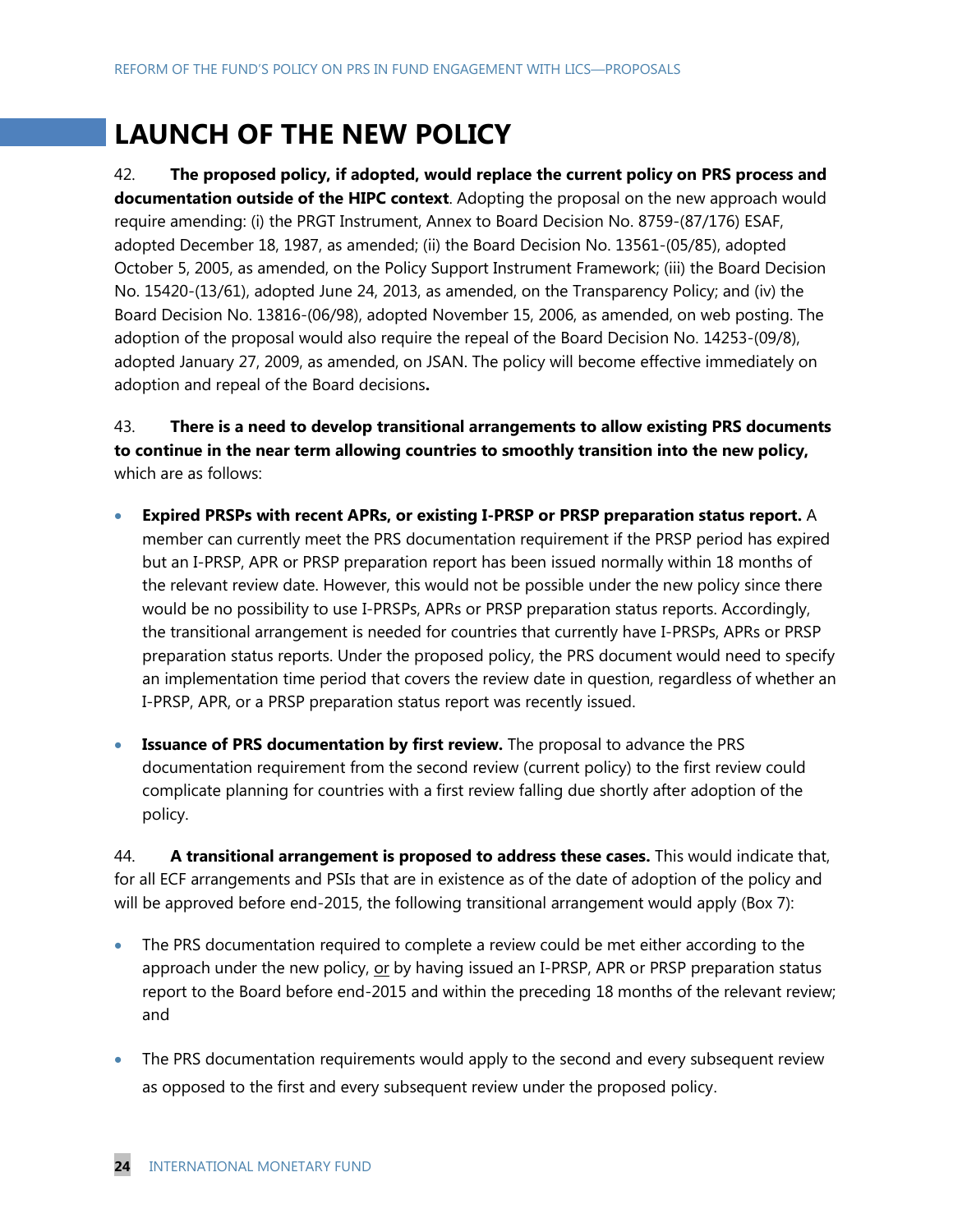|                                                                    | <b>Box 7. New Policy on PRS Documentation in ECF Arrangements and PSIs</b>         |  |  |  |  |  |  |
|--------------------------------------------------------------------|------------------------------------------------------------------------------------|--|--|--|--|--|--|
|                                                                    | <b>Until end-2015:</b>                                                             |  |  |  |  |  |  |
|                                                                    | Program request and 1 <sup>st</sup> program review                                 |  |  |  |  |  |  |
|                                                                    | No PRS documentation required                                                      |  |  |  |  |  |  |
|                                                                    | Second and subsequent program reviews                                              |  |  |  |  |  |  |
| Existing PRSP $^{1/2}$ (PRS in the PRSP not older that 5/6 years), |                                                                                    |  |  |  |  |  |  |
|                                                                    | or I-PRSP, APR or PRSP preparation status report issued within the past 18 months, |  |  |  |  |  |  |
|                                                                    | or new EDD issued.                                                                 |  |  |  |  |  |  |
|                                                                    | 2016 and beyond:                                                                   |  |  |  |  |  |  |
|                                                                    | Program request                                                                    |  |  |  |  |  |  |
|                                                                    | No PRS documentation required                                                      |  |  |  |  |  |  |
|                                                                    | First and subsequent program reviews                                               |  |  |  |  |  |  |
|                                                                    | EDD issued 1/                                                                      |  |  |  |  |  |  |

# **OTHER OPERATIONAL AND POLICY IMPLICATIONS**

45. **The new policy if adopted could result in significant saving for the authorities in terms of resources devoted to the PRS.** With flexibility on the required scale of the consultative process required for preparation of an EDD, and with the option to produce a streamlined EDD guided by the minimum standards and good practice guidelines, the authorities could save resources on documenting their PRS. At the same time, countries would no longer need to produce frequent and comprehensive APRs, and could document progress under their PRS through a more focused discussion in the LOI/MEFP of the ECF arrangement or PSI.

46. **The proposed reform of PRS documentation represents marginal changes for staff, with possibly modest or negligible savings.** Staff will continue to base the design of policies under an ECF arrangement or PSI on the country's PRS and, to the extent that the PRS is more succinctly and effectively communicated in the EDD than in past PRSPs, this could reduce the workload of staff. While staff would no longer produce JSANs on PRSPs, a corresponding assessment of the PRS as documented in the EDD would need to be included in the program documentation. In terms of assessing and providing feedback on PRS implementation, the move from an AFP to the PIR could produce modest staff savings. Where the EDD is more succinct than the PRSP, this could also reduce the resources needed for translation. On balance, however, these changes in staffing time are not expected to be significant, and may be broadly offset by additional time devoted to discussions with the authorities on poverty reduction issues in cases where the EDD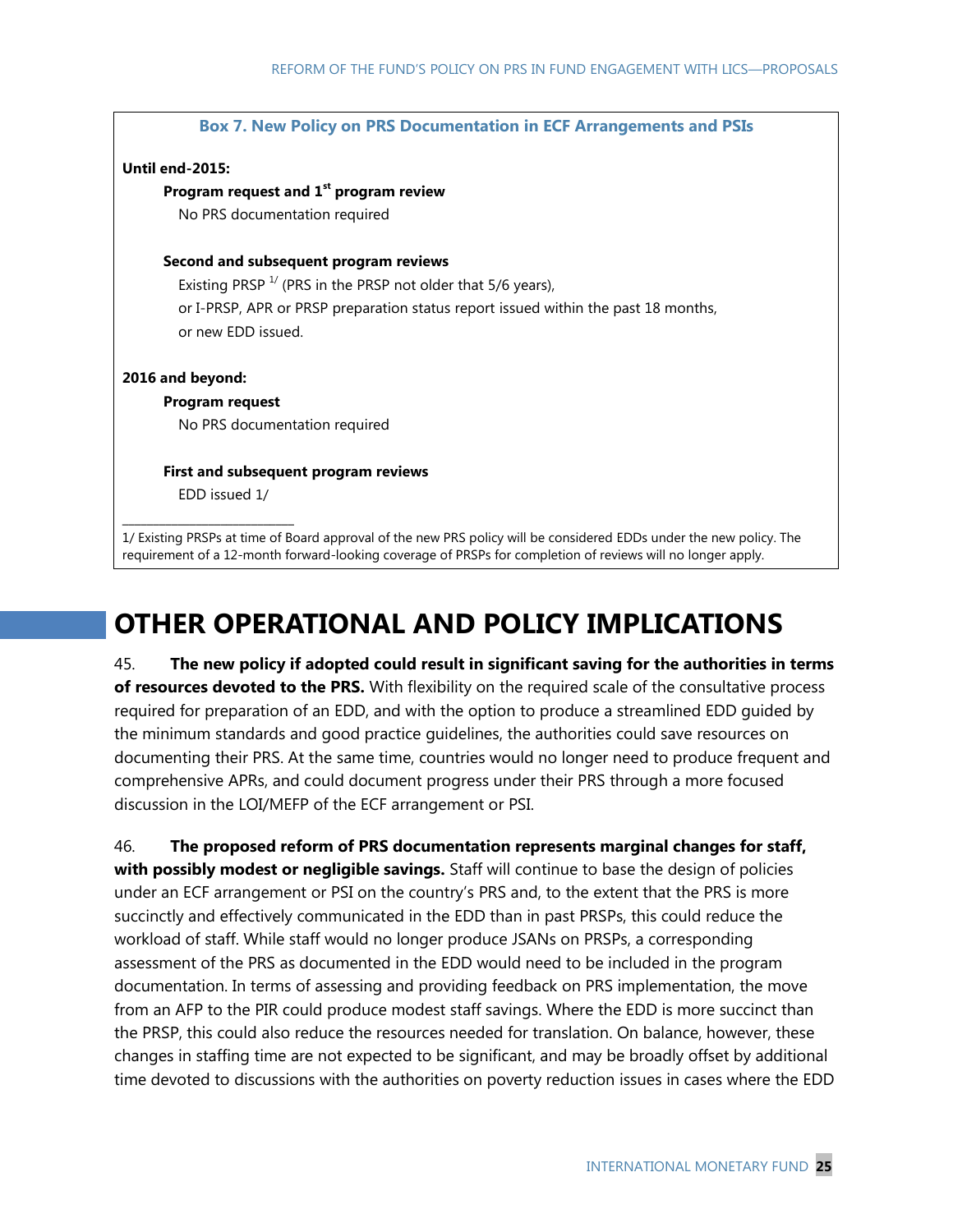is more directly aligned with the ECF arrangement or PSI than was often the case with PRSPs in the past.

## **ISSUES FOR BOARD DISCUSSION**

47. Do Directors agree on the need to modify the Fund's PRS policies as the HIPC Initiative approaches completion, as the Bank has changed its PRS policies in their lending operations, and as countries have adapted PRS documentation to their domestic needs?

48. Do Directors agree that the proposed EDD will meet key goals of: maintaining a strong and transparent link between the PRS and policies under Fund-supported programs; maintaining national ownership of the PRS process; and providing scope for streamlining and tailoring of PRS documentation to meet diverse country circumstances?

49. Do Directors endorse the proposed minimum standards and good practice guidelines for EDD content? Relatedly, do Directors agree that the proposed Fund staff analysis of PRS in program documentation and assessment letter from World Bank staff will provide appropriate assurances on the quality of the PRS?

50. Do Directors support the requirement to submit an EDD by the first review under the ECF arrangement or PSI, to ensure close alignment of the Fund-supported program with the PRS? Similarly, do Directors agree that the proposed five-year period, and exceptionally up to six years for the PRS covered under the EDD is appropriate?

51. Do Directors support staff's intention of completing a comprehensive progress review of PRS implementation, normally by the fourth review under the Fund-supported program?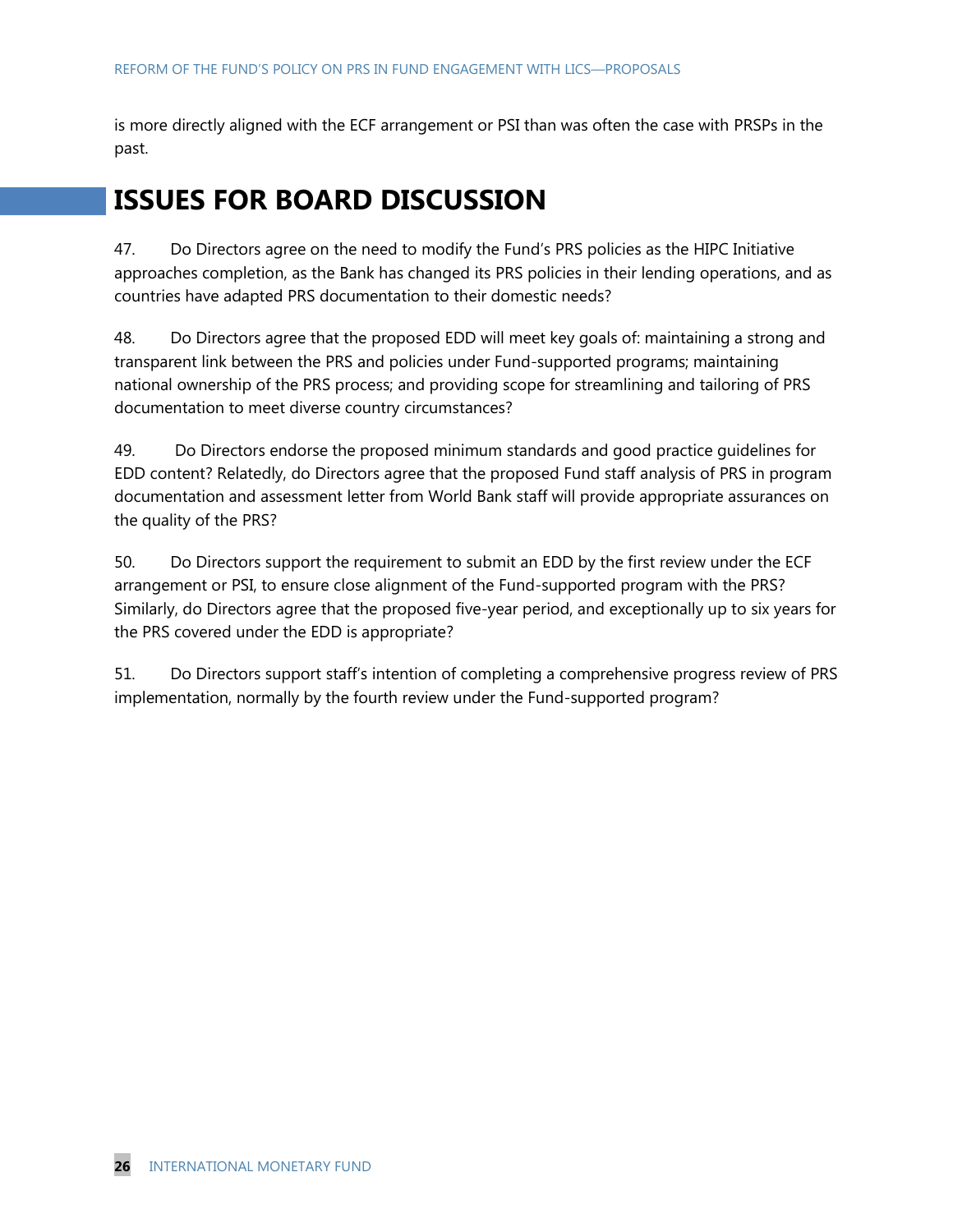## **Proposed Decisions**

The following decisions, which may be adopted by a majority of the votes cast, are proposed for adoption by the Executive Board:

#### **Decision I. Amendment to the PRGT Instrument**

Section II, paragraph 1(b)(3) of the Instrument to Establish the Poverty Reduction and Growth Trust ("PRGT Instrument"), Annex to Decision No. 8759-(87/176) ESAF, adopted December 18, 1987, as amended, along with its Appendices, shall be amended to replace the current Poverty Reduction Strategy Paper approach with the new approach based on the Economic Development Document as follows:

**"**(3)(i) With respect to ECF arrangements that will be approved starting January 1, 2016, the Trustee shall not complete the first or any subsequent review under an ECF arrangement unless it finds that: (A) the member concerned has a poverty reduction strategy that has been developed and made publicly available normally within the previous 5 years but no more than 6 years, and covers the period leading up to and covering the date of the completion of the relevant review; and (B) the poverty reduction strategy has been issued to the Executive Board as an Economic Development Document (EDD) that has been the subject of a staff analysis in the staff report on a request for an ECF arrangement or a review under an ECF arrangement. For purposes of this Instrument, the term EDD shall have the meaning as follows: (a) an EDD may be a document developed by a member country on its national development plan or strategy that is already in existence and publicly available, and documents its poverty reduction strategy; (b)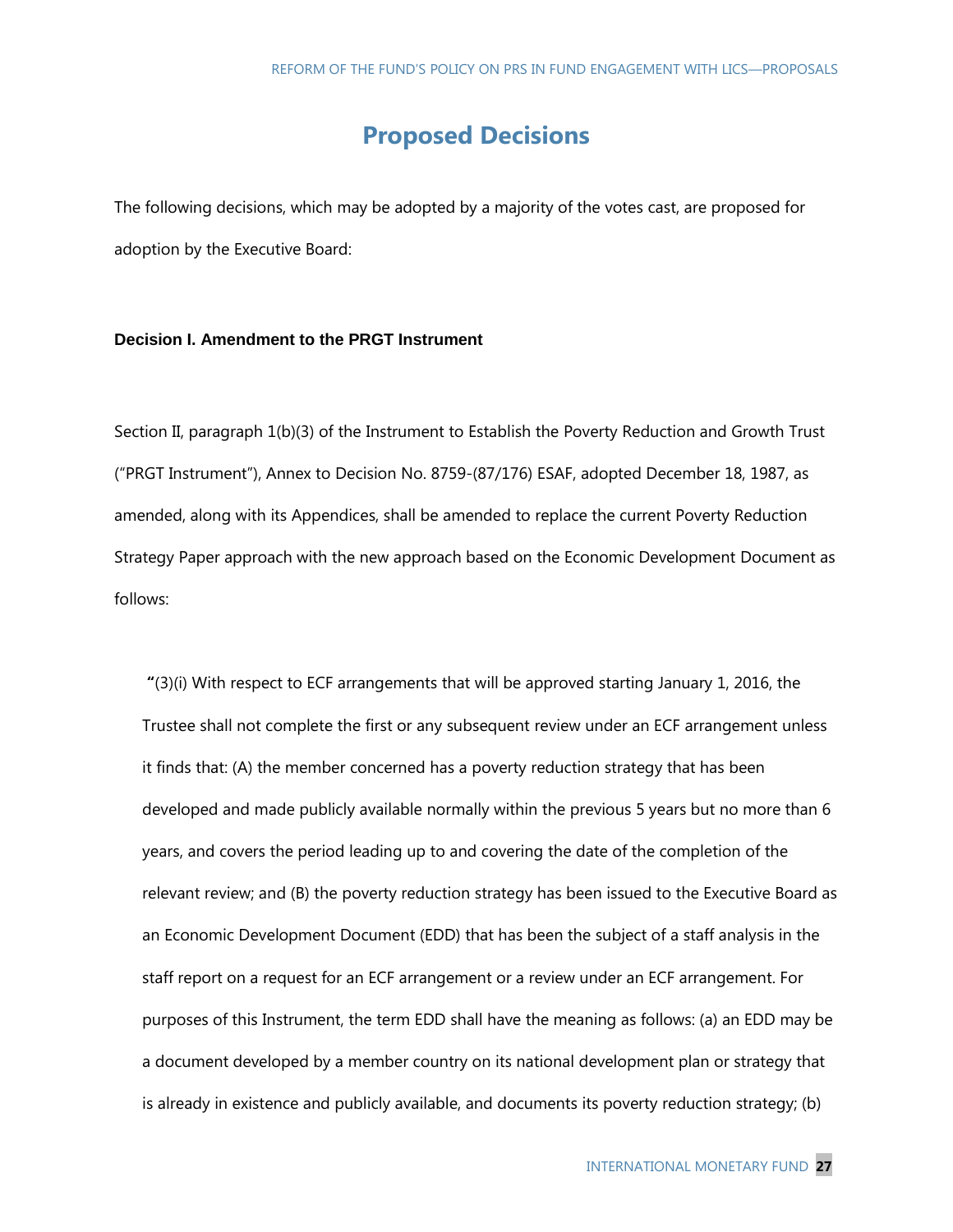an EDD may be a document newly prepared by a member country documenting its poverty reduction strategy; or (c) a PRSP that has already been issued to the Executive Board as of [June 22, 2015] and has been the subject of a staff analysis in a staff report on a request for an ECF arrangement or a review under an ECF arrangement so long as the poverty reduction strategy set out in the PRSP has been developed and made publicly available normally within the previous 5 years but no more than 6 years, and covers the period leading up to and covering the date of the completion of the relevant review. An EDD shall be accompanied by a cover letter from the member country concerned to the Managing Director, and shall be issued to the Executive Board with the cover letter. As such, the cover letter shall be deemed to constitute part of the EDD.

(ii) With respect to ECF arrangements that are in existence as of [June 22, 2015] or will be approved from [June 22, 2015] to December 31, 2015, the Trustee shall not complete the second or any subsequent review unless it finds that the member concerned has a poverty reduction strategy set out in: (A) an EDD as defined in Section II, paragraph 1(b)(3)(i) above; or (B) an I-PRSP, PRSP preparation status report or APR that has been issued to the Executive Board normally within the previous 18 months and in any event not after December 31, 2015, and has been the subject of a staff analysis in the staff report on a request for an ECF arrangement or a review under an ECF arrangement.

(iii) For purposes of this Instrument, subject to the terms of Section II, paragraphs 1(b)(3)(i)-(ii) above, the terms I-PRSP, PRSP, PRSP preparation status report and APR shall have the meaning given to each of them in Section I, paragraph 1 of the PRG-HIPC Trust Instrument (Annex to Decision No. 11436- (97/10), adopted February 4, 1997, as amended)."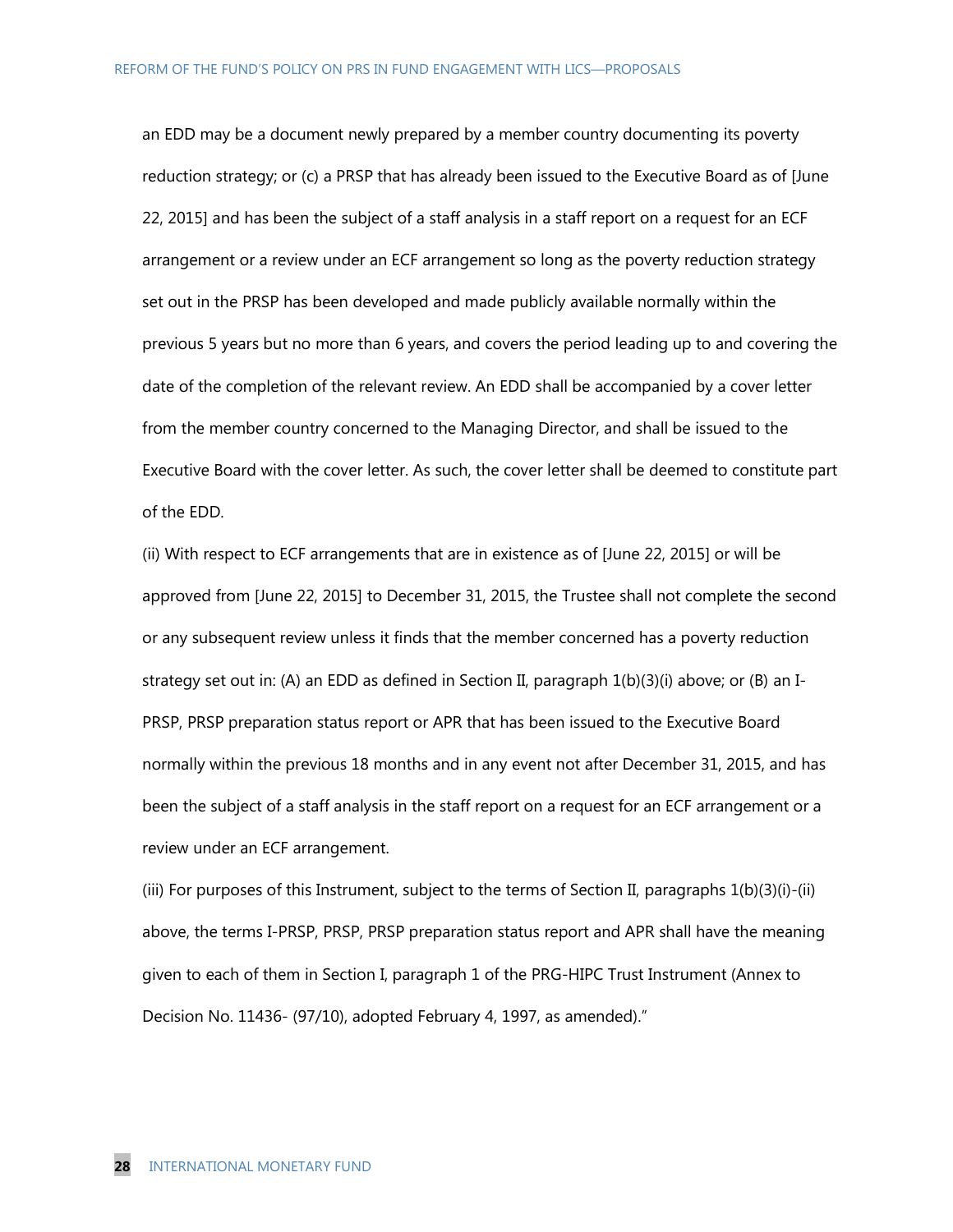#### **Decision II. Amendment to the Policy Support Instrument**

The Policy Support Instrument Framework decision, Decision No. 13561-(05/85), adopted October 5, 2005, as amended, shall be amended to replace the current Poverty Reduction Strategy Paper approach with the new approach based on the Economic Development Document as follows:

a. Paragraph 5 of the PSI Instrument shall be amended to read:

"Poverty Reduction Strategy (PRS) Documents. The member's program will be based on the member's poverty reduction strategy, which will be set forth in an Economic Development Document ("EDD")."

b. Paragraph 8 of the PSI Instrument shall be amended to read:

"8 (i) The implementation of the member's program under a PSI will be assessed through program reviews, scheduled normally at regular intervals no more than six months apart. A review can be completed only if the Executive Board is satisfied that the member's program is on track and that the conditions for the approval of a PSI, noted in paragraph 6, above, continue to be met. Having conducted, but not completed, a scheduled review, the Executive Board may subsequently return to that review, unless the previous scheduled review was not completed. Documentation supporting a return to the uncompleted review must be issued to the Executive Board prior to the earliest test date of the periodic quantitative assessment criteria linked to the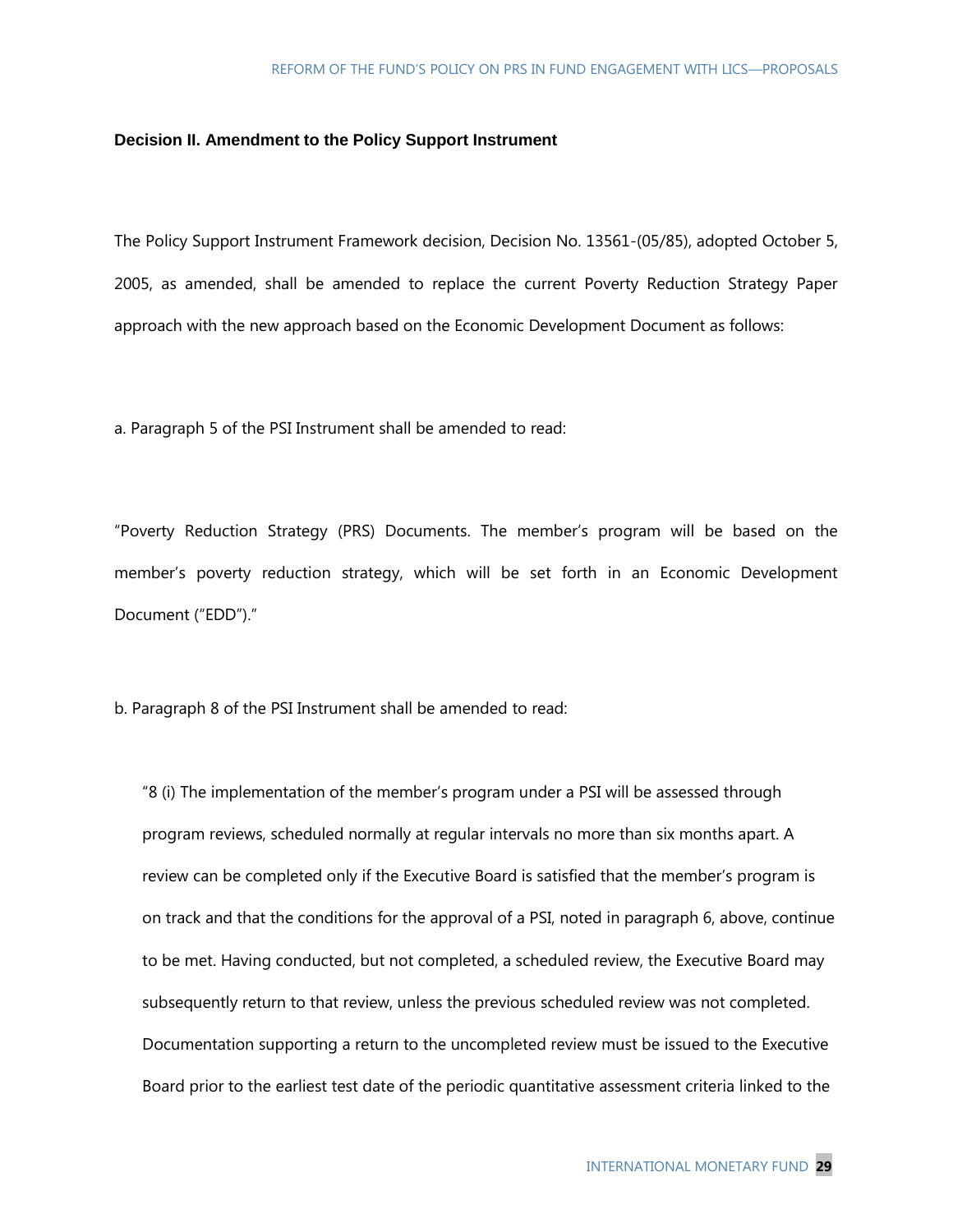next scheduled review, except for the staff report which may be issued up to one month after the earliest test date of the periodic quantitative assessment criteria linked to the next scheduled review.

(ii) With respect to PSIs that will be approved starting January 1, 2016, the Trustee shall not complete the first or any subsequent review under a PSI unless it finds that: (A) the member concerned has a poverty reduction strategy that has been developed and made publicly available normally within the previous 5 years but no more than 6 years, and covers the period leading up to and covering the date of the completion of the relevant review; and (B) the poverty reduction strategy has been issued to the Executive Board as an EDD that has been the subject of a staff analysis in the staff report on a request for a PSI or a review under a PSI. For purposes of this Instrument, the term EDD shall have the meaning as follows: (a) an EDD may be a document developed by a member country on its national development plan or strategy that is already in existence and publicly available, and documents its poverty reduction strategy; (b) an EDD may be a document newly prepared by a member country documenting its poverty reduction strategy; or (c) a PRSP that has already been issued to the Executive Board as of [June 22, 2015] and has been the subject of a staff analysis in a staff report on a request for a PSI or a review under a PSI so long as the poverty reduction strategy set out in the PRSP has been developed and made publicly available normally within the previous 5 years but no more than 6 years, and covers the period leading up to and covering the date of the completion of the relevant review. An EDD shall be accompanied by a cover letter from the member country concerned to the Managing Director, and shall be issued to the Executive Board with the cover letter. As such, the cover letter shall be deemed to constitute part of the EDD.

(iii) With respect to PSIs that are in existence as of [June 22, 2015] or will be approved from [June 22, 2015] to December 31, 2015, the Trustee shall not complete the second or any subsequent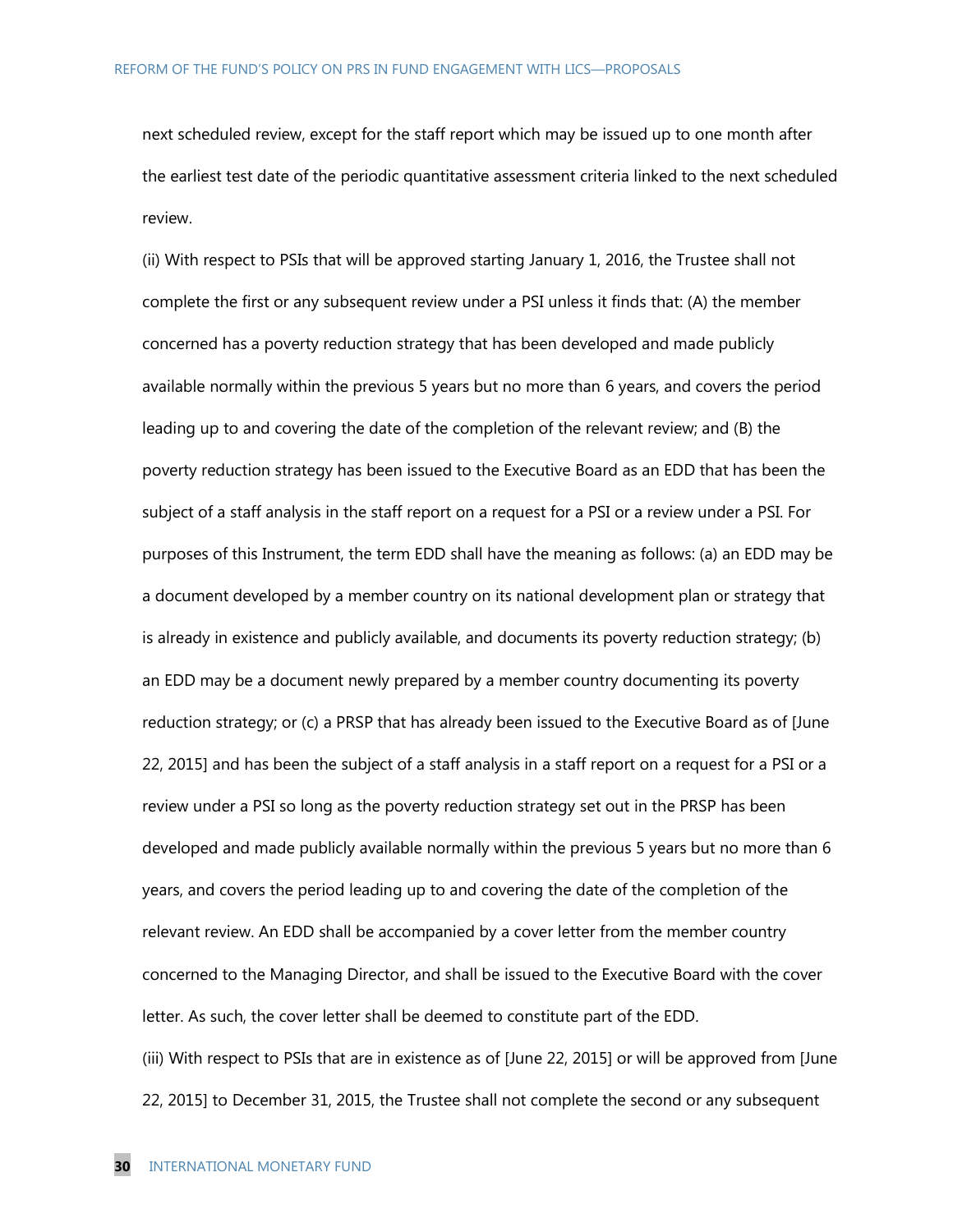review unless it finds that the member concerned has a poverty reduction strategy set out in: (A) an EDD as defined in paragraph 8(ii) above; or (B) an I-PRSP, PRSP preparation status report or APR that has been issued to the Executive Board normally within the previous 18 months and in any event not after December 31, 2015, and has been the subject of a staff analysis in the staff report on a request for a PSI or a review under a PSI.

(iv) For purposes of this Instrument, subject to the terms of paragraphs 8(ii)-(iii) above, the terms I-PRSP, PRSP, PRSP preparation status report and APR shall have the meaning given to each of them in Section I, paragraph 1 of the PRG-HIPC Trust Instrument (Annex to Decision No. 11436- (97/10), adopted February 4, 1997, as amended)."

c. Paragraph 21 of the PSI Instrument and the subheading "*Miscellaneous"* immediately preceding paragraph 21 shall be deleted.

d. Paragraph 22 of the PSI Instrument shall be renumbered as paragraph 21.

#### **Decision III. Amendment to the Transparency Policy Decision**

Transparency Policy Decision, Decision No. 15420-(13/61), adopted June 24, 2013, shall be amended to give effect to the proposal to replace the current Poverty Reduction Strategy Paper approach with the new approach based on the Economic Development Document.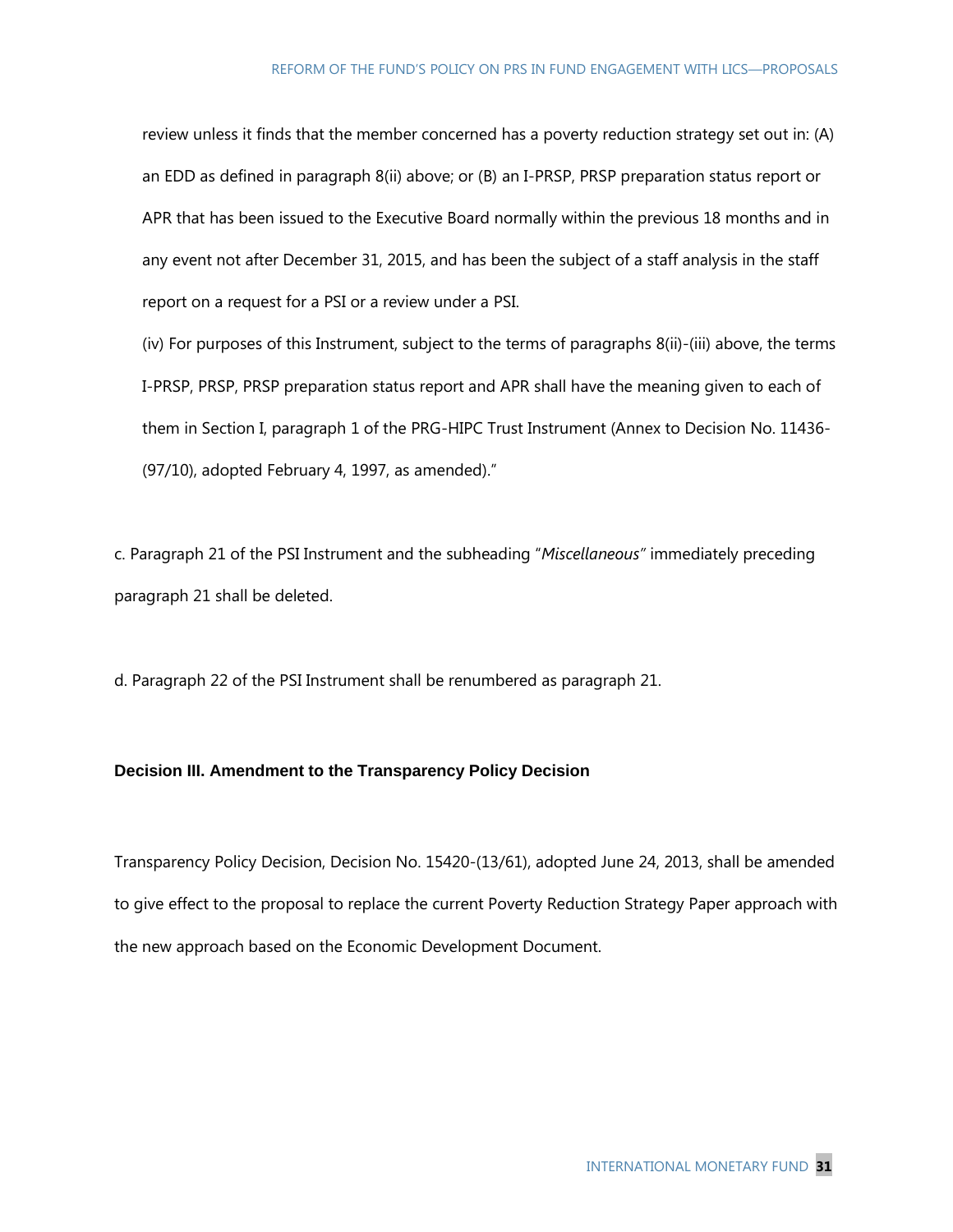Paragraph 4.a shall be amended to read:

"4. a. The Managing Director will not recommend that the Executive Board approve (i) an arrangement under the Poverty Reduction and Growth Trust (PRGT) or completion of a review under such arrangement, or (ii) a Heavily Indebted Poor Countries (HIPC) decision point or completion point decision, or (iii) a member's request for a PSI or the completion of a review under a PSI, if the member concerned does not explicitly consent to the publication of its Interim Poverty Reduction Strategy Paper (I-PRSP), Poverty Reduction Strategy Paper (PRSP), PRSP preparation status report, PRSP annual progress report (APR) or Economic Development Document ("EDD") (Document 10 or Document 15, as the case may be)."

Paragraph 7.a shall be amended to read:

"7. a. For purposes of publication, deletions may be made to Country Documents, except for country policy intention documents on poverty reduction strategies (Documents 10 and 15), in accordance with paragraph 8 below. Deletions should be limited to: (i) highly market-sensitive material, mainly on the outlook for exchange rates, interest rates, the financial sector, and assessments of sovereign liquidity and solvency; and (ii) material not in the public domain, on a policy the country authorities intend to implement, where premature disclosure of the operational details of the policy would, in itself, seriously undermine the ability of the member to implement those policy intentions. For purposes of this Decision, highly-market sensitive material shall mean material that (a) is not in the public domain, (b) is market relevant within the near term, and (c) is sufficiently specific to create a clear risk of triggering a disruptive market reaction if disclosed. Politically sensitive material shall not be deleted unless the material satisfies (i) or (ii) above. Information relating to any performance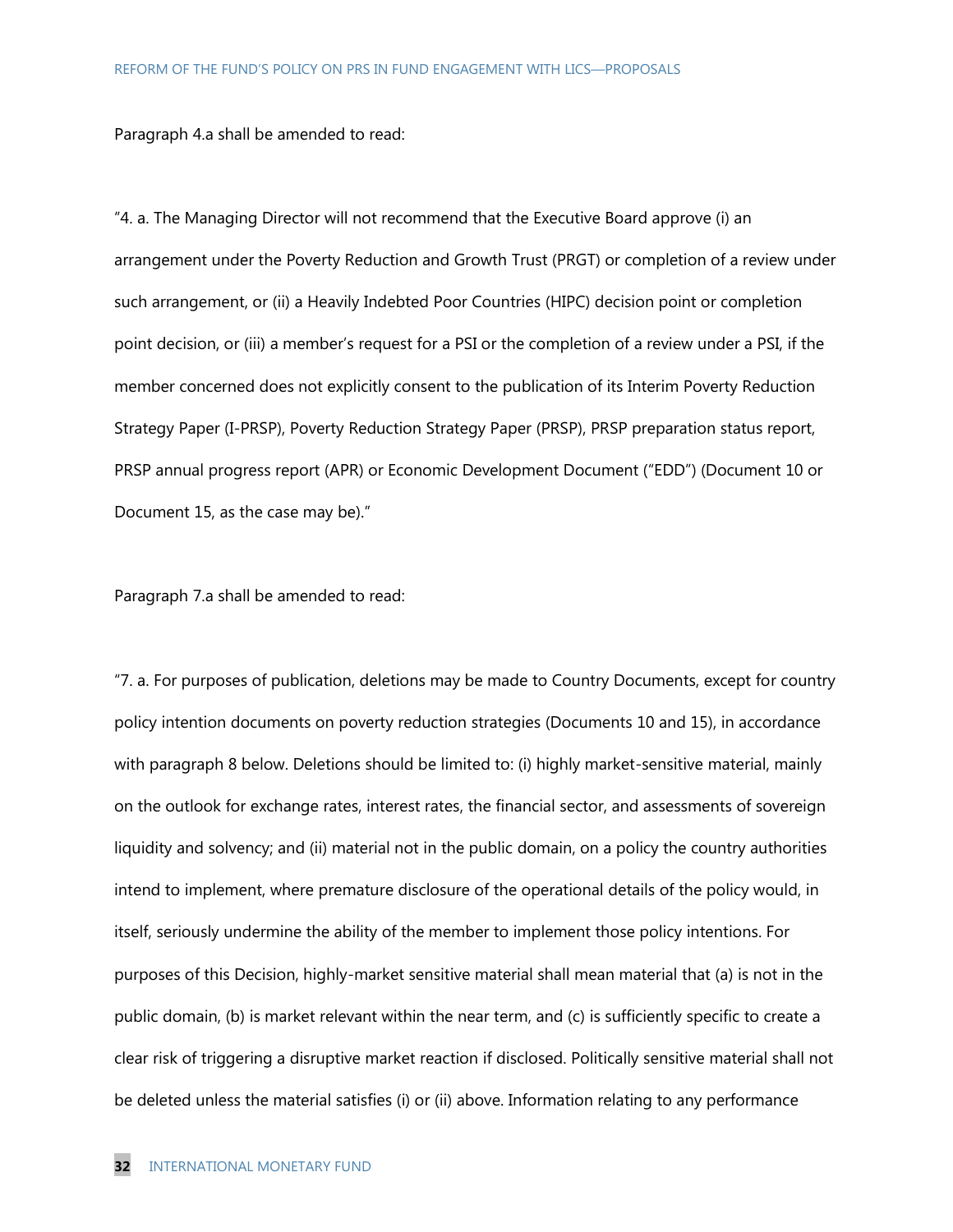criterion or structural benchmark (Documents 1, 6 and 11-12), or to any quantitative or structural benchmark (Documents 13-14), or to any assessment criterion or structural benchmark (Documents 1, and 17-19), may not be deleted, unless the information is of such character that would have enabled it to be communicated to the Fund in a side letter pursuant to Decision No. 12067-(99/108), September 22, 1999."

Paragraph 8.a shall be amended to read:

"8. a. Requests for deletions to a Country Document, except for country policy intentions documents on poverty reduction strategies (Documents 10 and 15) may be made by the member concerned. Except as otherwise provided in this paragraph 8, other members may also request deletions to Documents 1-3, 6, 14, and 19 if (i) the text to be deleted relates to that other member, (ii) the member to whom the document relates consents to the deletion, and (iii) the criteria set out in paragraph 7 are met. Criterion (ii) in this paragraph 8(a) shall not apply to staff reports for Article IV consultation and regional surveillance discussions (Documents 1 and 2)."

Paragraph 11 shall be amended to read:

"11. After the Executive Board (i) adopts a decision regarding a member's use of Fund resources (including a decision completing a review under a Fund arrangement), or (ii) adopts a decision approving a PSI, or conducts a review under a PSI, or (iii) completes a discussion on a member's participation in the HIPC Initiative, or (iv) completes a discussion on a member's I-PRSP, PRSP, PRSP preparation status report, APR, or EDD in the context of the use of Fund resources or a PSI, a Press release, which will contain a Chairman's statement on the discussion, emphasizing the key points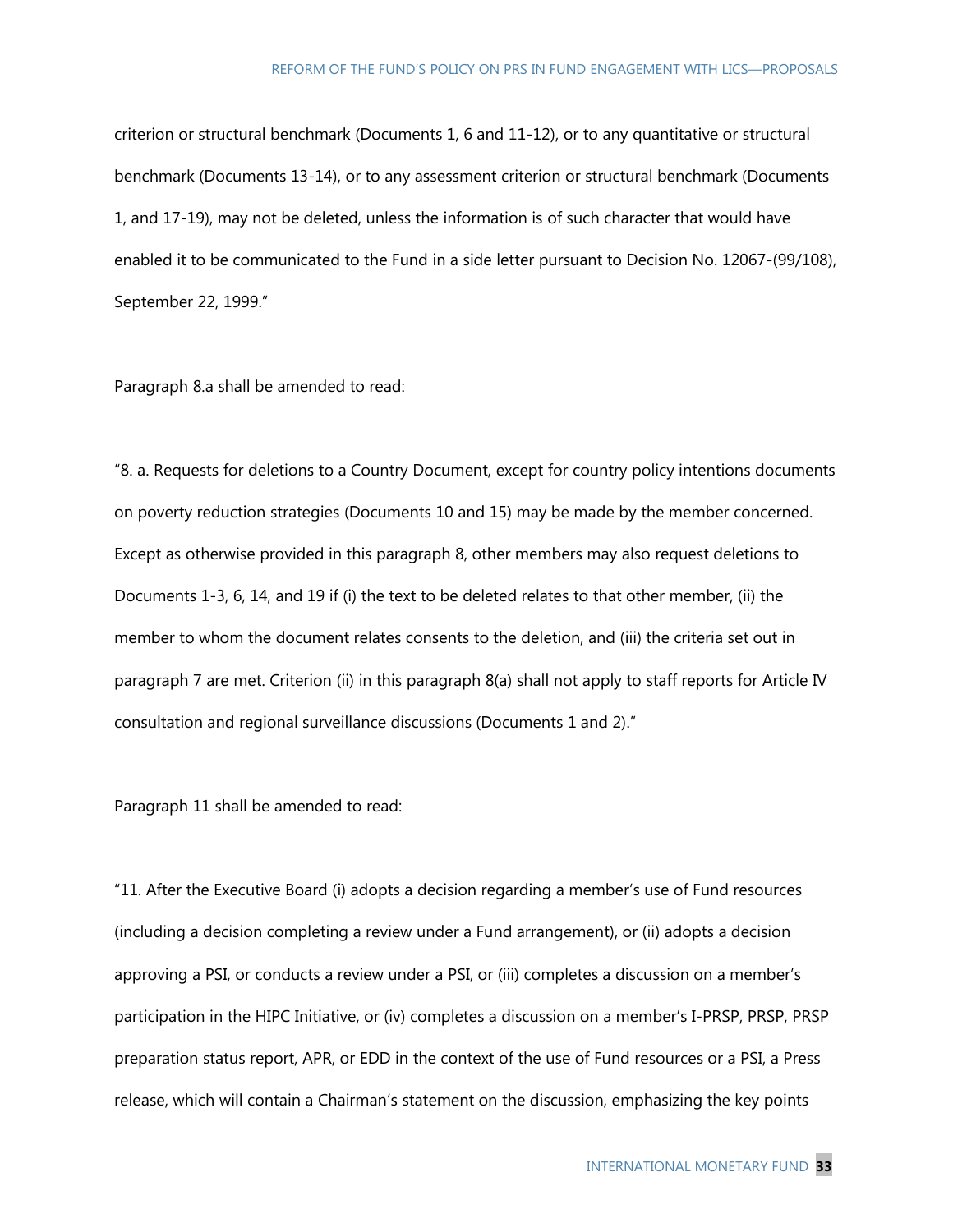made by Executive Directors, will be issued to the public. Where relevant, the Chairman's statement will contain a summary of HIPC Initiative decisions pertaining to the member and the Executive Board's views on the member's I- PRSP, PRSP, PRSP preparation status report, APR, or EDD in the context of use of Fund resources or a PSI. Waivers for nonobservance, or of applicability, of performance criteria, and any other matter as may be decided by the Executive Board from time to time (Document 21), and waivers for nonobservance of assessment criteria, and any other matter as may be decided by the Executive Board from time-to-time (Document 22), will be mentioned in the factual statement section of the Press Release or in a factual statement issued in lieu of a Chairman's statement as provided for in paragraph 13(b). Before a Press Release is issued, it will, if any Executive Director so requests, be read by the Chairman to the Executive Board and Executive Directors will have an opportunity to comment at that time. The Executive Director elected, appointed, or designated by the member concerned will have the opportunity to review the Chairman's statement, to propose minor revisions, if any, and to consent to its publication immediately after the Executive Board meeting. Notwithstanding the above, no Press Release published under this paragraph shall contain any reference to a discussion or decision pertaining to a member's overdue financial obligations to the Fund, where a Press Release following an Executive Board decision to limit the member's use of Fund resources because of the overdue financial obligations has not yet been issued. In the case of an Executive Board meeting pertaining solely to a discussion or decision with respect to a member's overdue financial obligations, no Chairman's statement will be published."

Paragraph 13.b (i) shall be amended to read:

"(i) If a member does not consent to the publication of a Press Release containing a Chairman's statement (Documents 7 and 20) under paragraph 11 where one would be applicable, or if no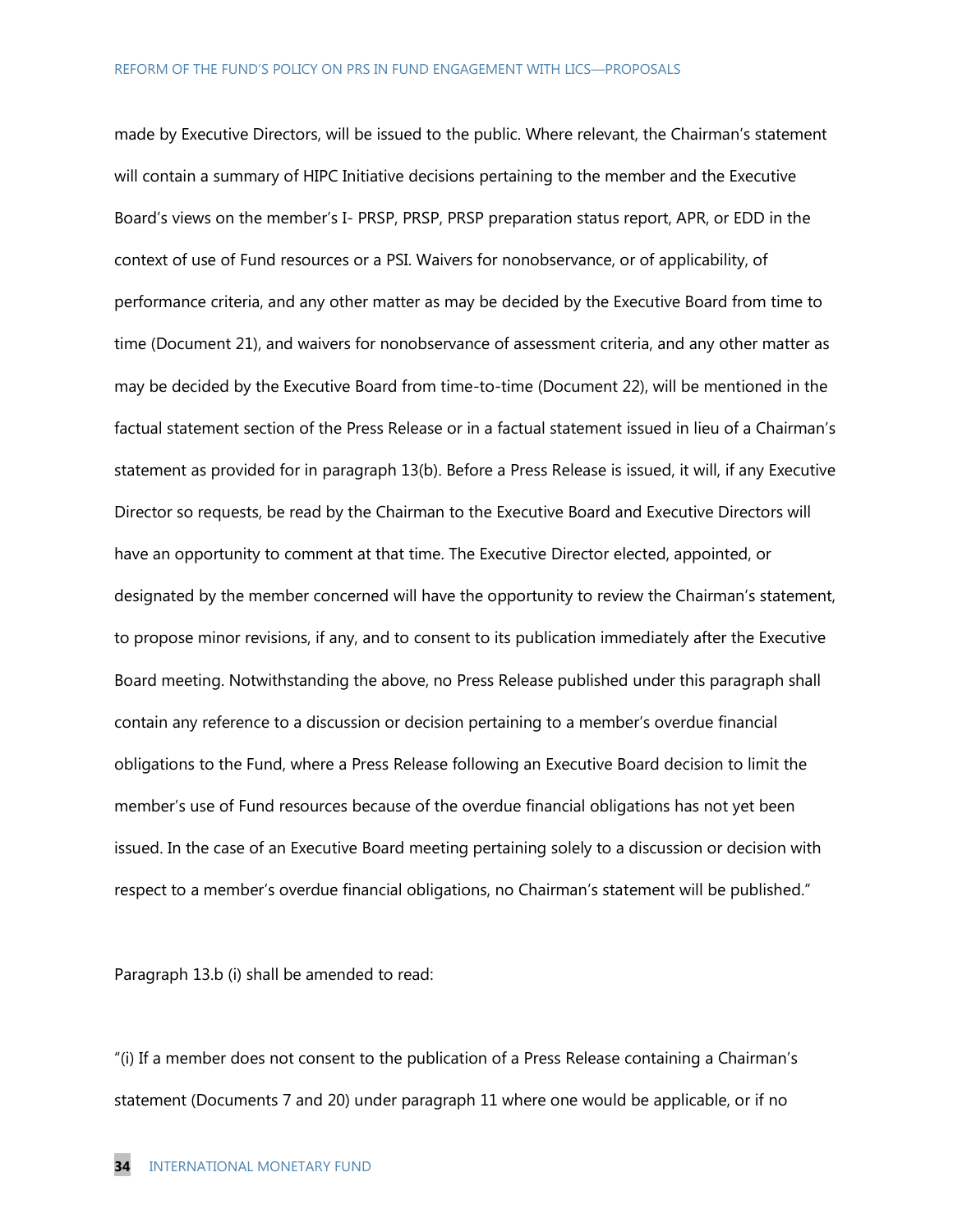Chairman's statement has been issued because a decision was taken on a lapse-of-time basis, a brief factual statement will be issued immediately after the Board consideration. The factual statement will describe the Executive Board's decision relating to (a) that member's use of Fund resources (including HIPC initiative decisions (Document 8), waivers (Document 21), and consideration of PRSP documents and EDDs (Document 10), when relevant), or (b) the approval of a PSI for that member, or the conduct of a review under that member's PSI (including waivers (Document 22) and consideration of PRSP documents and EDDs (Document 15), when relevant)."

Paragraph 28 shall be amended to read:

"28. Documents may be published under this decision only after their consideration by the Executive Board, except for documents that are circulated for information only including: (i) I-PRSPs, PRSPs and EDDs; and (ii) Reports on Observance of Standards and Codes (ROSCs) and Assessment of Financial Sector Supervision and Regulation (AFSSR) Reports. Documents covered by this paragraph may be published immediately after circulation to the Executive Board."

Item 10 of Indicative List of Documents Covered by the Decision shall be amended to read:

"10. I-PRSPs, PRSPs, PRSP Preparation Status Reports, APRs, and EDDs"

Item 15 of Indicative List of Documents Covered by the Decision shall be amended to read:

"15. I-PRSPs, PRSPs, PRSP Preparation Status Reports, APRs, and EDDs in the context of PSIs"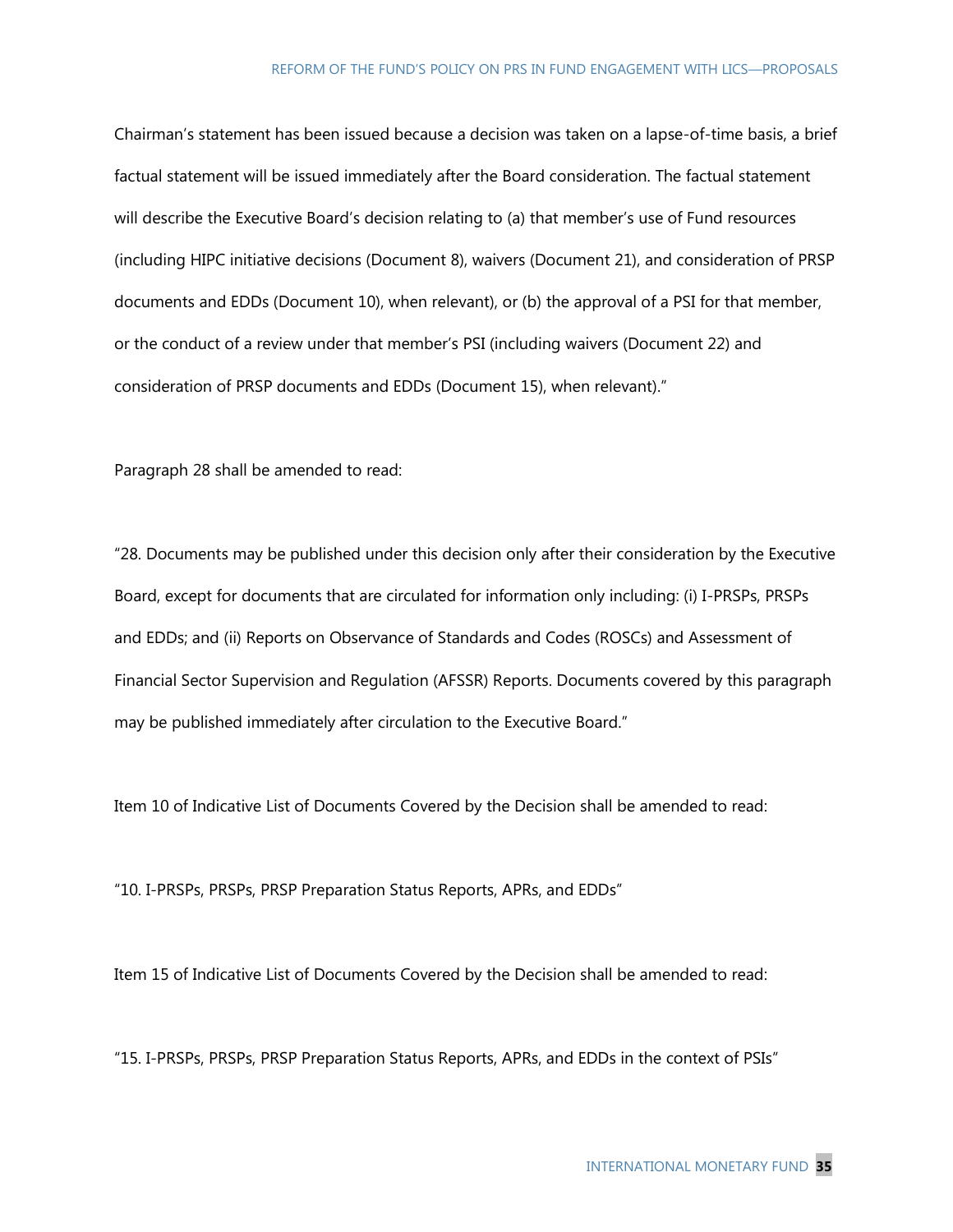#### **Decision IV. Web Posting of PRS Documentation**

Decision No. 13816-(06/98), adopted November 15, 2006, as amended, shall be amended to add the Economic Development Document in the list of documents for web posting. It shall be amended to read:

"Web posting of Poverty Reduction Strategy Papers (PRSPs), Interim PRSPs, Annual Progress Reports of PRSPs, PRSP Preparation Status reports and Economic Development Documents in accordance with the procedures outlined in SM/06/359 (10/25/06) shall be taken to constitute issuance of such documents to the Executive Board for the purposes of: (1) Section II, paragraph 1(b)(3) of the Instrument to Establish the Poverty Reduction and Growth Trust, Annex to Decision No. 8759-(87/176), adopted December 18, 1987, as amended; (2) Section III, paragraph 2(c) of the Instrument to Establish a Trust for Special PRGF Operations for the Heavily Indebted Poor Countries and Interim PRGF Subsidy Operations, Annex to Decision No. 11436-(97/10), adopted February 4, 1997, as amended; and (3) paragraph 8 of the Policy Support Instrument-Framework, Decision No. 13561-(05/85), adopted October 5, 2005, as amended."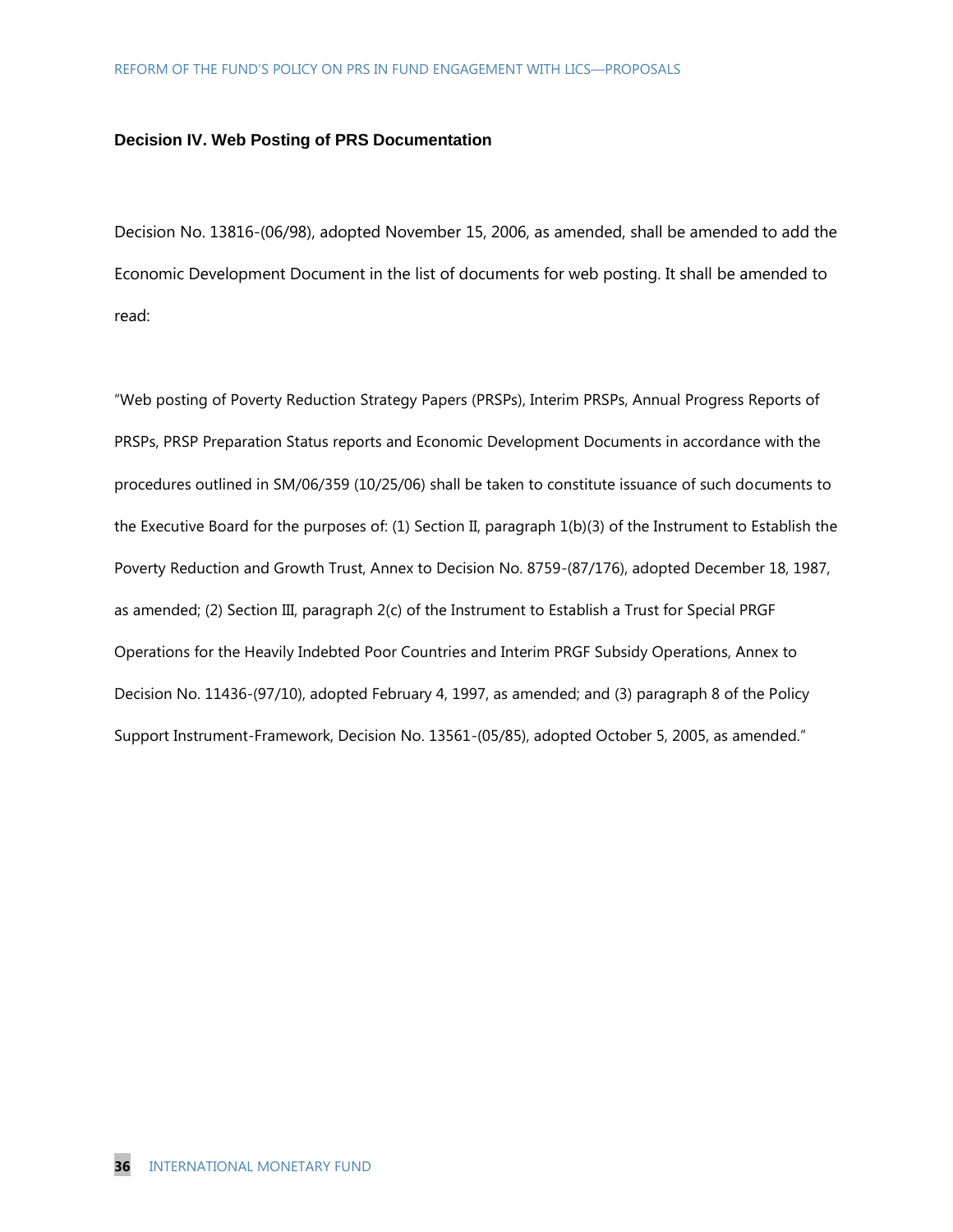### **Decision V. Elimination of Joint Staff Advisory Notes**

Decision No. 14253-(09/8), adopted January 27, 2009, as amended, on JSANs is hereby repealed.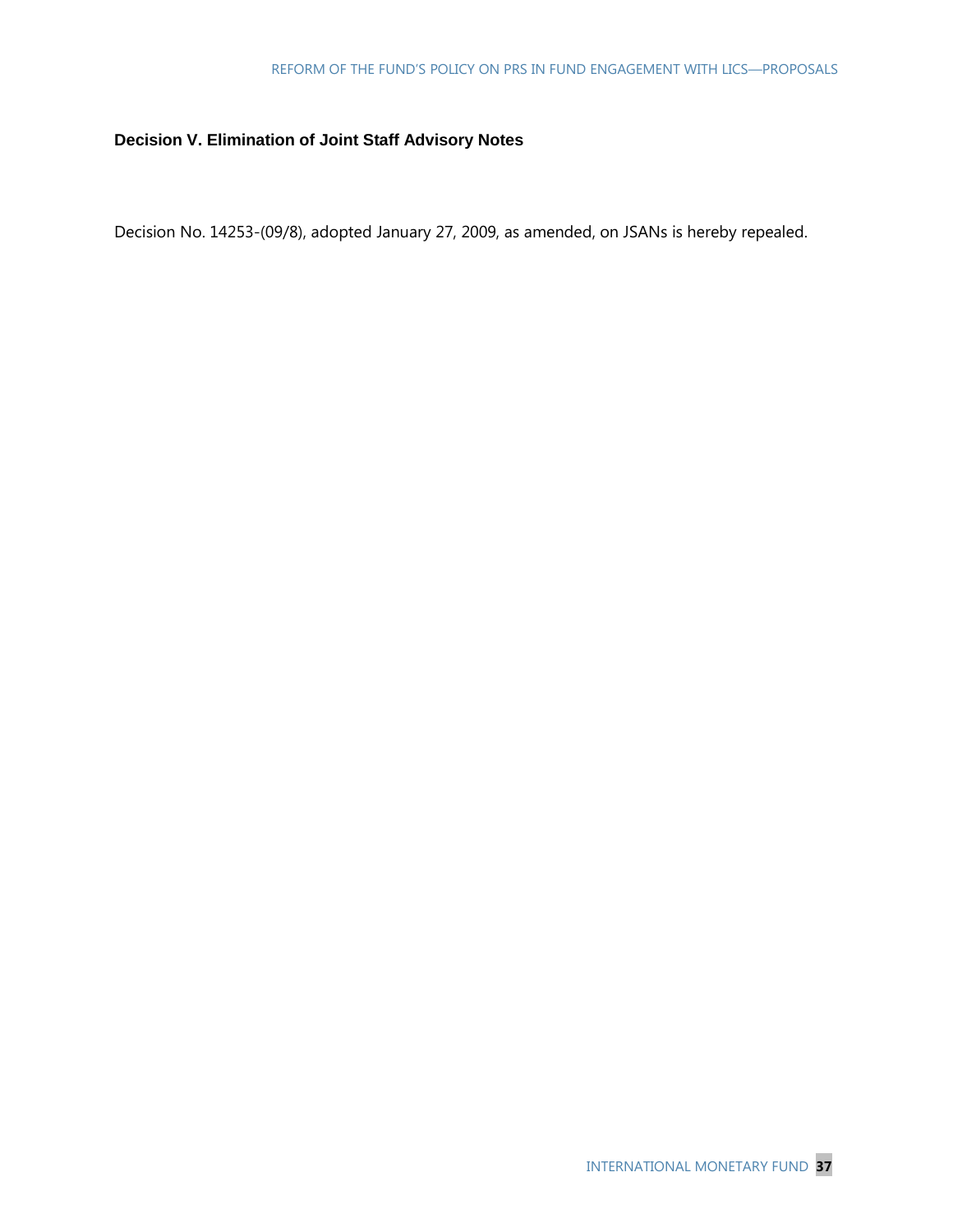## **Attachment I. Instrument to Establish the Poverty Reduction and Growth Trust—Redlined Version**

#### Introductory Section

To help fulfill its purposes, the International Monetary Fund (hereinafter called the "Fund") has adopted this Instrument establishing the Poverty Reduction and Growth Trust (hereinafter called the "Trust"), which shall be administered by the Fund as Trustee (hereinafter called the "Trustee"). The Trust shall be governed by and administered in accordance with the provisions of this Instrument.

Section I. General Provisions

Paragraph 1. *Purposes*

The Trust shall assist in fulfilling the purposes of the Fund by providing:

(a) loans on concessional terms (hereinafter called "Trust loans") to low-income developing members that qualify for assistance under this Instrument, in order to:

(i) support programs under the Extended Credit Facility (hereinafter called the "ECF") that enable members with a protracted balance of payments problem to make significant progress toward stable and sustainable macroeconomic positions consistent with strong and durable poverty reduction and growth;

(ii) support programs under the Standby Credit Facility (hereinafter called the "SCF") that enable members with actual or potential short-term balance of payment needs to achieve, maintain or restore stable and sustainable macroeconomic positions consistent with strong and durable poverty reduction and growth;

(iii) support policies under the Rapid Credit Facility (hereinafter called the "RCF") of members facing urgent balance of payment needs so as to enable them to make progress towards achieving or restoring stable and sustainable macroeconomic positions consistent with strong and durable poverty reduction and growth; and (iv) for a transitional period, support programs under the Exogenous Shocks Facility that help members to resolve their balance of payments difficulties whose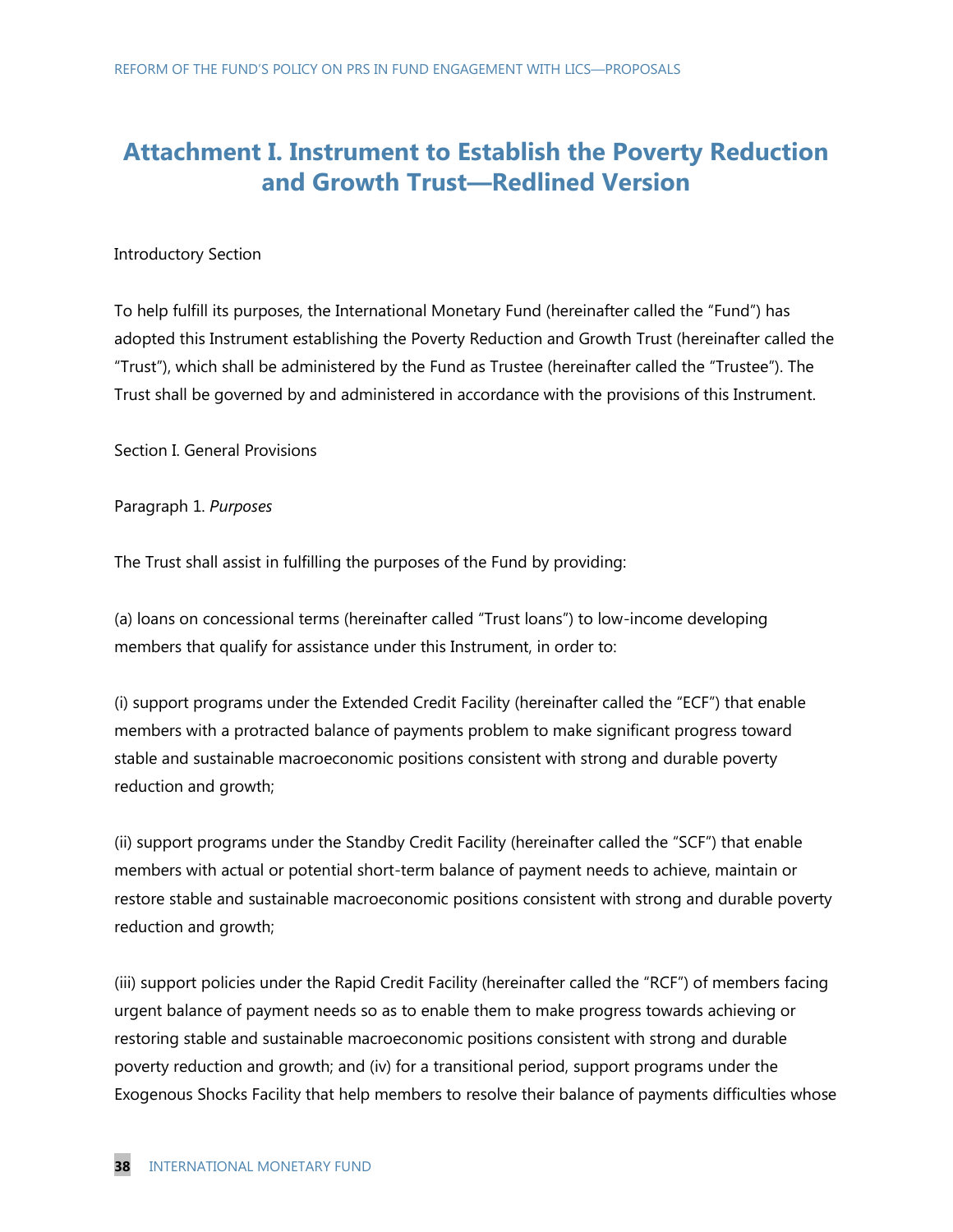primary source is a sudden and exogenous shock in a manner consistent with strong and durable poverty reduction and growth; and

(b) grants, for a transitional period, to subsidize post-conflict and/ or natural disaster emergency assistance purchases under Decision No. 12341-(00/117) made by low-income developing members as of January 7, 2010, through transfers to the Post-Conflict and Natural Disaster Emergency Assistance Subsidy Account for PRGT Eligible members annexed to Decision No. 12481-(01/45) ("the ENDA/EPCA Subsidy Account").

#### Paragraph 2. *Accounts of the Trust*

The operations and transactions of the Trust shall be conducted through a General Loan Account, an ECF Loan Account, a SCF Loan Account, and a RCF Loan Account (the latter four accounts collectively referred to herein as the "Loan Accounts"), a Reserve Account, a General Subsidy Account, an ECF Subsidy Account, a SCF Subsidy Account, a RCF Subsidy Account and an ESF Subsidy Account (the latter five accounts collectively referred to herein as the "Subsidy Accounts"). The resources of the Trust shall be held separately in these Accounts.

#### Paragraph 3. *Unit of Account*

The SDR shall be the unit of account for commitments, loans, and all other operations and transactions of the Trust, provided that commitments of resources to the Subsidy Accounts may be made in currency.

#### Paragraph 4. *Media of Payment of Contributions and Exchange of Resources*

(a) Resources provided under borrowing agreements or donated to the Trust shall be received in a freely usable currency, subject to the provisions of (c) below, and provided that resources may be received by the Subsidy Accounts in other currencies.

(b) Payments by the Trust to creditors or donors shall be made in U.S. dollars or such other media as may be agreed between the Trustee and such creditors or donors.

(c) Resources provided under borrowing agreements or donated to the Trust may also be made available in or exchanged for SDRs in accordance with such arrangements as may be made by the Trust for the holding and use of SDRs.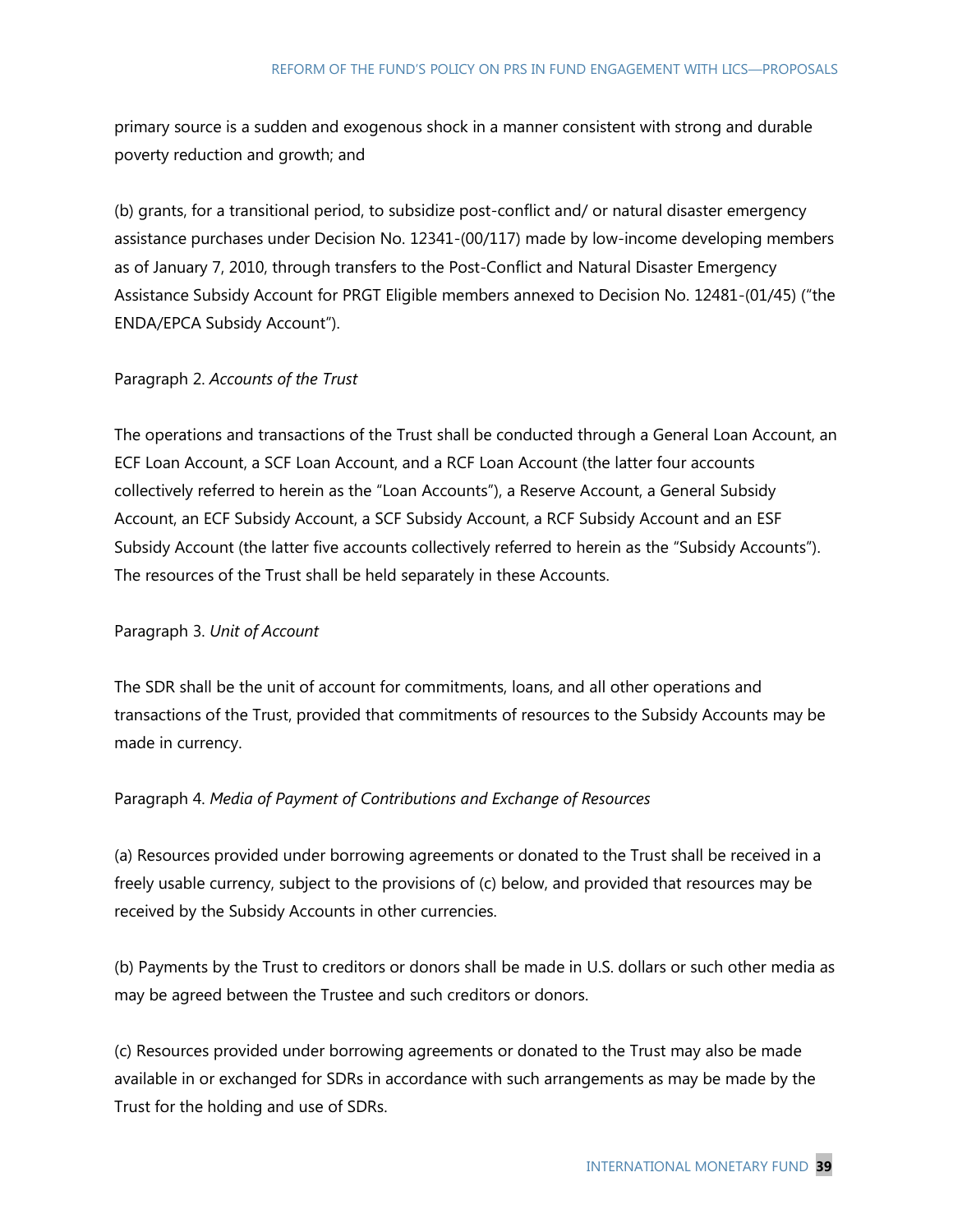(d) The Trustee may exchange any of the resources of the Trust, provided that any balance of a currency held in the Trust may be exchanged only with the consent of the issuers of such currencies.

#### Section II. Trust Loans

#### Paragraph 1. *Eligibility and Conditions for Assistance*

(a) The members on the list annexed to Decision No. 8240-(86/56) SAF, as amended, shall be eligible for assistance from the Trust.

#### (b) Assistance under the ECF

(1) Assistance under the ECF shall be committed and made available to a qualifying member under a single arrangement of no less than three years and up to four years (hereinafter called an "ECF arrangement") in support of a macroeconomic and structural adjustment program presented by the member. It would be expected that ECF arrangements would normally be approved for a period of three years, although arrangements for up to four years may also be approved, where appropriate, and if the member so requests. The member shall also present a detailed statement of the policies and measures it intends to pursue for the first twelve months of the arrangement, and indicate how the program advances the member's poverty reduction and growth objectives, in line with the objectives and policies of the program. The ECF arrangement will prescribe the total amount of resources committed to the member, the amount to be made available during the first year of the arrangement, the phasing of disbursements during that year, and the overall amounts to be made available during the subsequent years of the arrangement. Disbursements shall be phased at regular intervals no more than six months apart (one upon approval and at normally regular intervals thereafter) with performance criteria applicable specifically to each disbursement and appropriate monitoring of key financial variables in the form of quantitative benchmarks and structural benchmarks for critical structural reforms. Structural benchmarks may be targeted for implementation either by a specific date or by the time of a specific review under the ECF arrangement. The ECF arrangement shall also provide for reviews by the Trustee of the member's program scheduled at intervals that are the same as those applicable to disbursements to evaluate the macroeconomic and structural reform policies of the member and the implementation of its program and reach new understandings if necessary. The determination of the phasing of, and the conditions applying to, disbursements after the first year of the ECF arrangement will be made by the Trustee in the context of reviews of the program with the member. At each review, the member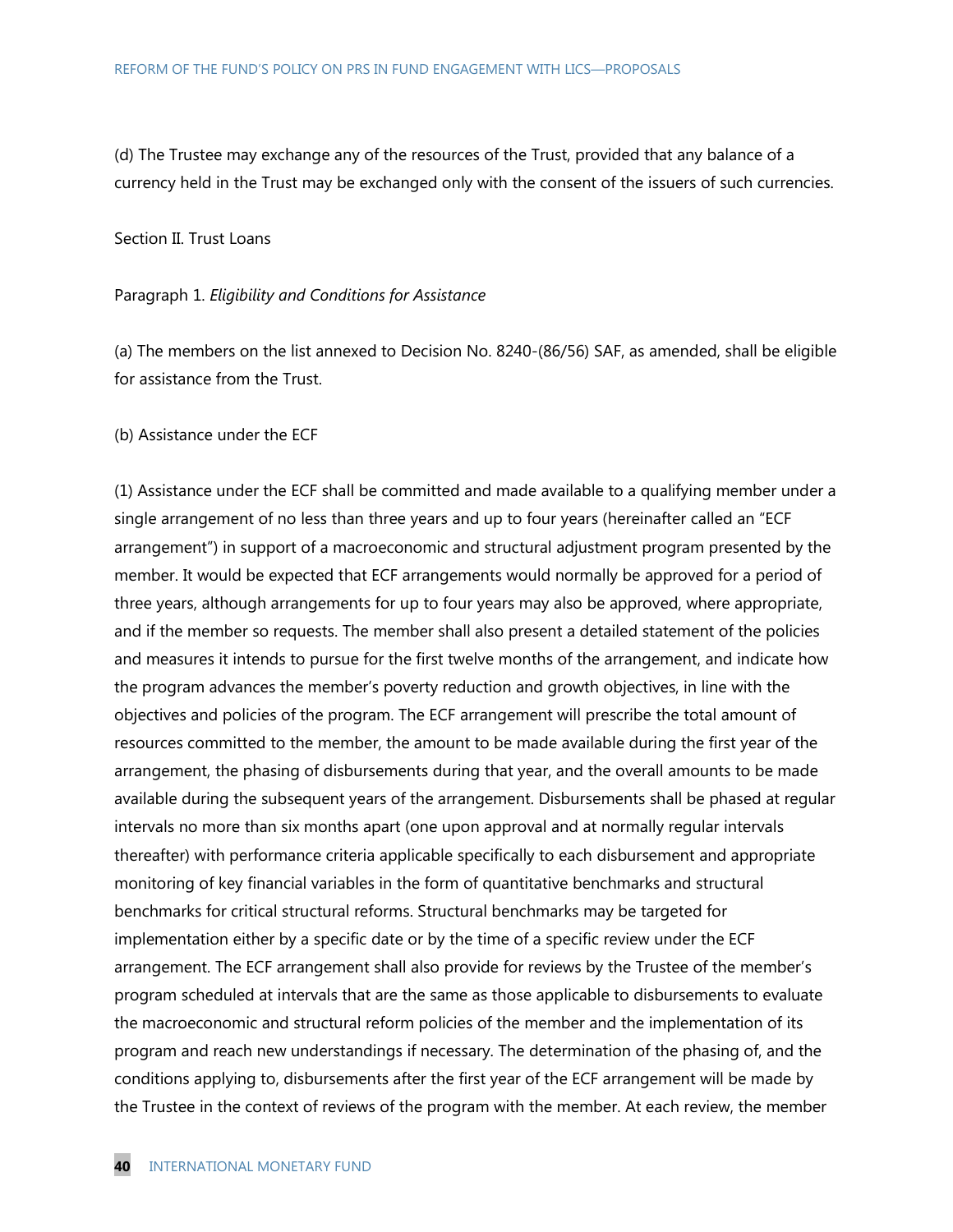will present a detailed statement describing progress made under the program, the policies it will follow during the next twelve months or up to the remaining period of the arrangement to further the realization of the objectives of the program, and how the program advances the country's poverty reduction and growth objectives, with such modifications as may be necessary to assist it to achieve its objectives in changing circumstances.

(2) Before approving an ECF arrangement, the Trustee shall be satisfied that the member has a protracted balance of payments problem and is making an effort to strengthen substantially and in a sustainable manner its balance of payments position under a policy program that supports significant progress toward a stable and sustainable macroeconomic position consistent with strong and durable poverty reduction and growth.

(3) The Trustee shall not complete the second or any subsequent review under an ECF arrangement unless it finds that the member concerned has (i) a poverty reduction strategy set out in an I-PRSP, PRSP preparation status report, PRSP, or APR, that has been issued to the Executive Board normally within the previous 18 months, and the I-PRSP, PRSP preparation status report, PRSP, or APR has been the subject of a staff analysis, including in the staff report on a new ECF arrangement or a review under an ECF arrangement, or (ii) a poverty reduction strategy set out in a PRSP that has been issued to the Executive Board and which covers a period of twelve months from the date of the completion of the relevant review and the member's program documents describe how the current fiscal budget, the upcoming fiscal budget when available, and planned structural reforms advance the implementation of the poverty reduction strategy. For purposes of this Instrument, the terms I-PRSP, PRSP preparation status report, PRSP, and APR shall have the meaning given to each of them in Section I, Paragraph 1 of the PRG-HIPC Trust Instrument (Annex to Decision No. 11436- (97/10), adopted February 4, 1997).

(3)(i) With respect to ECF arrangements that will be approved starting January 1, 2016, the Trustee shall not complete the first or any subsequent review under an ECF arrangement unless it finds that: (A) the member concerned has a poverty reduction strategy that has been developed and made publicly available normally within the previous 5 years but no more than 6 years, and covers the period leading up to and covering the date of the completion of the relevant review; and (B) the poverty reduction strategy has been issued to the Executive Board as an Economic Development Document (EDD) that has been the subject of a staff analysis in the staff report on a request for an ECF arrangement or a review under an ECF arrangement. For purposes of this Instrument, the term EDD shall have the meaning as follows: (a) an EDD may be a document developed by a member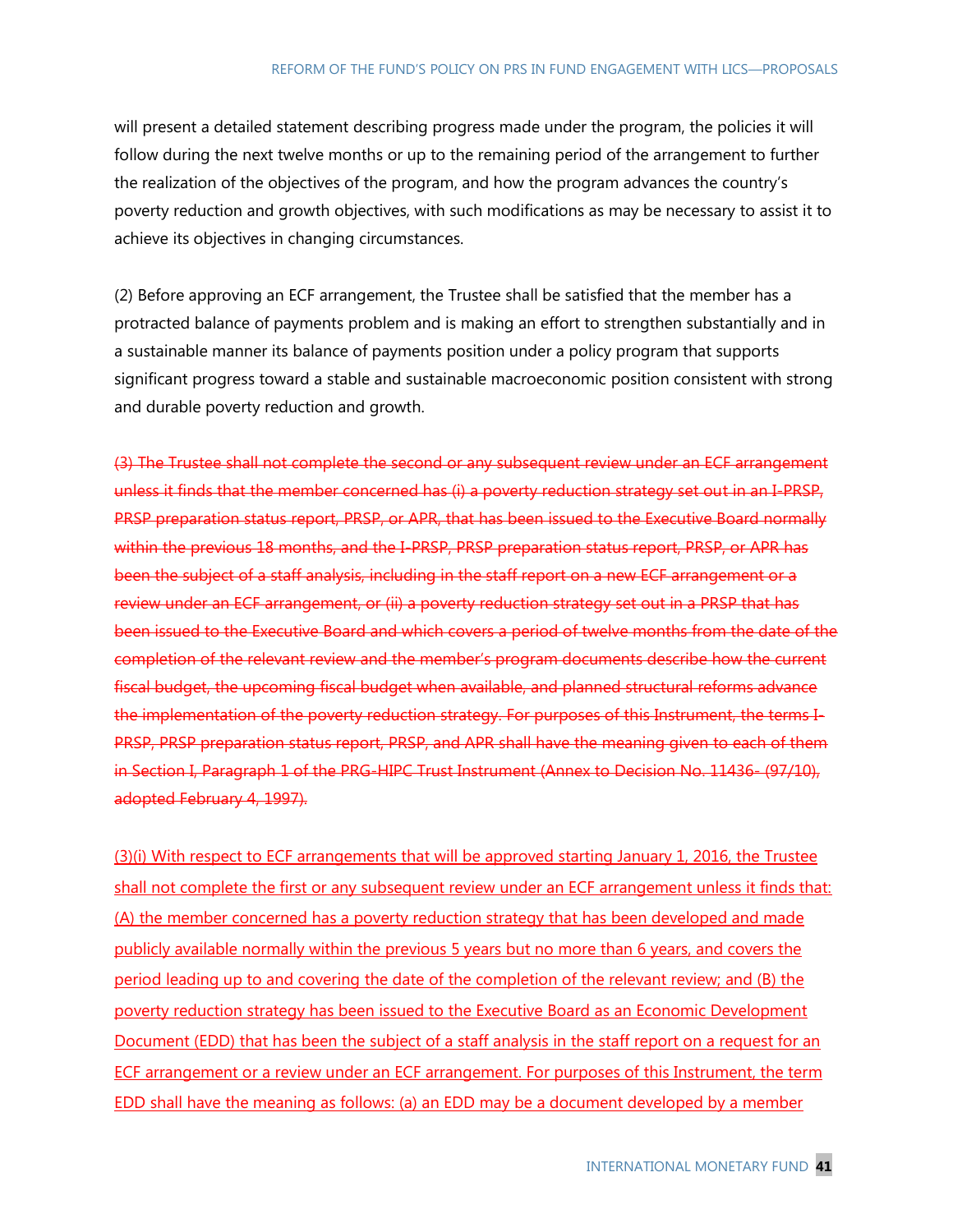country on its national development plan or strategy that is already in existence and publicly available, and documents its poverty reduction strategy; (b) an EDD may be a document newly prepared by a member country documenting its poverty reduction strategy; or (c) a PRSP that has already been issued to the Executive Board as of [June 22, 2015] and has been the subject of a staff analysis in a staff report on a request for an ECF arrangement or a review under an ECF arrangement so long as the poverty reduction strategy set out in the PRSP has been developed and made publicly available normally within the previous 5 years but no more than 6 years, and covers the period leading up to and covering the date of the completion of the relevant review. An EDD shall be accompanied by a cover letter from the member country concerned to the Managing Director, and shall be issued to the Executive Board with the cover letter. As such, the cover letter shall be deemed to constitute part of the EDD.

(ii) With respect to ECF arrangements that are in existence as of [June 22, 2015] or will be approved from [June 22, 2015] to December 31, 2015, the Trustee shall not complete the second or any subsequent review unless it finds that the member concerned has a poverty reduction strategy set out in: (A) an EDD as defined in Section II, paragraph 1(b)(3)(i) above; or (B) an I-PRSP, PRSP preparation status report or APR that has been issued to the Executive Board normally within the previous 18 months and in any event not after December 31, 2015, and has been the subject of a staff analysis in the staff report on a request for an ECF arrangement or a review under an ECF arrangement.

(iii) For purposes of this Instrument, subject to the terms of Section II, paragraphs 1(b)(3)(i)-(ii) above, the terms I-PRSP, PRSP, PRSP preparation status report and APR shall have the meaning given to each of them in Section I, paragraph 1 of the PRG-HIPC Trust Instrument (Annex to Decision No. 11436- (97/10), adopted February 4, 1997, as amended).

(4) A member may cancel an ECF arrangement at any time by notifying the Fund of such cancellation. An ECF arrangement for a member approved after the date of adoption of this decision will automatically terminate before its term if no program review under the arrangement has been completed over a period of eighteen months. The Trustee, at the authorities' request, may decide to delay the termination of the arrangement by up to three months in cases where the reaching of understandings between the authorities and the Trustee on targets and measures to put the ECFsupported program back on track within the term of the arrangement, appears imminent. The ECF arrangement will automatically terminate at the end of the extended period unless a program review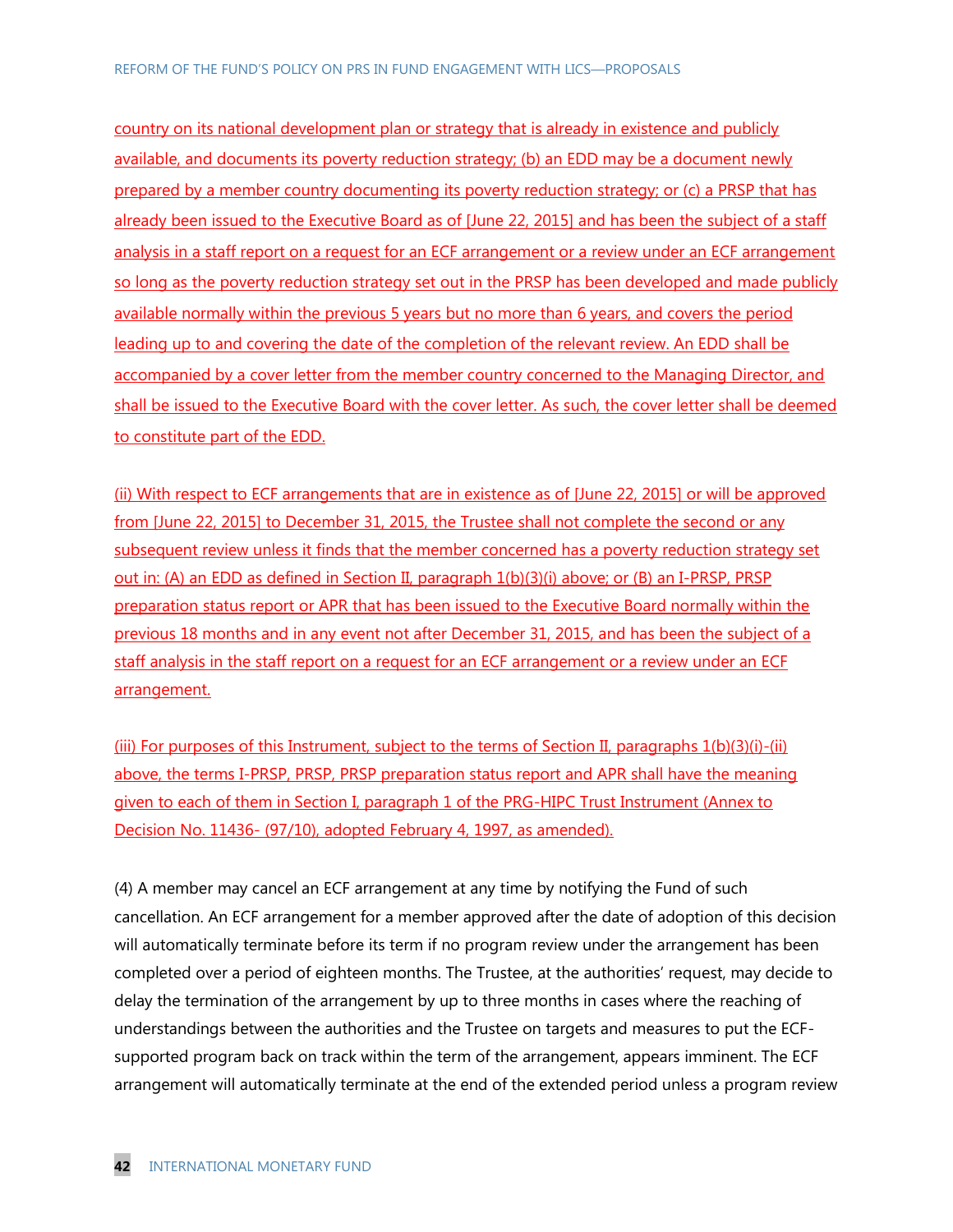under the arrangement is completed within this period. After the expiration of an ECF arrangement for a member, the cancellation of the ECF arrangement by the member, or the automatic termination of the ECF arrangement, the Trustee may approve additional ECF arrangements for an eligible member in accordance with this Instrument.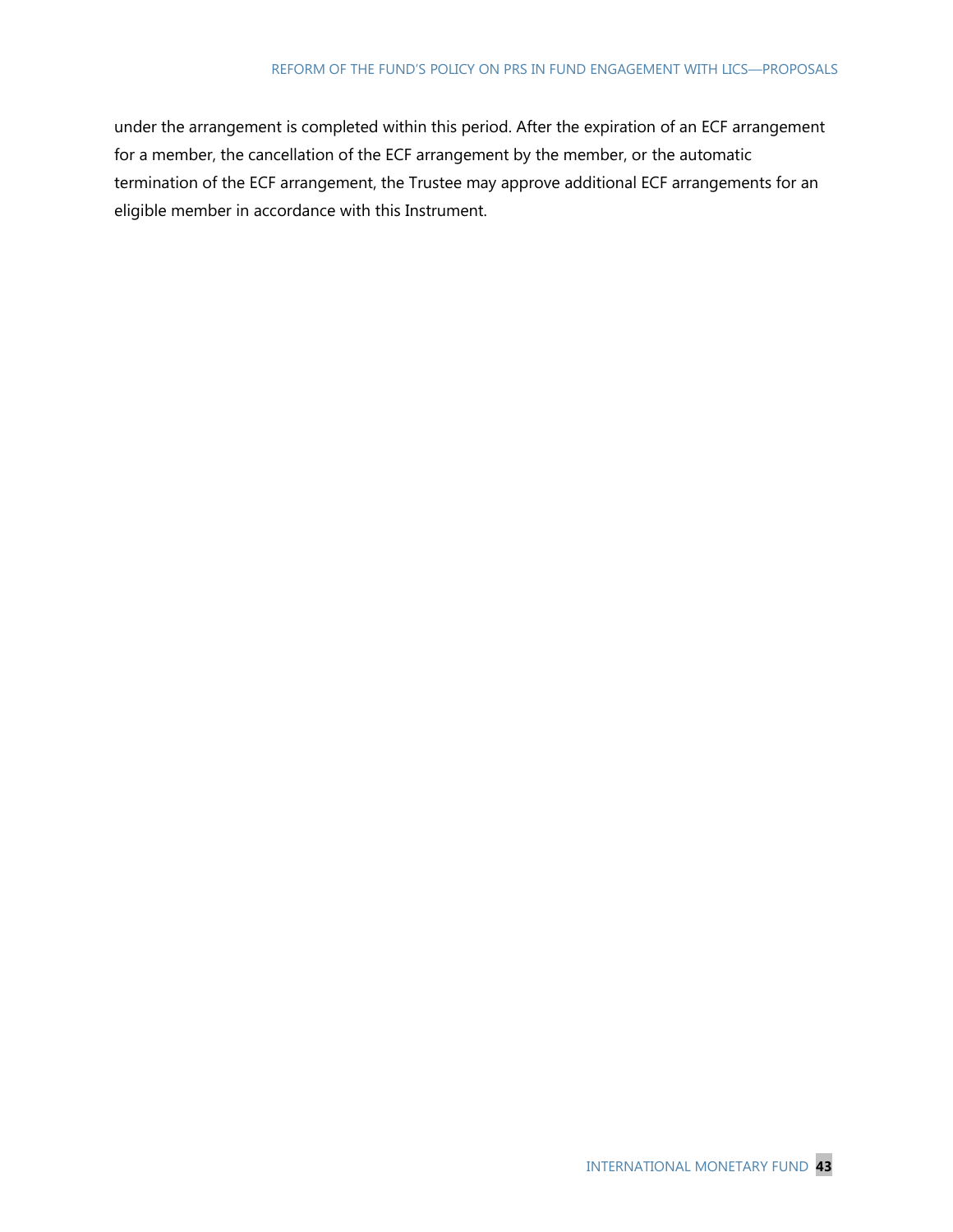## **Attachment II. Policy Support Instrument—Framework— Redlined Version**

#### General

1. Upon request, the Fund will be prepared to provide the technical services described in this Decision to members that are eligible for assistance under the Poverty Reduction and Growth Trust (PRGT), i.e., included in the list of members annexed to Decision No. 8240-(85/56), as amended, and that: (a) have a policy framework focused on consolidating macroeconomic stability and debt sustainability, while deepening structural reforms in key areas in which growth and poverty reduction are constrained; and (b) seek to maintain a close policy dialogue with the Fund, through the Fund's endorsement and assessment of their economic and financial policies under a Policy Support Instrument (PSI).

2. A PSI is a decision of the Executive Board setting forth a framework for the Fund's assessment and endorsement of a member's economic and financial policies. A PSI may be approved for a duration of one to four years, and may be extended up to an overall maximum period of five years.

3. Members with overdue financial obligations to either the Fund's General Resources Account (GRA) or to the PRGF Trust are not eligible for a PSI.

#### The Member's Documents

4. Program Documents. The member's program of economic and financial policies for the period of a PSI will be described in a letter and/or memorandum that may be accompanied by a technical memorandum ("Program Documents"). The initial Program Documents will include: (a) a macroeconomic policy framework, including a quantified framework for at least the first 12 months under the PSI, with quantitative targets set at regular intervals, and proposed assessment criteria for the first twelve months, and (b) key structural measures that are needed to meet the objectives of the program. The Program Documents will be updated from time to time, as appropriate, in the context of reviews under the PSI.

5. Poverty Reduction Strategy (PRS) Documents. The member's program will be based on the member's poverty reduction strategy, which will be set forth in an Economic Development Document ("EDD"). Poverty Reduction Strategy Paper ("PRSP"), PRSP Preparation Status Report, Interim PRSP ("I-PRSP"), or Annual Progress Report ("APR").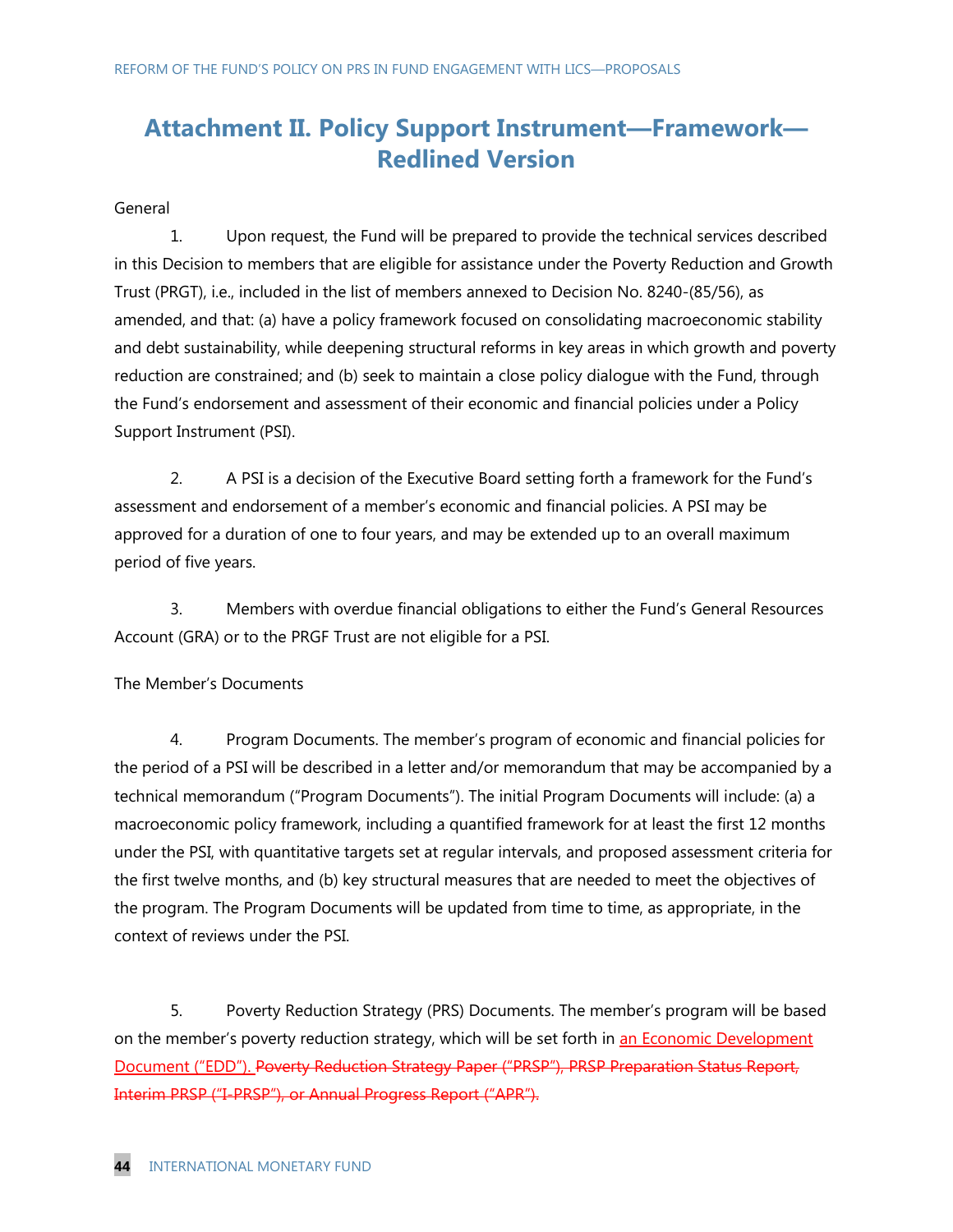#### Approval

6. A member's request for a PSI may be approved only if the Fund is satisfied that: (a) the policies set forth in the member's Program Documents meet the standards of upper credit tranche conditionality; and (b) the member's program will be carried out, and in particular, that the member is sufficiently committed to implement the program.

7. A member may be expected to adopt measures prior to the Executive Board's approval of a PSI when it is critical for the successful implementation of the program that such actions be taken.

#### Program Reviews

8.  $(i)$  The implementation of the member's program under a PSI will be assessed through program reviews, scheduled normally at regular intervals no more than six months apart. A review can be completed only if the Executive Board is satisfied that the member's program is on track and that the conditions for the approval of a PSI, noted in paragraph 6, above, continue to be met. Having conducted, but not completed, a scheduled review, the Executive Board may subsequently return to that review, unless the previous scheduled review was not completed. Documentation supporting a return to the uncompleted review must be issued to the Executive Board prior to the earliest test date of the periodic quantitative assessment criteria linked to the next scheduled review, except for the staff report which may be issued up to one month after the earliest test date of the periodic quantitative assessment criteria linked to the next scheduled review.

In addition, the second and subsequent reviews under a PSI can be completed only if the Executive Board is satisfied that the member concerned (i) has a poverty reduction strategy evidenced by a PRS Document that has been issued to the Executive Board normally within the previous 18 months and the PRS Document has been the subject of a staff analysis, including in the staff report on a request for a PSI or a review under a PSI or (ii) has a poverty reduction strategy set out in a PRSP that has been issued to the Executive Board and which covers a period of twelve months from the date of the completion of the relevant review and the member's program documents describe how the current fiscal budget, the upcoming fiscal budget when available, and planned structural reforms advance PRS implementation.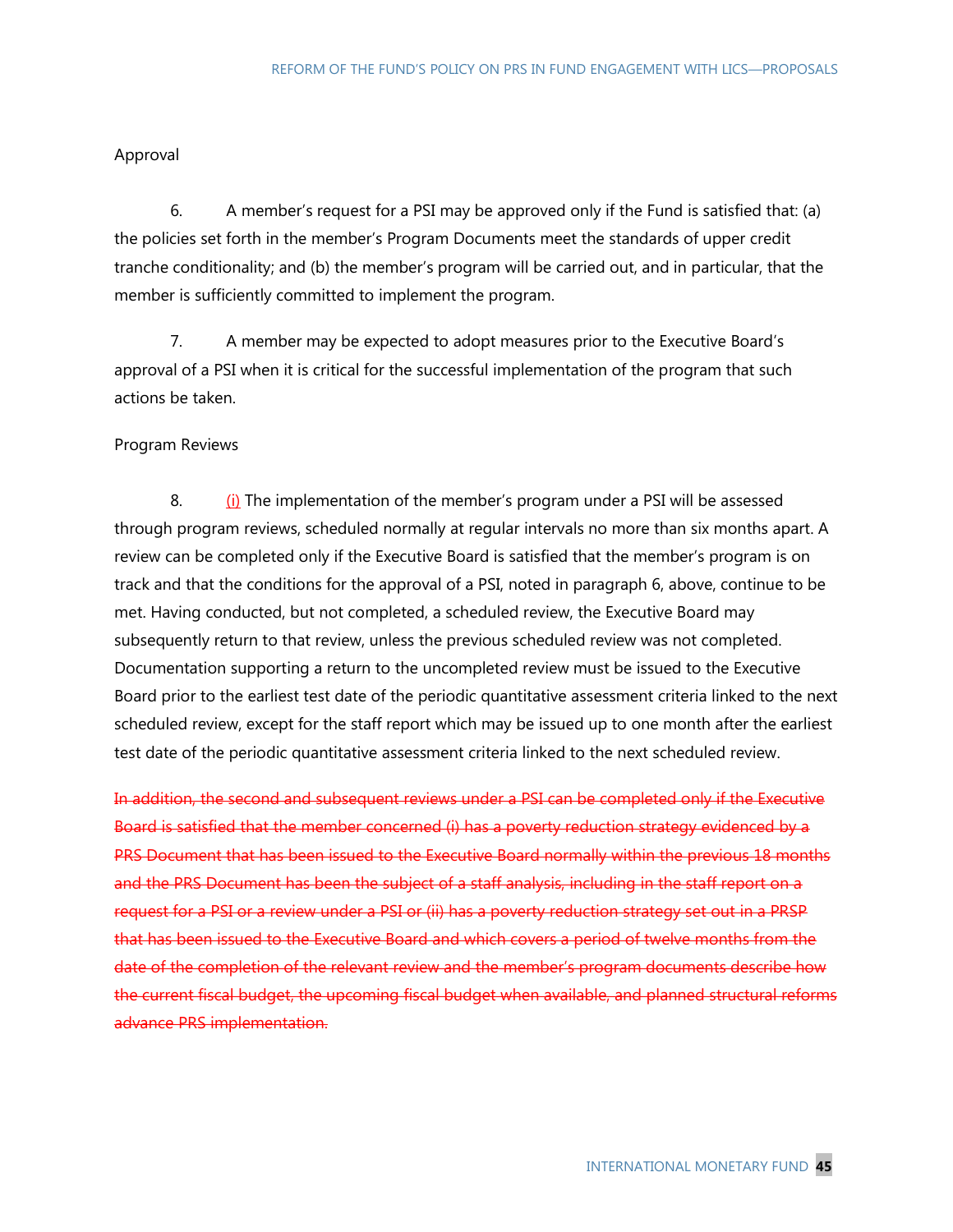(ii) With respect to PSIs that will be approved starting January 1, 2016, the Trustee shall not complete the first or any subsequent review under a PSI unless it finds that: (A) the member concerned has a poverty reduction strategy that has been developed and made publicly available normally within the previous 5 years but no more than 6 years, and covers the period leading up to and covering the date of the completion of the relevant review; and (B) the poverty reduction strategy has been issued to the Executive Board as an EDD that has been the subject of a staff analysis in the staff report on a request for a PSI or a review under a PSI. For purposes of this Instrument, the term EDD shall have the meaning as follows: (a) an EDD may be a document developed by a member country on its national development plan or strategy that is already in existence and publicly available, and documents its poverty reduction strategy; (b) an EDD may be a document newly prepared by a member country documenting its poverty reduction strategy; or (c) a PRSP that has already been issued to the Executive Board as of [June 22, 2015] and has been the subject of a staff analysis in a staff report on a request for a PSI or a review under a PSI so long as the poverty reduction strategy set out in the PRSP has been developed and made publicly available normally within the previous 5 years but no more than 6 years, and covers the period leading up to and covering the date of the completion of the relevant review. An EDD shall be accompanied by a cover letter from the member country concerned to the Managing Director, and shall be issued to the Executive Board with the cover letter. As such, the cover letter shall be deemed to constitute part of the EDD.

(iii) With respect to PSIs that are in existence as of [June 22, 2015] or will be approved from [June 22, 2015] to December 31, 2015, the Trustee shall not complete the second or any subsequent review unless it finds that the member concerned has a poverty reduction strategy set out in: (A) an EDD as defined in paragraph 8(ii) above; or (B) an I-PRSP, PRSP preparation status report or APR that has been issued to the Executive Board normally within the previous 18 months and in any event not after December 31, 2015, and has been the subject of a staff analysis in the staff report on a request for a PSI or a review under a PSI.

(iv) For purposes of this Instrument, subject to the terms of paragraphs 8(ii)-(iii) above, the terms I-PRSP, PRSP, PRSP preparation status report and APR shall have the meaning given to each of them in Section I, paragraph 1 of the PRG-HIPC Trust Instrument (Annex to Decision No. 11436- (97/10), adopted February 4, 1997, as amended).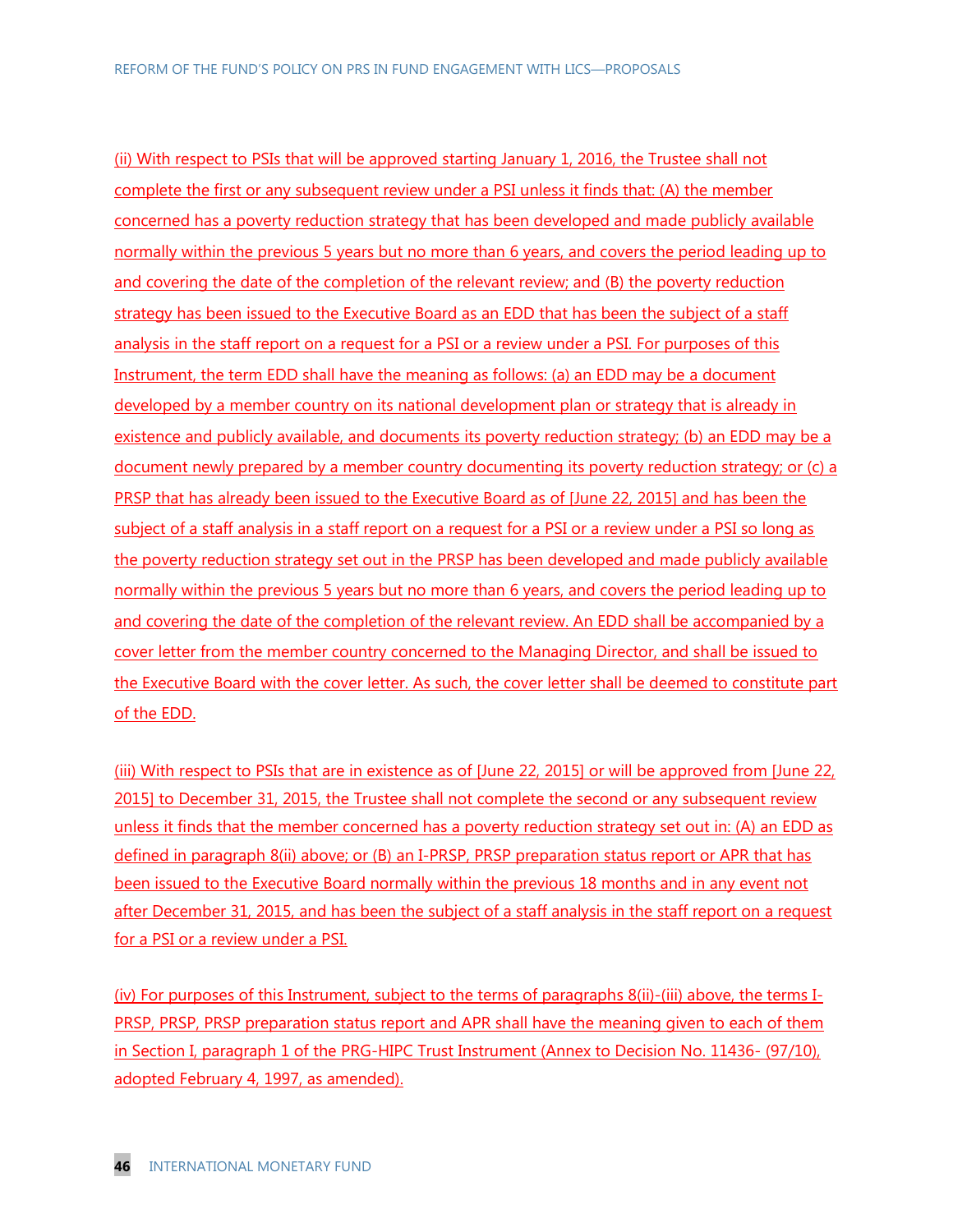**\*\*\*\*\*\***

#### **Miscellaneous**

21. For purposes of this decision, the terms PRSP, PRSP Preparation Status Report, I-PRSP, and APR shall have the meaning given to each of them in Section I, Paragraph 1 of the PRGF-HIPC Trust Instrument (Annex to Decision No. 11436-(97/10), adopted February 4, 1997, as amended).

Periodic Review

21. The Fund will review application of this Decision at intervals of five years.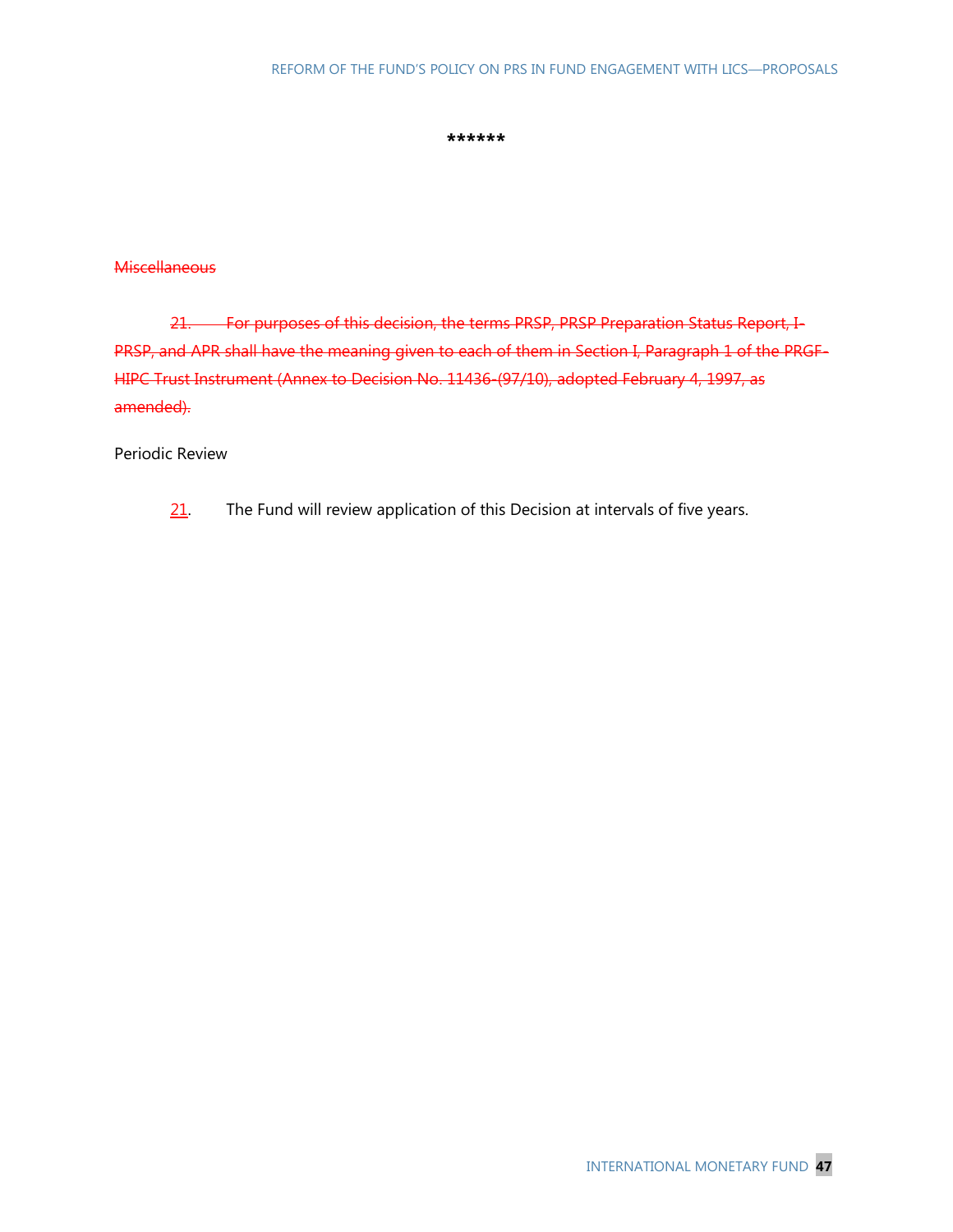## **Attachment III. Transparency Policy Decision— Redlined Version**

#### Preamble

Recognizing the importance of transparency, the Fund will strive to disclose documents and information on a timely basis unless strong and specific reasons argue against such disclosure. This overarching principle is reflected in the specific provisions of the Decision set forth below and of other Fund policies on transparency. The principle respects, and will be applied to ensure, the voluntary nature of publication of documents that pertain to member countries consistent with the need for the Fund to safeguard confidential information and with the provisions of Article XII, Section 8 of the Articles of Agreement concerning publication by the Fund of its views with respect to a member.

I. General Provisions on Authorization and Consent

1. The Managing Director shall arrange for publication by the Fund of Country Documents, Fund Policy Documents and Multi- Country Documents in accordance with the principles set forth in the attached Indicative List. Country Documents shall be documents pertaining to individual countries, including documents relating to surveillance, use of Fund resources and the Policy Support Instrument (PSI), and certain reports arising from Fund technical assistance. Documents pertaining to regional surveillance discussions on common policies of a currency union shall be considered to be Country Documents. Fund Policy Documents shall be documents on general policy issues, including but not limited to, surveillance, use of Fund resources, technical assistance and Fund administrative matters. Multi-Country Documents shall be documents covering multiple countries as further defined in paragraph 17.

2. a. The publication of Country Documents is subject to the consent of the member concerned. The publication of Fund Policy Documents requires the approval of the Executive Board. The publication of Multi-Country Documents requires the consents of the members concerned or the approval of the Executive Board, as the case may be, as set forth in paragraphs 20-26. The publication of documents jointly authored by the Fund and the World Bank requires the authorization of the World Bank.

b. Under paragraphs 3(b), 14, 21(b) and 24 of this Decision, prompt publication shall mean that a document is expected to be published no later than (a) fourteen calendar days after the Executive Board has considered the document, or (b) twenty-eight calendar days after the document has been issued to the Executive Board, whichever is later.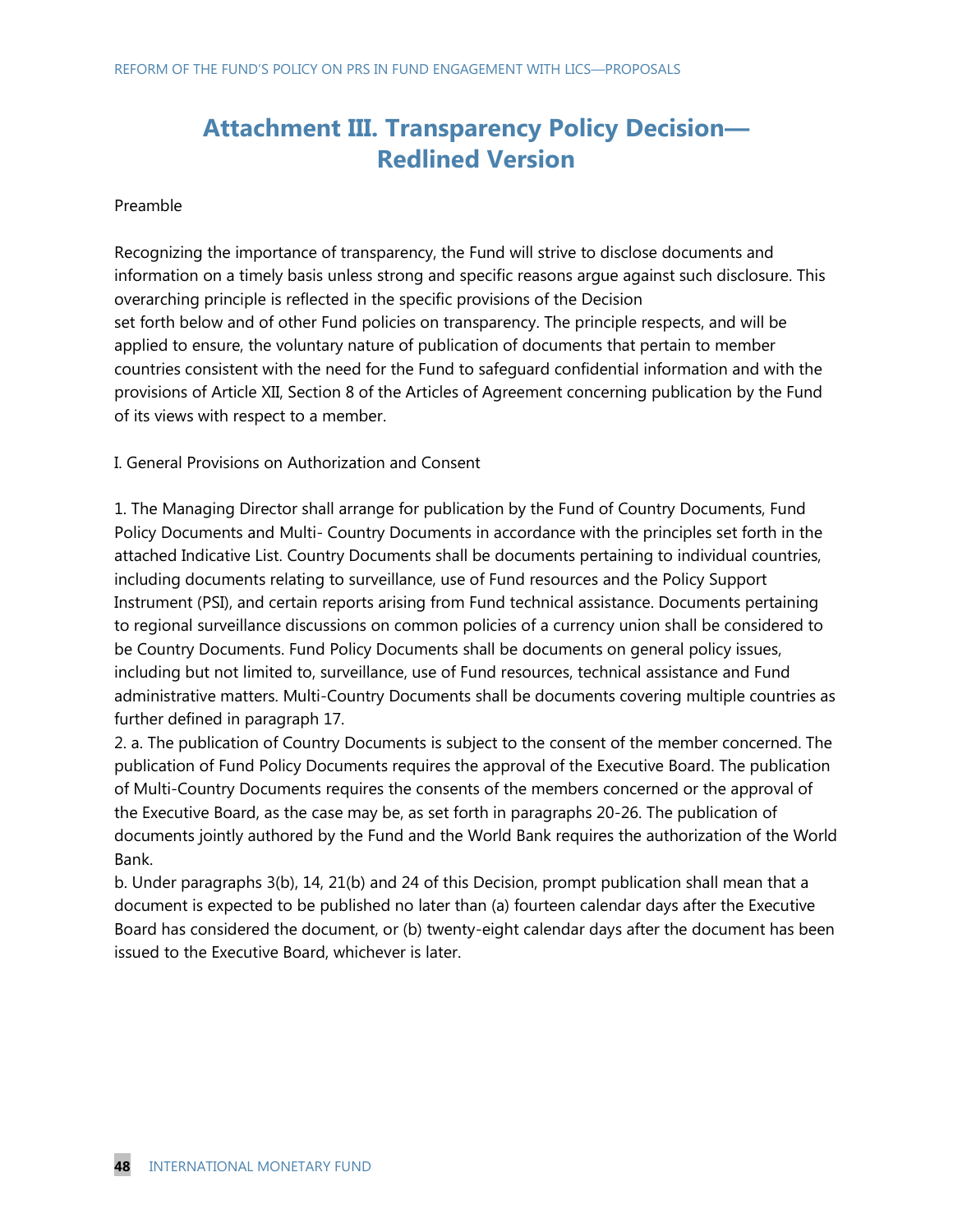#### II. Country Documents

#### A. Consent

3. a. A member's consent to Fund publication of Country Documents shall be voluntary but presumed. This presumption shall mean that the Fund encourages each member to consent to the publication by the Fund of such documents. For the purposes of encouraging members and obtaining their consent to publication, the following procedures shall apply. b. Except as otherwise provided in this Decision, Fund publication of an applicable document will occur, unless, prior to the conclusion of the Executive Board meeting at which that document is considered or the date of adoption of a decision on a lapse-of-time basis to which that document relates, the member concerned notifies the Fund that it: (i) objects to the publication of the document; or (ii) requires additional time to decide whether or not to publish; or (iii) consents to publication but subject to reaching agreement with the Fund on deletions to the document. In the absence of a notification referred to in (i), (ii), or (iii) above, Country Documents shall be published by the Fund promptly after the relevant Executive Board meeting or the date of adoption of a decision on a lapse-of-time basis to which the document relates. Members who notify the Fund as provided for in (ii) or (iii) above are expected to reach a decision on publication of the document in question within twenty-eight calendar days of the Executive Board meeting or decision. Where a member provides the Fund with a notification as provided for in (i), (ii), or (iii) above, the applicable document shall not be published unless the member's explicit consent is received by the Fund.

c. With respect to Documents 3, 5, 10 and 15-16, paragraph 3(b) will only apply if the applicable document has been circulated to the Executive Board in the context of a meeting or a proposal for lapse-of-time approval of a decision. If the document has been circulated for information only, paragraph 28 will apply and the member's explicit consent must be provided to the Fund prior to publication.

d. Paragraph 3(b) will not apply to a Press Release containing a Chairman's Statement for the use of Fund resources (Document 7), a Press Release containing a Chairman's Statement in the context of a PSI (Document 20), or a Press Release for an Article IV consultation, a regional surveillance discussion or a Board consideration of Financial System Stability Assessment (FSSA) report (Document 4). A member's consent to the publication of these documents is governed by paragraphs 11 and 12 of this Decision.

e. In respect of any document that is subject to the procedures set out in paragraph 3(b), the Secretary's cover memorandum will indicate that the document will be published promptly after the relevant Executive Board meeting or the date of adoption of a decision on a lapse-of-time basis, unless the member concerned notifies the Fund as provided for in paragraph 3(b)(i), (ii), or (iii) above.

4. a. The Managing Director will not recommend that the Executive Board approve (i) an arrangement under the Poverty Reduction and Growth Trust (PRGT) or completion of a review under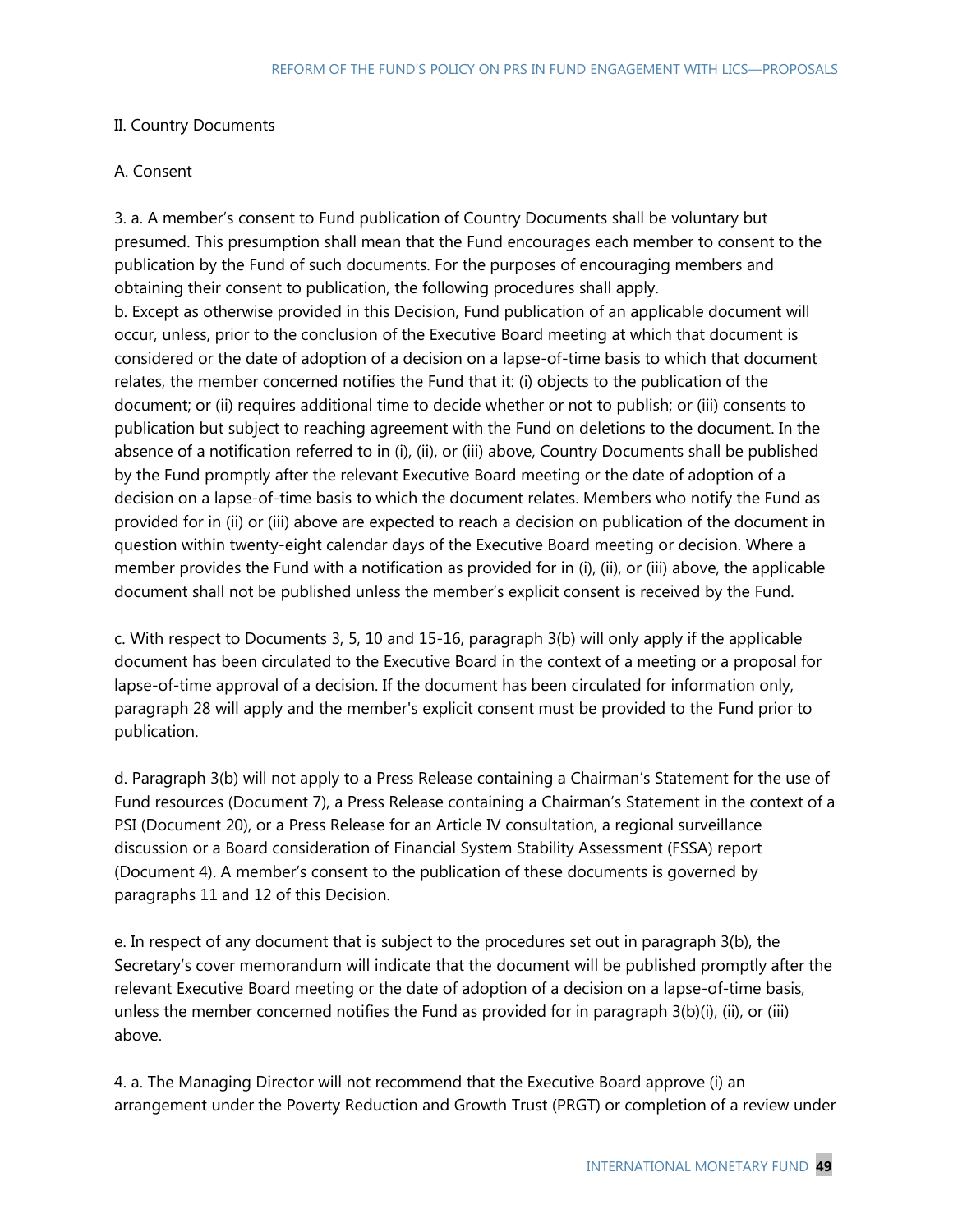such arrangement, or (ii) a Heavily Indebted Poor Countries (HIPC) decision point or completion point decision, or (iii) a member's request for a PSI or the completion of a review under a PSI, if the member concerned does not explicitly consent to the publication of its Interim Poverty Reduction Strategy Paper (I-PRSP), Poverty Reduction Strategy Paper (PRSP), PRSP preparation status report, or PRSP annual progress report (APR), or Economic Development Document (EDD) (Document 10 or Document 15, as the case may be).

b. The Managing Director will generally not recommend that the Executive Board approve a request for (i) access to resources in the General Resources Account or the PRGT, or (ii) access to Fund resources under the HIPC Trust, or (iii) assistance through a PSI, unless that member explicitly consents to the publication of the associated staff report. For purposes of this paragraph 4(b), approval of the use of the Fund's resources includes the completion of a review under an arrangement and assistance through a PSI includes the completion of a review under the PSI.

**\*\*\*\*\*\***

#### **C. Deletions and Rephrasing in Country Documents**

7. a. For purposes of publication, deletions may be made to Country Documents, except for PRSP country policy intention documents on poverty reduction strategies (Documents 10 and 15), in accordance with paragraph 8 below. Deletions should be limited to: (i) highly market-sensitive material, mainly on the outlook for exchange rates, interest rates, the financial sector, and assessments of sovereign liquidity and solvency; and (ii) material not in the public domain, on a policy the country authorities intend to implement, where premature disclosure of the operational details of the policy would, in itself, seriously undermine the ability of the member to implement those policy intentions. For purposes of this Decision, highly-market sensitive material shall mean material that (a) is not in the public domain, (b) is market relevant within the near term, and (c) is sufficiently specific to create a clear risk of triggering a disruptive market reaction if disclosed. Politically sensitive material shall not be deleted unless the material satisfies (i) or (ii) above. Information relating to any performance criterion or structural benchmark (Documents 1, 6 and 11- 12), or to any quantitative or structural benchmark (Documents 13-14), or to any assessment criterion or structural benchmark (Documents 1, and 17-19), may not be deleted, unless the information is of such character that would have enabled it to be communicated to the Fund in a side letter pursuant to Decision No. 12067-(99/108), September 22, 1999.

b. If the Managing Director determines that the proposed deletions satisfy criteria (i) or (ii) in paragraph 7(a), the Managing Director may decide that the deletions shall be accompanied by minor rephrasing of text, whenever such rephrasing would help retain maximum candor or minimize the risks of misinterpretation.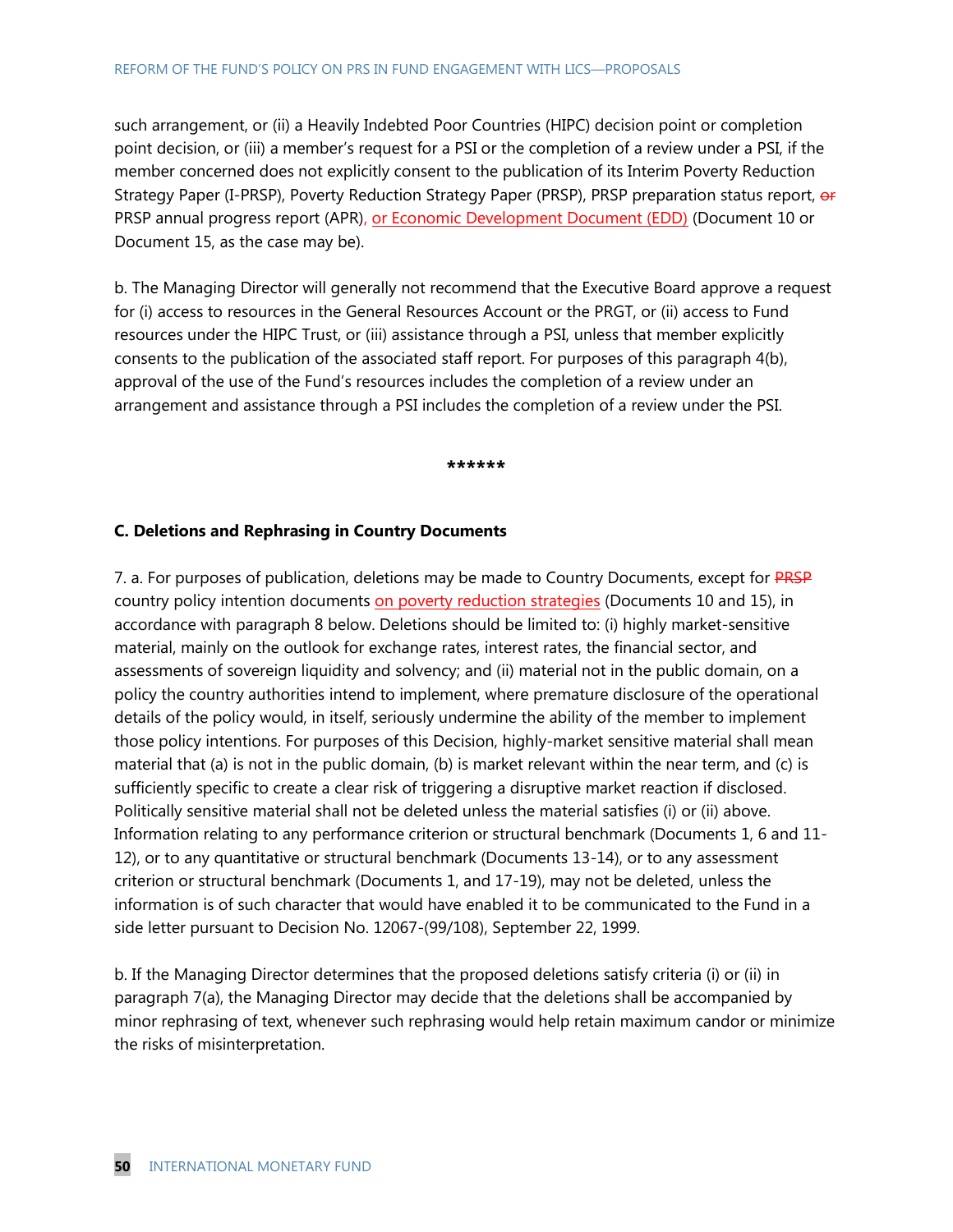8. a. Requests for deletions to a Country Document, except for PRSP country policy intentions documents on poverty reduction strategies (Documents 10 and 15) may be made by the member concerned. Except as otherwise provided in this paragraph 8, other members may also request deletions to Documents 1-3, 6, 14, and 19 if (i) the text to be deleted relates to that other member, (ii) the member to whom the document relates consents to the deletion, and (iii) the criteria set out in paragraph 7 are met. Criterion (ii) in this paragraph 8(a) shall not apply to staff reports for Article IV consultation and regional surveillance discussions (Documents 1 and 2).

b. Deletions shall be requested in writing. Such requests are expected to be communicated to the Fund no later than two business days before: (i) the Executive Board meeting at which the document is discussed or (ii) the date of adoption of a decision on a lapse-of-time basis to which the document relates. In any event, requests for deletions shall normally be made no later than (a) seven calendar days after the Executive Board has considered the document, or (b) twenty-one calendar days after the document was issued to the Executive Board, whichever is later.

c. Once approved by the Managing Director, deletions and related rephrasing shall be circulated to the Executive Board in redlined form. The modified document circulated to the Executive Board shall include the justification for each modification made.

d. Procedures for resolving disputes arising from requests for deletions are set forth below.

(i) In the case of a serious disagreement between the Managing Director and a member regarding that member's request for deletions, the Managing Director, or the Executive Director elected, appointed, or designated by that member, may refer the matter to the Executive Board.

(ii) In the case of staff reports for Article IV consultation and regional surveillance discussion (Documents 1 and 2), if the Managing Director approves deletions requested by other members, and the member to whom the document relates disagrees with the assessment of the Managing Director, the Managing Director, or the Executive Director elected, appointed, or designated by that member, may refer the matter to the Executive Board.

(iii) If the Managing Director is of the view that the requested deletions would result in a document that, if published, would undermine the overall assessment and credibility of the Fund, the Managing Director shall recommend to the Executive Board that the document not be published.

#### **\*\*\*\*\*\***

E. Press Releases in Respect of Use of Fund Resources or the Policy Support Instrument

11. After the Executive Board (i) adopts a decision regarding a member's use of Fund resources (including a decision completing a review under a Fund arrangement), or (ii) adopts a decision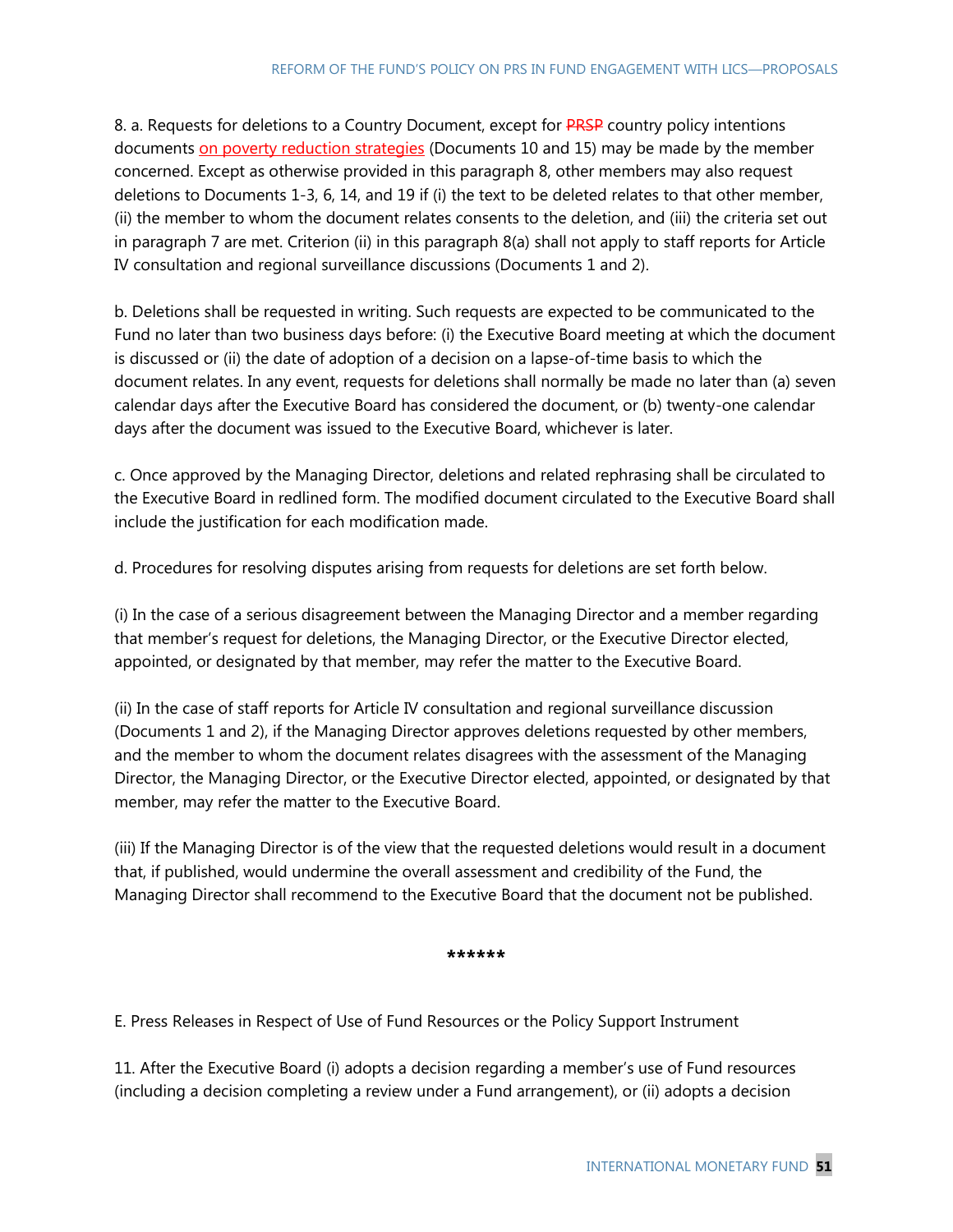approving a PSI, or conducts a review under a PSI, or (iii) completes a discussion on a member's participation in the HIPC Initiative, or (iv) completes a discussion on a member's I-PRSP, PRSP, PRSP preparation status report, or APR, or EDD in the context of the use of Fund resources or a PSI, a Press release, which will contain a Chairman's statement on the discussion, emphasizing the key points made by Executive Directors, will be issued to the public. Where relevant, the Chairman's statement will contain a summary of HIPC Initiative decisions pertaining to the member and the Executive Board's views on the member's I- PRSP, PRSP, PRSP preparation status report, or APR, or EDD in the context of use of Fund resources or a PSI. Waivers for nonobservance, or of applicability, of performance criteria, and any other matter as may be decided by the Executive Board from time to time (Document 21), and waivers for nonobservance of assessment criteria, and any other matter as may be decided by the Executive Board from time-to-time (Document 22), will be mentioned in the factual statement section of the Press Release or in a factual statement issued in lieu of a Chairman's statement as provided for in paragraph 13(b). Before a Press Release is issued, it will, if any Executive Director so requests, be read by the Chairman to the Executive Board and Executive Directors will have an opportunity to comment at that time. The Executive Director elected, appointed, or designated by the member concerned will have the opportunity to review the Chairman's statement, to propose minor revisions, if any, and to consent to its publication immediately after the Executive Board meeting. Notwithstanding the above, no Press Release published under this paragraph shall contain any reference to a discussion or decision pertaining to a member's overdue financial obligations to the Fund, where a Press Release following an Executive Board decision to limit the member's use of Fund resources because of the overdue financial obligations has not yet been issued. In the case of an Executive Board meeting pertaining solely to a discussion or decision with respect to a member's overdue financial obligations, no Chairman's statement will be published.

**\*\*\*\*\*\***

G. Non-publication of Press Releases in Selected Cases—Issuance by the Fund of Factual Statements in Lieu

13. A brief factual statement will be issued in the circumstances and within the time frames set forth in this paragraph 13.

a. With respect to the Executive Board's consideration of an Article IV consultation, a regional surveillance discussion, an FSSA report, a post-program monitoring, an ex post assessment or an ex post evaluation:

(i) If, after twenty-eight calendar days from the relevant Board consideration, a member does not consent to the publication of a Press Release pertaining to the Board consideration, a brief factual statement will be issued stating the fact of the Board's consideration of the matter.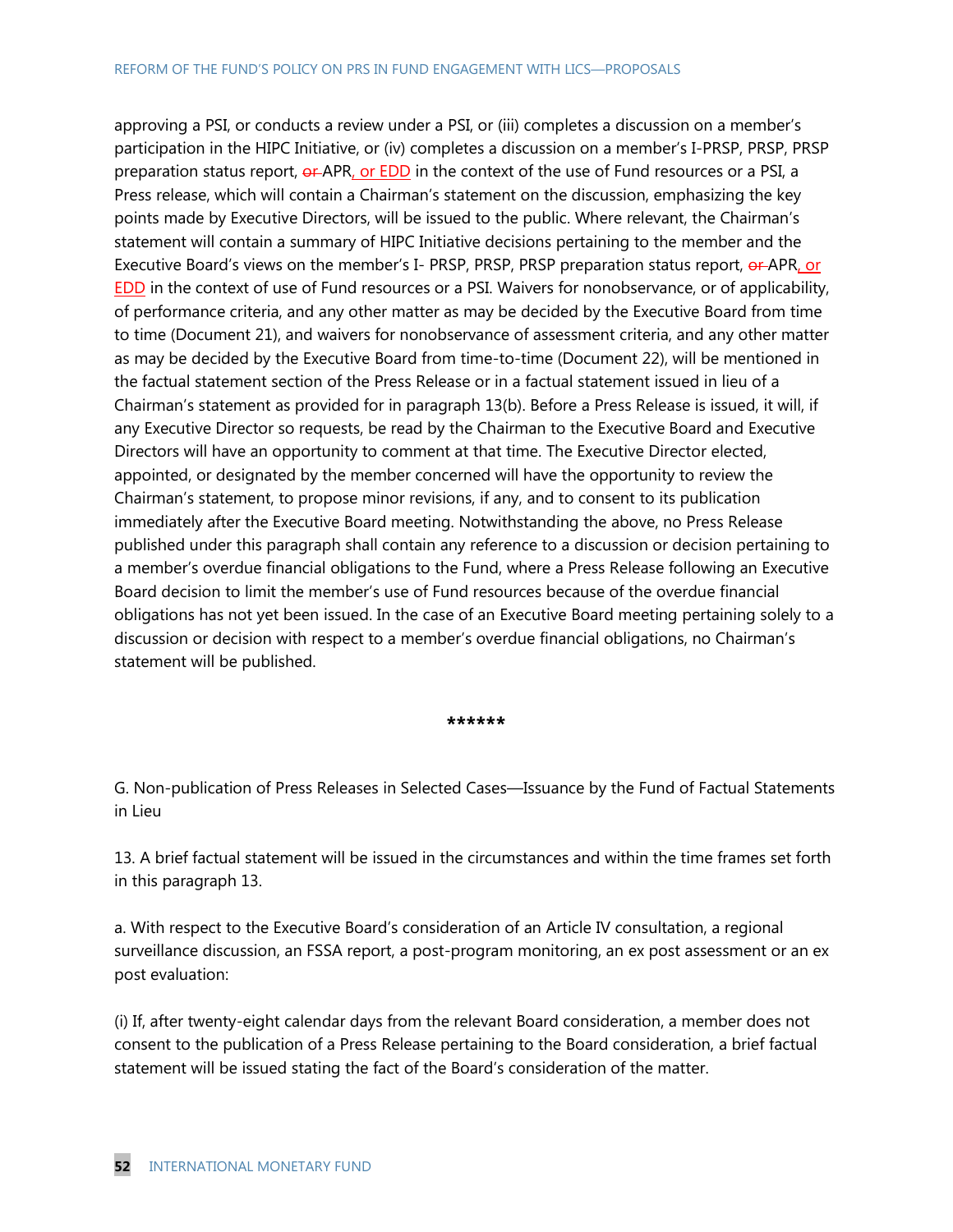(ii) If, after twenty-eight calendar days from the relevant Board consideration, the staff report has not been published, a brief factual statement will be issued stating the fact of the Board's consideration of the matter and clarifying the authorities' publication intention with respect to the staff report.

b. With respect to the Executive Board's consideration of use of Fund resources or a PSI, a brief factual statement shall be issued in accordance with the following provisions:

(i) If a member does not consent to the publication of a Press Release containing a Chairman's statement (Documents 7 and 20) under paragraph 11 where one would be applicable, or if no Chairman's statement has been issued because a decision was taken on a lapse-of-time basis, a brief factual statement will be issued immediately after the Board consideration. The factual statement will describe the Executive Board's decision relating to (a) that member's use of Fund resources (including HIPC initiative decisions (Document 8), waivers (Document 21), and consideration of PRSP documents and EDDs (Document 10), when relevant), or (b) the approval of a PSI for that member, or the conduct of a review under that member's PSI (including waivers (Document 22) and consideration of PRSP documents and EDDs (Document 15), when relevant).

(ii) With respect to the consent provisions set forth in paragraph 4(b), if, after twenty-eight calendar days from the relevant Board consideration, the staff report has not been published, a brief factual statement will be issued stating the fact of the Board's consideration of the matter and clarifying the authorities' publication intention with respect to the staff report.

**\*\*\*\*\*\***

B. Timing and Means of Fund Publication

28. Documents may be published under this decision only after their consideration by the Executive Board, except for documents that are circulated for information only including: (i) I-PRSPs, and PRSPs, and EDDs; and (ii) joint staff advisory notes (JSANs); and (iii) (ii) Reports on Observance of Standards and Codes (ROSCs) and Assessment of Financial Sector Supervision and Regulation (AFSSR) Reports. Documents under item (ii) may be published only after the stated period within which an Executive Director may request that the document be placed on the agenda of the Executive Board. Other dDocuments covered by this paragraph may be published immediately after circulation to the Executive Board.

**\*\*\*\*\*\***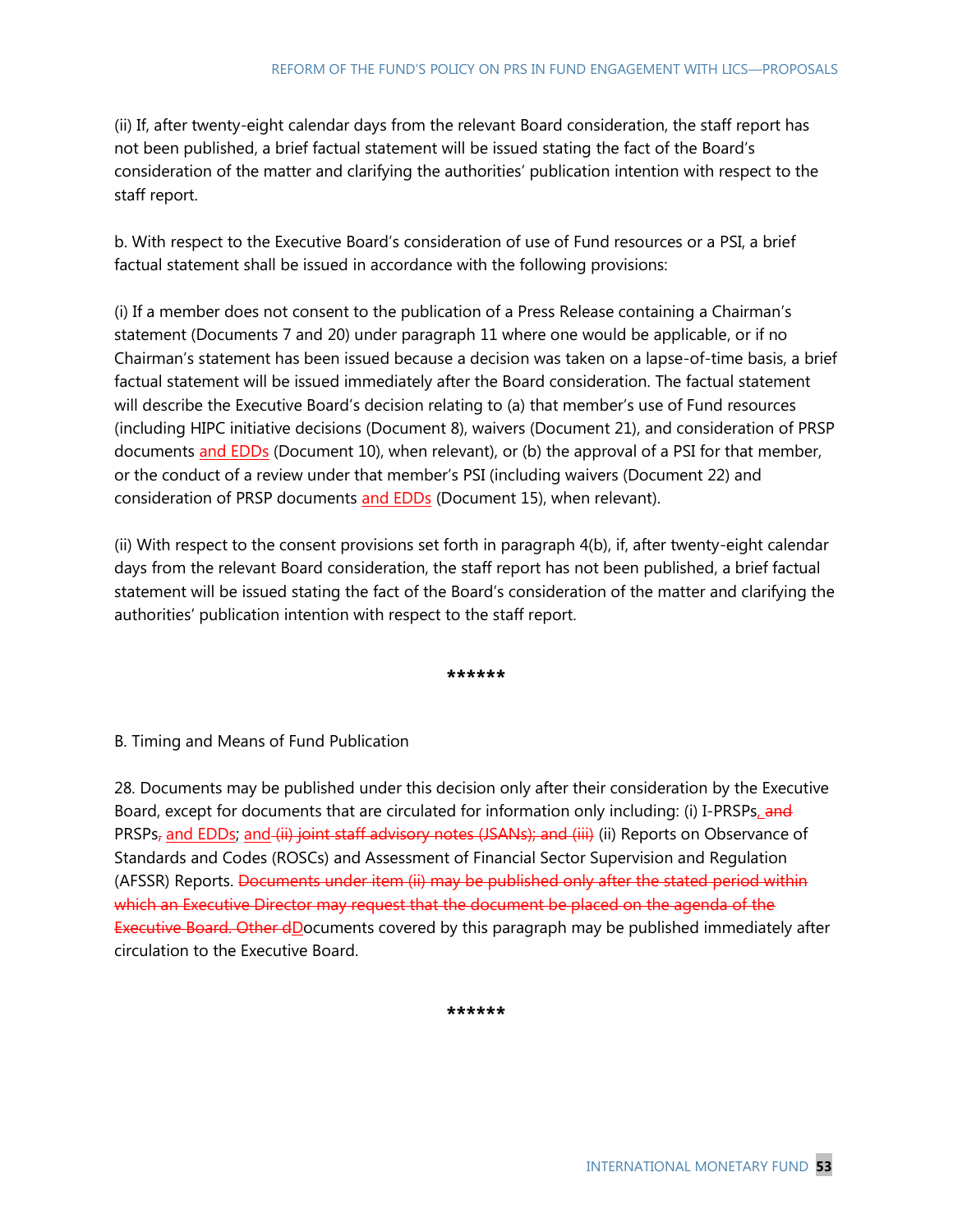Indicative List of Documents Covered by the Decision

(1) This list is indicative and is not intended to be exhaustive. Country Documents, Fund Policy Documents and Multi-Country Documents that may be created in between reviews of the Transparency Policy will be subject to this Decision, unless the Executive Board decides otherwise on a case-by-case basis.

(2) The publication rules applicable to Multi-Country Documents will be explained in the Secretary's cover memorandum for the documents.

(3) Country Documents and Fund Policy Documents pertain to individual documents. Multi- Country Documents pertain to both individual documents and material sections within individual Multi-Country Documents. Material sections shall mean whole chapters or appendices.

(4) To the extent that the coverage of any document is not clear, publication of such documents will be guided by the overarching principles set forth in the preamble to the Transparency Policy Decision.

I. Country Documents

A. Surveillance and Combined Documents

1. Staff Reports for Article IV consultations and Combined Article IV consultation/Use of Fund Resources Staff Reports, Combined Article IV consultations/PSI, and regional surveillance discussions

2. Selected Issues Papers and Statistical Appendices

3. Reports on Observance of Standards and Codes (ROSCs), Financial System Stability Assessment (FSSA) Reports, and Assessment of Financial Sector Supervision and Regulation (AFSSR) Reports

4. Press Releases following Article IV consultations, regional surveillance discussions, and standalone Board consideration of FSSA reports

B. Use of Fund Resources Documents

5. Joint Fund/World Bank Staff Advisory Notes (JSANs) on Interim Poverty Reduction Strategy Papers (I-PRSPs), Poverty Reduction Strategy Papers (PRSPs), PRSP Preparation Status Reports and PRSP Annual Progress Reports (APRs)

6. Staff Reports for Use of Fund Resources, Post-Program Monitoring, Ex Post Assessment, and Ex Post Evaluation of exceptional access arrangements (excluding staff reports dealing solely with a member's overdue financial obligations to the Fund).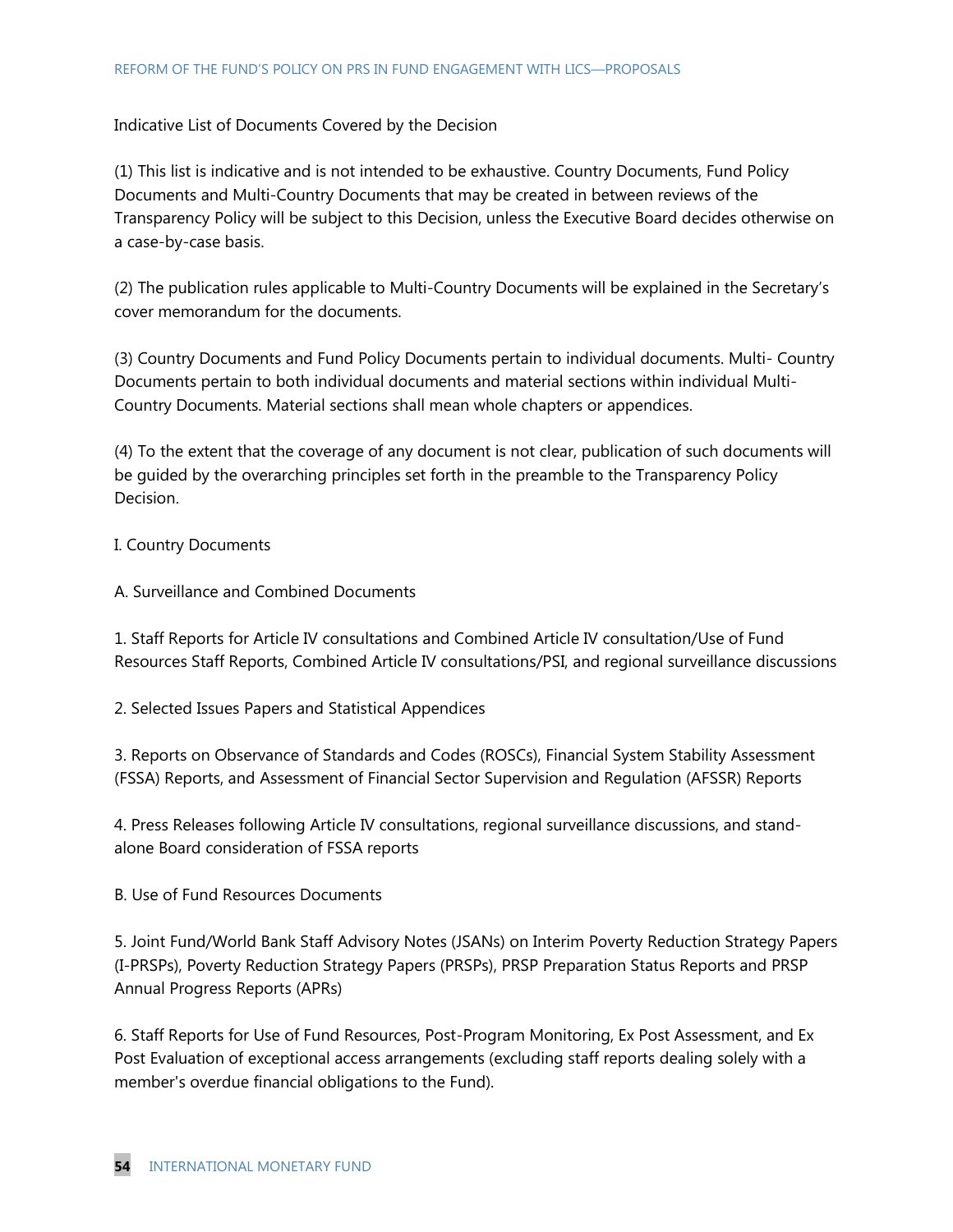7. Press Releases containing a Chairman's Statement for Use of Fund Resources

8. Preliminary, decision point, and completion point documents under the Heavily Indebted Poor Countries Initiative

9. Press Releases following Executive Board discussions on postprogram monitoring, ex post assessments or ex post evaluations

10. I-PRSPs, PRSPs, PRSP Preparation Status Reports, and APRs, and EDDs

11. Letters of Intent and Memoranda of Economic and Financial Policies (LOIs/MEFPs)

12. Technical Memoranda of Understanding (TMUs) with policy content

- C. Staff Monitored Program (SMP) Documents
- 13. LOIs/MEFPs for SMPs
- 14. Stand-alone Staff Reports on SMPs
- D. Policy Support Instrument (PSI) Documents
- 15. I-PRSPs, PRSPs, PRSP Preparation Status Reports, and APRs, and EDDs in the context of PSIs
- 16. Joint Fund/World Bank Staff Advisory Notes (JSANs) on I-PRSPs and PRSPs in the context of PSIs
- 17. Letters of Intent and Memoranda of Economic and Financial Policies (LOIs/MEFPs) for PSIs
- 18. Technical Memoranda of Understanding (TMUs) with policy content for PSIs
- 19. Staff Reports for PSIs
- 20. Press Releases containing a Chairman's Statement for PSIs
- E. Statements on Fund Decisions

21. Statements on Fund decisions on waivers of applicability, or for nonobservance, of performance criteria, and any other matter as may be decided by the Executive Board from time-to time

22. Statements on Fund decisions on waivers of nonobservance of assessment criteria, and any other matter as may be decided by the Executive Board from time-to-time

II. Fund Policy Documents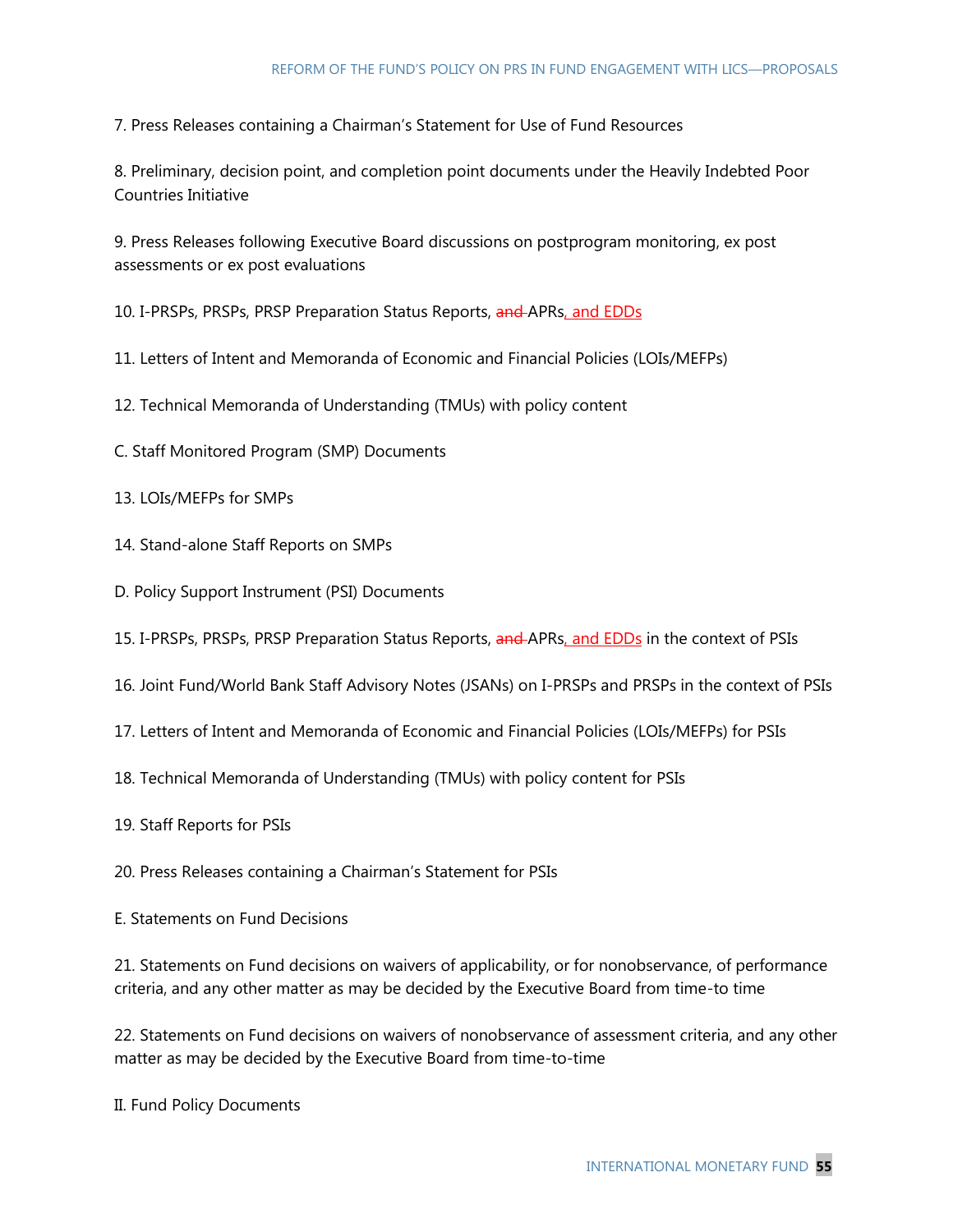- 23. Fund Policy Issues Papers
- 24. Press Releases following Executive Board consideration of policy issues
- III. Multi-Country Documents

25. Multilateral Policy Issues Documents such as, the World Economic Outlook, the Global Financial Stability Report, the Fiscal Monitor, and Spillover Reports

- 26. Press Releases following Executive Board consideration of Multilateral Policy Issues
- 27. Country Background Pages
- 28. Press Releases following Executive Board consideration of Country Background Pages
- 29. Cluster Documents
- 30. Press Releases following Executive Board consideration of Cluster Documents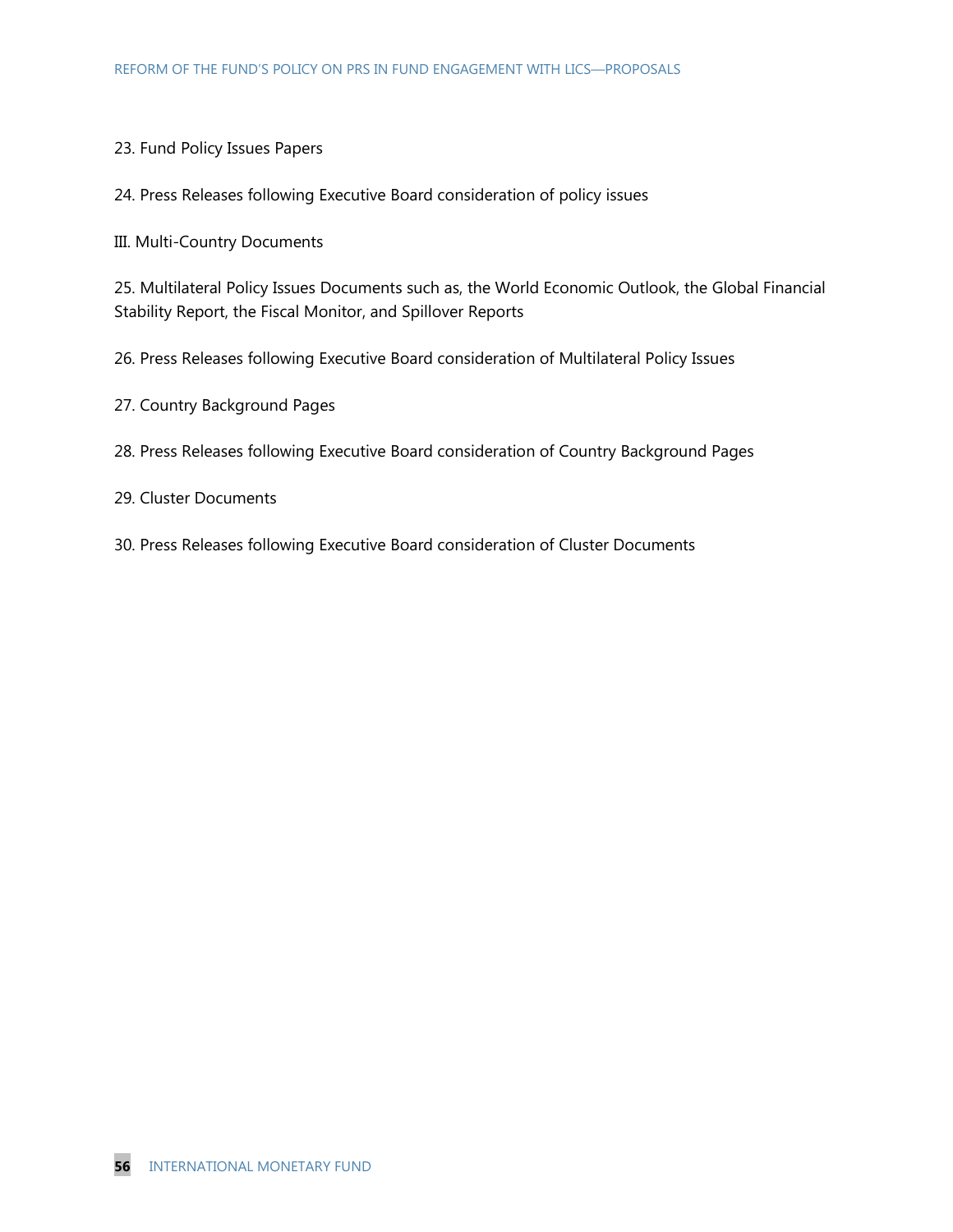## **Attachment IV. Web Posting of PRS Documentation— Redlined Version**

Web posting of Poverty Reduction Strategy Papers (PRSPs), Interim PRSPs, Annual Progress Reports of PRSPs, and PRSP Preparation Status reports and Economic Development Documents in accordance with the procedures outlined in SM/06/359 (10/25/06) shall be taken to constitute issuance of such documents to the Executive Board for the purposes of: (1) Section II, paragraphs  $1(b)(3)$  and  $1(c)(3)$ -of the Instrument to Establish the Poverty Reduction and Growth Trust, Annex to Decision No. 8759-(87/176), adopted December 18, 1987, as amended; (2) Section III, paragraph 2(c) of the Instrument to Establish a Trust for Special PRGF Operations for the Heavily Indebted Poor Countries and Interim PRGF Subsidy Operations, Annex to Decision No. 11436-(97/10), adopted February 4, 1997, as amended; and (3) paragraph 86 of the Policy Support Instrument – Framework, Decision No. 13561-(05/85), adopted October 5, 2005, as amended.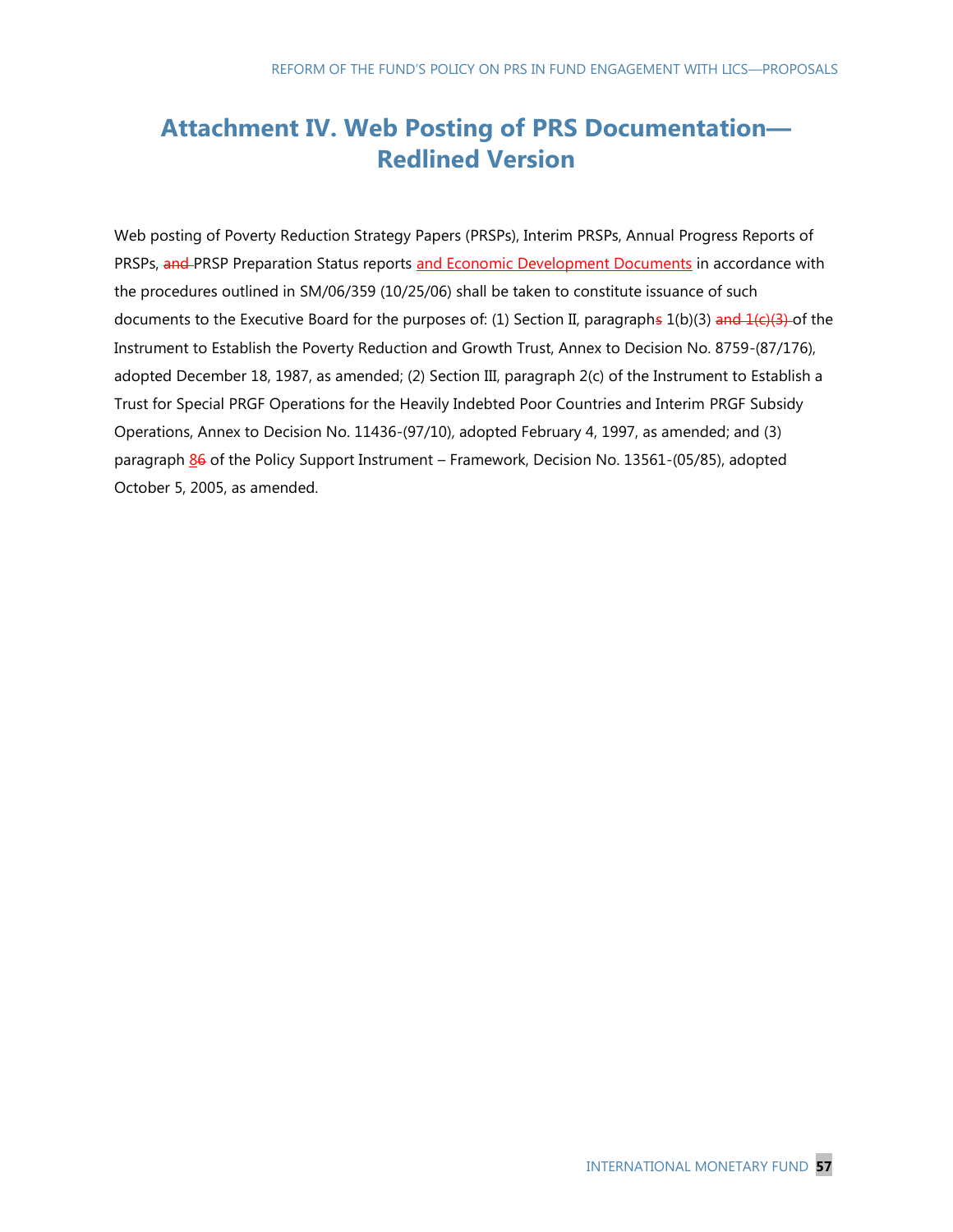## **Annex I. Evolution of the Fund's Policy on Poverty Reduction Strategies**

*Poverty reduction strategies (PRS) have been central to Fund-supported programs in lowincome countries (LICs). The Fund has made progress in streamlining the PRS process and documentation, while strengthening country ownership over time, allowing the PRS documentation to be more focused on substance and less on process.*

1. **The PRS approach was launched under the joint IMF-World Bank HIPC Initiative in 1999 and established documentation requirements centered on the Poverty Reduction Strategy Papers (PRSP) for purposes of HIPC Initiative decisions and concessional financial assistance.** The PRSP initially had to show how Fund and Bank financing supported the member's PRS and was required to be explicitly endorsed by the Executive Boards of both institutions as a basis for Fund (and Bank) concessional financial assistance.<sup>1</sup> In 2004, the requirement for a joint Bank-Fund endorsement of a member's PRS was eliminated, and rules on Interim-PRSPs, PRSP preparation status reports, PRSPs and Annual Progress Reports (APR) on PRSP implementation, which had evolved over time, were also consolidated.<sup>2</sup>

2. **The PRSP is guided by core principles that support the effectiveness of poverty reduction in PRGT-eligible countries.** PRS should be country-driven, developed and monitored with broad participation, and tailored to country circumstances, as such strategies are more likely to enjoy broad public ownership and to result in effective and sustained policy implementation. PRS should be also designed to achieve quantified medium- and long-term goals for poverty reduction, including key outcome and intermediate indicators that are needed to ensure that policies are effectively implemented and monitored. Further, regular assessments and feedbacks allow countries to identify progress made in the implementation of their strategy and corrective actions if there are substantial deviations from the strategy; these assessments are conducted by the authorities (APRs and Letter of Intent (LOI)/Memorandum of Economic and Financial Policies (MEFP)) or by Bank and Fund staff (Annual Feedback Process—AFP, Joint Staff Advisory Note—JSAN, and staff analysis in staff reports).

3. **The modalities for implementation of the PRS approach have evolved over time to take into account feedback from internal and external reviews and to adapt to a changing LIC environment.** Reforms have been in the direction of introducing flexibility in the PRSP requirements in terms of process while preserving the basic principles of the approach. In 2004, in addition to the elimination of the requirement for explicit endorsement by the Fund and Bank Boards as a basis for Fund concessional financial assistance (financing under the Poverty reduction and Growth Facility (PRGF) at that time) as noted above, the Joint Staff Assessment was replaced by the JSAN to enhance its feedback and advisory (rather than judgmental) role.<sup>3</sup> These modifications were

 $^{1}$  See IMF (1999b), IMF (1999a), and IMF (1999c).

 $2$  See IMF (2004d) and IMF (2004c).

 $3$  See IMF (2004d) and IMF (2004c). See also IMF (2004b), IMF (2004a), WB OED (2004), and IMF (2005a).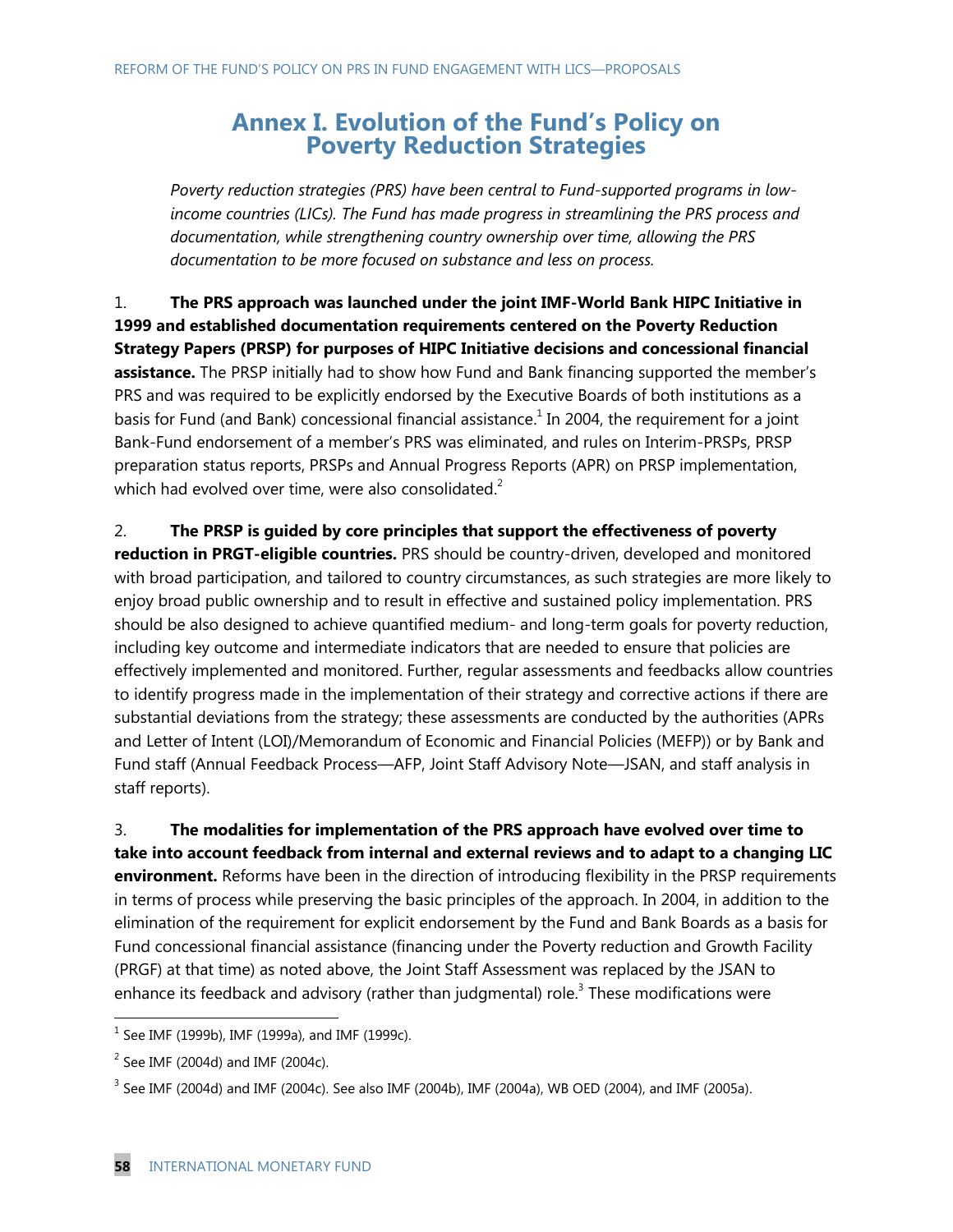intended to strengthen country ownership and separate staff assessment from the authorities' strategy, thereby addressing the perception that the World Bank and the Fund undermine country ownership by "signing off" on a country's PRS. The introduction of JSANs enhanced the candor and focus of Bank and Fund staffs' feedback on a country's PRS and eliminated the requirement for a staff statement recommending that the Fund and Bank Boards endorse the staff's assessment that the PRS was a satisfactory basis for concessional financial assistance. In 2005, PRS requirements were extended to the Policy Support Instrument (PSI).<sup>4</sup>

4. **In January 2009, a stand-alone review of JSANs further rebalanced the PRS process with more focus on substance and less on processes in the Bank and Fund**. **5** The JSAN requirements for PRS documents in the context of the enhanced HIPC Initiative remained unchanged. However, a number of changes were made to the policy on PRS documentation outside of the HIPC context. The JSAN was retained for full-PRSPs and I-PRSPs only, and replaced by a regular AFP for APRs.<sup>6</sup> The AFP could draw on existing in-country mechanisms such as implementation reviews, other suitable domestic review processes, or annual reviews of budget support groups and consultative groups/round tables.<sup>7</sup> The link between JSANs and Fund Board decisions under the PRGF and PSI was also eliminated. Staff was still expected to report on PRS developments for PRGF-eligible countries about once a year, but this was not a requirement that would hold up the Board decision of PRGF and PSI. Also, to minimize transaction costs, the report to the Board on progress in PRS was aligned with the timing of other processes (Article IV consultation staff reports, or in the staff reports for approval of a new PRGF arrangement or a PSI, or for the completion of a program review). Finally, the limit within which PRS documents should be issued to the Board for the second and subsequent reviews to be completed was relaxed by replacing the firm limit of 18 months with a "normal" limit of 18 months.

5. **Later in 2009, the review of facilities for low-income countries affirmed that program design should be aligned with the country's medium-term poverty reduction and growth objectives and that PRS documents are expected to underpin policies in all countries seeking concessional Fund support.** <sup>8</sup> All LIC instruments are designed to support economic policies rooted in country-owned strategies that aim to support poverty reduction and economic growth. The PRS documentation requirement was however made more flexible and tailored to the type of facilities: in

<sup>&</sup>lt;sup>4</sup> See Board Decision on Policy Support Instrument – Framework, Decision No. 13561-(05/85), adopted on October 5, 2005, as amended and IMF (2005b).

<sup>&</sup>lt;sup>5</sup> See IMF (2009a) and supplement.

 $6$  The JSAN for full PRSP and I-PRSP was retained.

 $^7$  By building on existing processes, the AFP aimed to strengthen in-country processes by adapting to them, thereby reducing the bureaucratic processes and transaction costs perceived in previous PRSP arrangements. The AFP covered three elements: (i) an evaluation of performance relative to PRS benchmarks and monitoring indicators; (ii) a review of the linkages between the PRS and national systems and processes (e.g., budget, monitoring, and planning); and (iii) an overview of the coming year's policy intentions, particularly, but not exclusively, as reflected in the budget.

<sup>&</sup>lt;sup>8</sup>See IMF (2009b), IMF (2009c), and IMF (2009d) and Supplements, as well as associated Chairman's summing up (BUFF/09/131, 7/28/2009).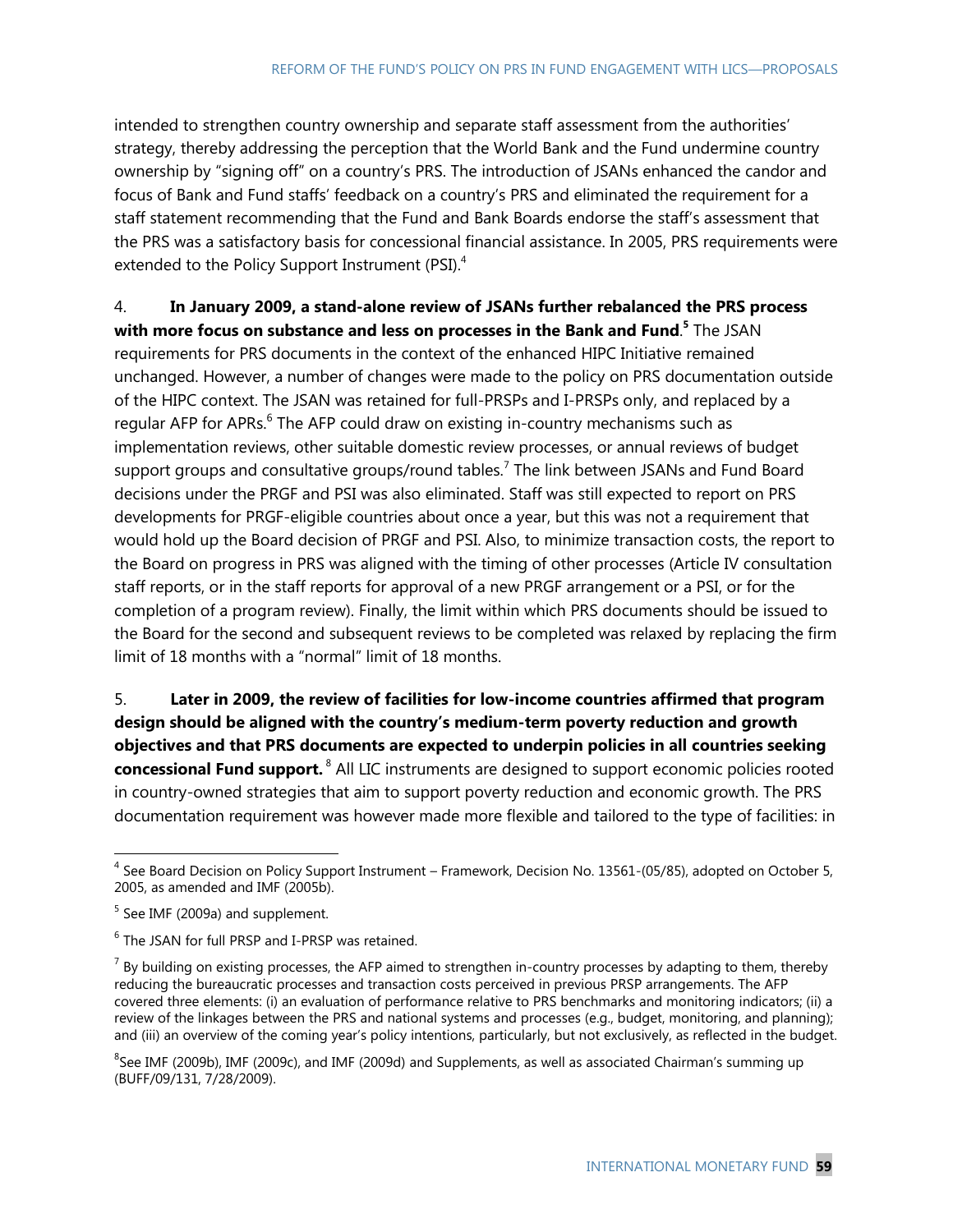particular, while LOIs for new financing requests should indicate how the program advances the country's poverty reduction and growth objectives, PRS documents are only required for programs supported by the ECF and the PSI, with greater flexibility on the timing in respect of issuance of PRS documentation to the Board. Program design includes an alignment with the country's mediumterm poverty reduction and growth objectives, and also aims to support policies that safeguard social and other priority spending.

#### 6. **The 2013 review of LIC facilities further eased PRS-related procedural requirement while focusing more on the substance of the linkage between PRS and program**

**implementation.** <sup>9</sup> Specifically, the reforms allowed a member to meet the PRSP documentation requirement with a PRSP issued to the Board not necessarily within the previous 18 months if the PRSP covered a period of 12 months from the date of completion of the relevant review under the ECF arrangements or PSI. In such a case, the member's LOI/MEFP needed to describe how the current fiscal budget, the upcoming fiscal budget (when available) and planned structural reforms advance PRS implementation. The 2013 reform allowed submission of JSANs to the Board for information rather than for discussion thus eliminating the need to have a stand-alone Board meeting to discuss a JSAN when the other related country papers would have considered on a lapse of time basis or when a country does not have a Fund-supported program and no Board papers are scheduled to be discussed in the near future.

 $9$  See IMF (2013a) and IMF (2013b).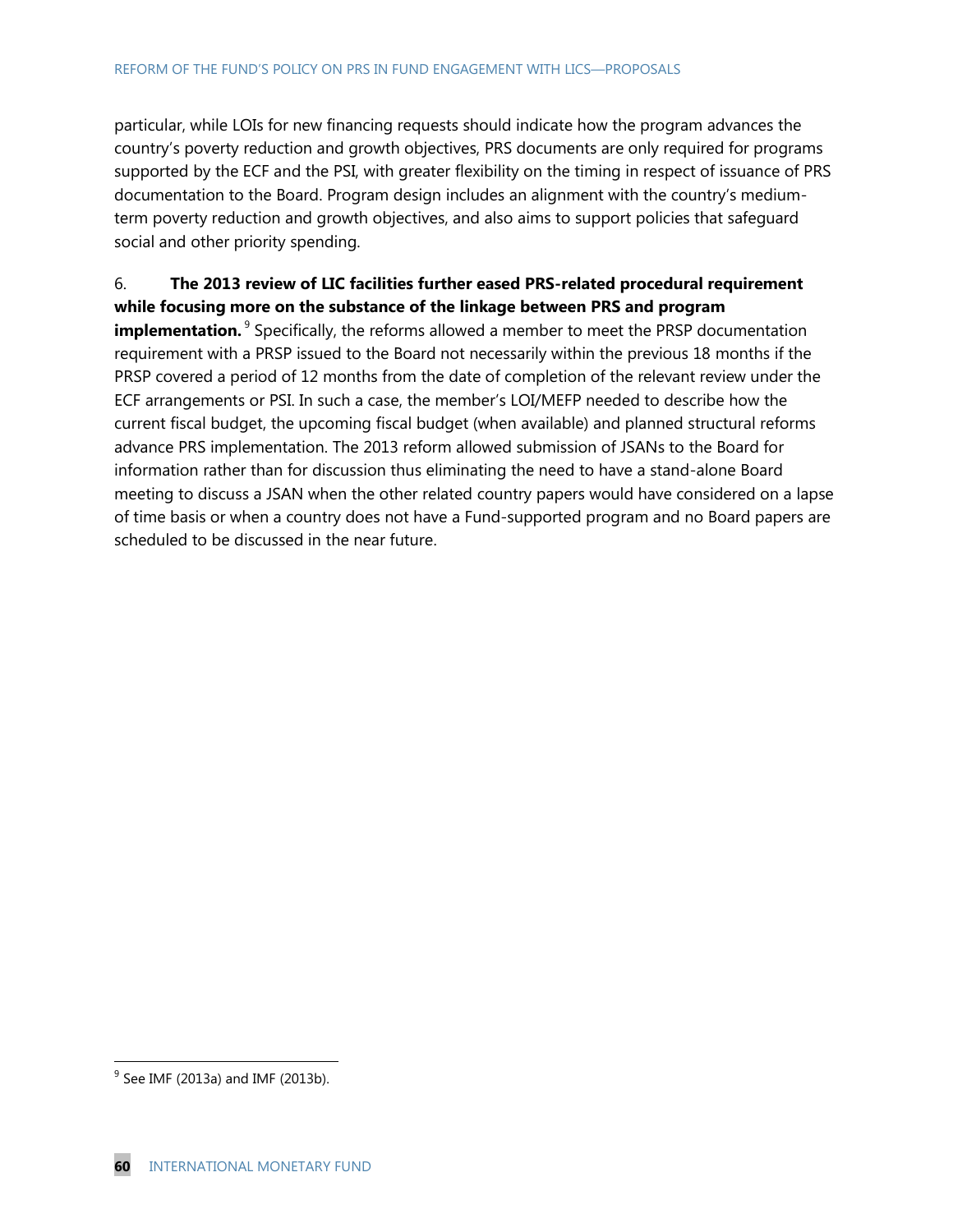## **Annex II. World Bank's New Country Engagement Approach**

The World Bank Group (WBG) has been implementing since July 2014 a new strategy for country engagement that aims at helping countries achieve the "twin goals" of eliminating extreme poverty and increasing shared prosperity in a sustainable manner. The strategy relies on a results-oriented and country-focused approach that involves widespread consultation and engagement with country authorities and stakeholders, including development partners. The approach revolves around the following elements:

- **Systematic Country Diagnostics (SCD):** The SCD presents an assessment of the constraints and opportunities faced by a country in making progress toward the twin goals. Central themes of the SCD analysis are fostering poverty reduction and inclusive growth. While not restricted to areas of current WBG activities, the SCD targets an open and forward-looking dialogue with the country. It is prepared by WBG staff in consultation with the authorities and other stakeholders.
- **Country Partnership Frameworks (CPF):** The CPF outlines a proposed program of economic and sectoral work starting from the member country's vision of its development goals as defined in its strategic documents. The CPF draws upon the SCD to develop the CPF objectives, in line with the WBG comparative advantage and the twin goals. CPFs are prepared every four to six years.
- **Performance and Learning Review (PLR), and Completion and Learning Review (CLR)**: Program implementation under a CPF is monitored every two years through PLRs. The PLR focuses on key developments and program performance, introduces midcourse adjustments, and updates the results framework. At the end of the CPF period, an assessment is completed and a CLR issued.
- **Country Engagement Note (CEN):** When uncertainties regarding medium-term objectives or program engagement prevent a full-fledged SCD and CPF, a CEN covering a period of 12 to 24 months is prepared with a focus on short-term objectives. The CEN does not have a fully developed results-based framework, and successive CENs can take place if a CPF remains inappropriate.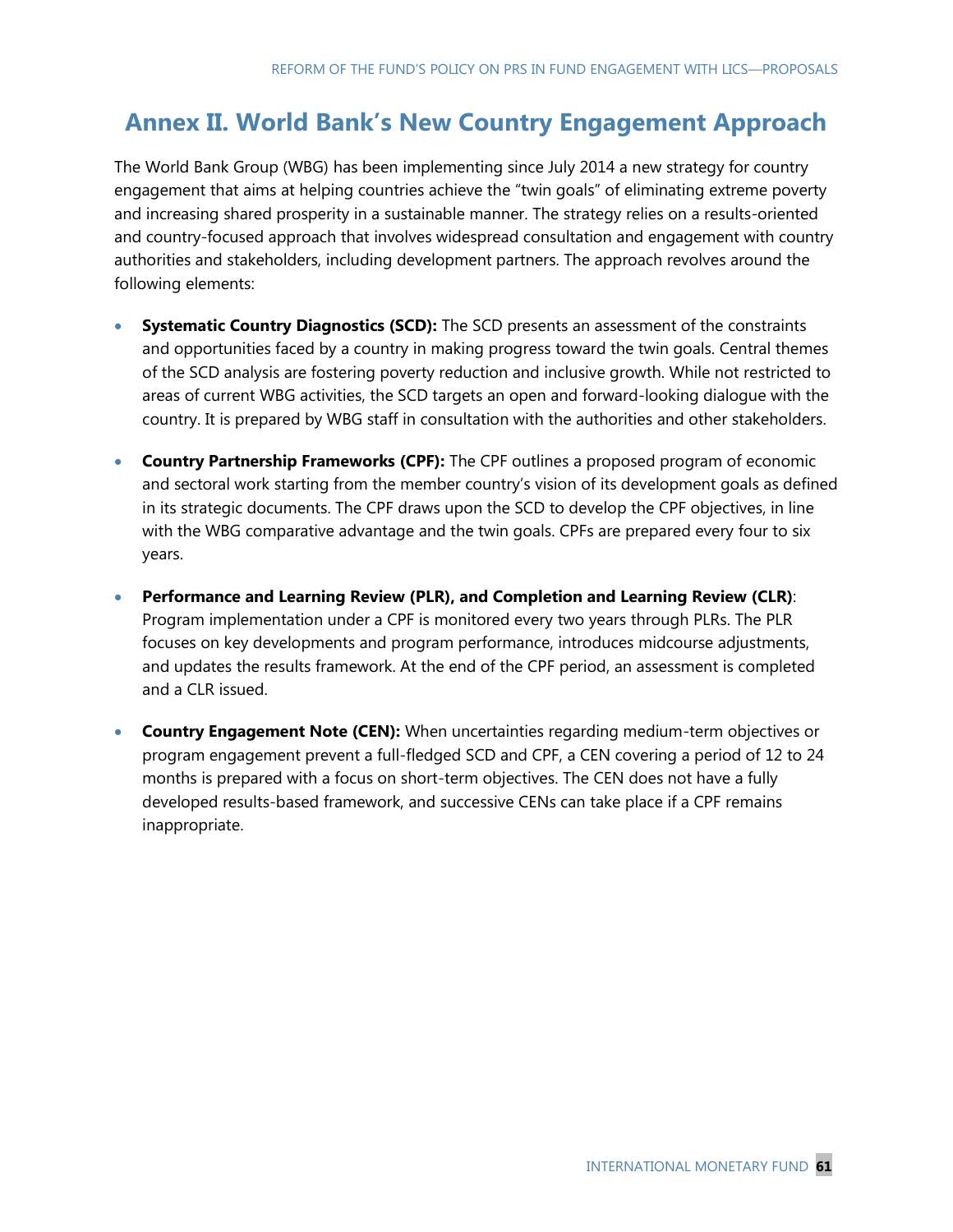## **Annex III. Status of PRS Documentation for PRGT-Eligible Countries with Fund-Supported Programs**

| Country                | Program | Program<br>Approval Date | Last PRS document issued to the Board |               |                 | Last PRSP     |                          | Comments: PRS documentation required in second half of 2015 under current<br>PRS approach |
|------------------------|---------|--------------------------|---------------------------------------|---------------|-----------------|---------------|--------------------------|-------------------------------------------------------------------------------------------|
|                        |         |                          | Type                                  | Date of issue | Expiration date | Date of issue | PRSP period              |                                                                                           |
|                        |         |                          |                                       |               | under 18        |               | coverage                 |                                                                                           |
|                        |         |                          |                                       |               | month rule      |               |                          |                                                                                           |
| <b>ECF arrangement</b> |         |                          |                                       |               |                 |               |                          |                                                                                           |
| Bangladesh             | ECF     | 4/11/2012                | <b>PRSP</b>                           | 1/30/2013     | 7/30/2014       | 1/30/2013     | FY11-FY15                | Yes: PRS document required for 5th review to take place in July 2015                      |
| <b>Burkina Faso</b>    | ECF     | 12/27/2013               | ProgRp                                | 5/15/2015     | 11/15/2016      | 6/29/2011     | 2011-2015                | No: PRS document published in past 18 months                                              |
| Burundi                | ECF     | 1/27/2012                | ProgRp                                | 7/8/2014      | 1/8/2016        | 5/18/2012     | 2012-2015                | No: PRS document published in past 18 months                                              |
| Cote d'Ivoire          | ECF     | 11/4/2011                | ProgRp                                | 5/21/2015     | 11/30/2016      | 5/24/2013     | 2012-2015                | No: PRS document published in past 18 months                                              |
| Chad                   | ECF     | 8/1/2014                 | ProgRp                                | 4/14/2015     | 10/14/2016      | 7/26/2013     | 2013-2015                | No: PRS document published in past 18 months                                              |
| Grenada                | ECF     | 6/26/2014                | PRSP                                  | $6/5/2015$ 1/ | 11/30/2016      | $6/5/2015$ 1/ | 2014-2018                | No: PRS document published in past 18 months                                              |
| Guinea                 | ECF     | 2/24/2012                | ProgRp                                | 1/30/2015     | 7/30/2016       | 5/9/2013      | 2013-2015                | No: PRS document published in past 18 months                                              |
| Ghana <sup>1/</sup>    | ECF     | 4/3/2015                 | PRSP                                  | 7/27/2012     | 1/27/2014       | 7/22/2012     | 2010-2013                | Yes: PRS document required for 2nd review to take place in late 2015                      |
| Liberia                | ECF     | 11/19/2012               | PRSP                                  | 6/19/2013     | 12/19/2014      | 6/19/2013     | 2013-2017                | No: PRSP covers 12-month forward looking period                                           |
| Malawi                 | ECF     | 7/23/2012                | ProgRp                                | 7/11/2012     | 1/11/2014       | 7/10/2012     | 2011-2016                | No: PRSP covers 12-month forward looking period                                           |
| Mali                   | ECF     | 12/18/2013               | ProgRp                                | 6/17/2014     | 12/17/2015      | 4/18/2013     | 2012-2017                | No: PRSP covers 12-month forward looking period and Progress Report issued                |
| Niger                  | ECF     | 3/16/2012                | PRSP                                  | 3/14/2013     | 9/14/2014       | 3/14/2013     | 2012-2015                | Yes: PRS document required for 2nd review to take place in late 2015                      |
| Sao Tome e Principe 2/ | ECF     | 7/20/2012                | PRSP                                  | 1/13/2014     | 7/13/2015       | 12/14/2012    | 2012-2016                | No: PRSP covers 12-month forward looking period                                           |
| Sierra Leone           | ECF     | 10/21/2013               | PRSP                                  | 8/23/2013     | 2/23/2015       | 8/23/2013     | 2013-2018                | No: PRSP covers 12-month forward looking period                                           |
| Solomon Islands        | ECF     | 12/7/2012                | I-PRSP                                | 12/23/2013    | 6/23/2015       |               | $\overline{\phantom{a}}$ | Yes: PRS document required for 4th review                                                 |
| Yemen, Republic of 3/  | ECF     | 9/2/2014                 | ProgRp                                | 5/23/2006     | 11/23/2007      | 7/16/2002     | 2003-2005                | Yes: PRS document required if 2nd review takes place in 2015                              |
| Kyrgyz Republic 4/     | ECF     | 4/8/2015                 | PRSP                                  | 6/13/2014     | 12/13/2015      | 6/13/2014     | 2013-2017                | No: PRSP covers 12-month forward looking period and issued within 18 months               |
| PSI                    |         |                          |                                       |               |                 |               |                          |                                                                                           |
| Mozambique             | PSI     | 6/24/2013                | ProgRp                                | 5/30/2014     | 11/30/2015      | 5/25/2011     | 2011-2014                | No: PRS document published in past 18 months                                              |
| Rwanda                 | PSI     | 12/2/2013                | PRSP                                  | 6/6/2013      | 12/6/2014       | 6/6/2013      | 2013-2018                | No: PRSP covers 12-month forward looking period                                           |
| Tanzania               | PSI     | 7/16/2013                | ProgRp                                | 2/24/2015     | 8/24/2016       | 1/11/2011     | 2010/11-14/15            | No: PRS document published in past 18 months                                              |
| Uganda                 | PSI     | 6/28/2013                | ProgRp                                | 11/21/2014    | 5/21/2016       | 4/1/2010      | 2010/11-14/15            | No: PRS document published in past 18 months                                              |

Source: IMF country teams, MONA database

1/ Expected date of issuance to the Board.

2/ A new ECF program is currently being discussed. The ECF arrangement, currently in place, went off track and is set to expire on July 19, 2015, with four reviews outstanding.

3/ The first review was originally scheduled for 4/15/2015, but it has not been completed yet.

4/ Ghana and Kyrgyz Republic ECF were approved in April, 2015 and have not completed a review yet, but Ghana's second review under the ECF arrangement in 2015 will require PRS documentation.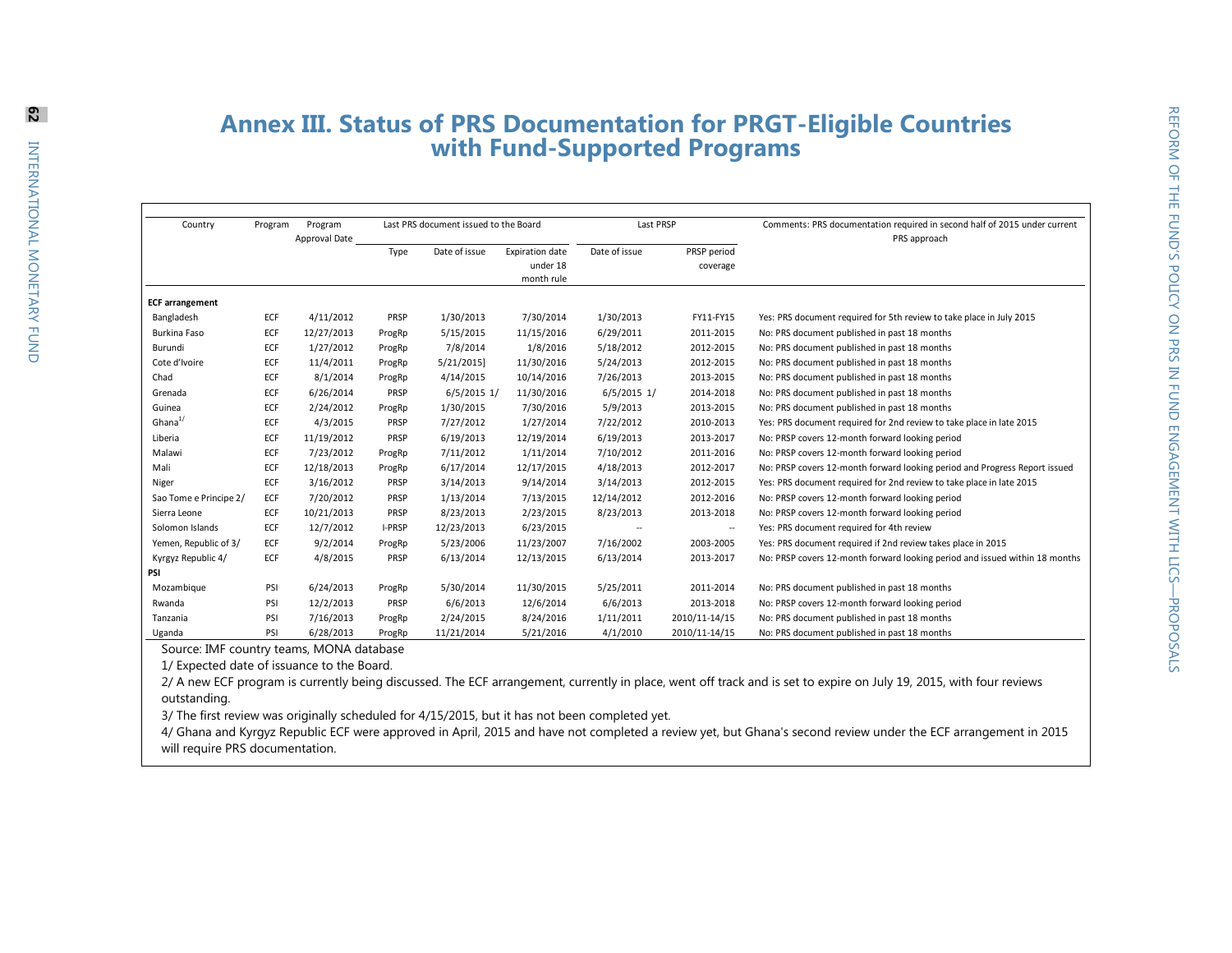### **Annex IV. Comparison of Current and Proposed PRS Documentation Requirements**

| <b>PRS Documentation Requirements</b>                                                                                                                                                                                                                                                                                                                                                                                                                                                                                                                                                                                                                                                                                                                                                       |                                                                                                                                                                                                                                                              |  |  |  |  |  |
|---------------------------------------------------------------------------------------------------------------------------------------------------------------------------------------------------------------------------------------------------------------------------------------------------------------------------------------------------------------------------------------------------------------------------------------------------------------------------------------------------------------------------------------------------------------------------------------------------------------------------------------------------------------------------------------------------------------------------------------------------------------------------------------------|--------------------------------------------------------------------------------------------------------------------------------------------------------------------------------------------------------------------------------------------------------------|--|--|--|--|--|
| <b>Current policy</b>                                                                                                                                                                                                                                                                                                                                                                                                                                                                                                                                                                                                                                                                                                                                                                       | <b>Proposed policy</b>                                                                                                                                                                                                                                       |  |  |  |  |  |
| PRS documentation under the HIPC Initiative                                                                                                                                                                                                                                                                                                                                                                                                                                                                                                                                                                                                                                                                                                                                                 |                                                                                                                                                                                                                                                              |  |  |  |  |  |
| At the decision point, a member country shall have a satisfactory PRS<br>set out in an I-PRSP, PRSP preparation status report, PRSP, or APR, that<br>has been issued to the Executive Board normally within the previous<br>12 months but in any case within the previous 18 months, and has<br>been the subject of an analysis in a JSAN also issued to the Board. For<br>a completion point, the country shall have prepared a PRSP and<br>implemented satisfactorily the strategy therein described for at least<br>one year by the completion point as evidenced by an APR that has<br>been issued to the Board normally within the previous 12 months but<br>in any case within the previous 18 months, and has been the subject of<br>an analysis in a JSAN also issued to the Board. | No change.                                                                                                                                                                                                                                                   |  |  |  |  |  |
| PRS documentation for purposes of ECF arrangements and PSIs                                                                                                                                                                                                                                                                                                                                                                                                                                                                                                                                                                                                                                                                                                                                 |                                                                                                                                                                                                                                                              |  |  |  |  |  |
| PRS documentation comprises of I-PRSP, PRSP preparation status<br>report, PRSP and APR.                                                                                                                                                                                                                                                                                                                                                                                                                                                                                                                                                                                                                                                                                                     | PRS documentation provided by an Economic Development Document<br>(EDD). EDD could be an existing national development plan or a new<br>document meeting the minimum standards and expected to follow<br>good practice guidelines.                           |  |  |  |  |  |
| Potentially frequent submission of PRS documentation. Reviews can<br>proceed with PRSP, I-PRSP, PRSP preparation status report or APR<br>issued within normally previous 18 months.                                                                                                                                                                                                                                                                                                                                                                                                                                                                                                                                                                                                         | Less frequent PRS documentation. PRS documentation potentially<br>remains valid for completing a review up to 5 years (maximum of 6<br>years under special circumstances).                                                                                   |  |  |  |  |  |
| Where PRSP, I-PRSP, PRSP preparation status report or APR not issued<br>within previous 18 months, a PRSP should be in place with 12 months<br>of forward-looking coverage.                                                                                                                                                                                                                                                                                                                                                                                                                                                                                                                                                                                                                 | No requirement for 12-month forward-looking coverage of PRS<br>documentation.                                                                                                                                                                                |  |  |  |  |  |
| PRS documentation for ECF arrangements and PSIs is required for 2 <sup>nd</sup><br>and subsequent review.                                                                                                                                                                                                                                                                                                                                                                                                                                                                                                                                                                                                                                                                                   | PRS documentation would be required for the $1st$ and subsequent<br>review.                                                                                                                                                                                  |  |  |  |  |  |
| Countries required to present in the LOI/MEFP a detailed statement of<br>the policies and measures during the next 12 months (or up to the<br>remaining period of the arrangement), and how the program advances<br>the country's poverty reduction and growth objectives.                                                                                                                                                                                                                                                                                                                                                                                                                                                                                                                  | No change.                                                                                                                                                                                                                                                   |  |  |  |  |  |
| PRS documentation issued within the previous 18 months is subject to<br>staff analysis, including in a staff Report.                                                                                                                                                                                                                                                                                                                                                                                                                                                                                                                                                                                                                                                                        | PRS documentation submitted to the Board would remain subject to<br>staff analysis in a staff report. In addition, Bank assessment letters<br>would be requested for new PRS documentation, with Fund<br>assessment separately provided in the staff report. |  |  |  |  |  |
| While not required for Fund decisions on ECF and PSI support, outside<br>a HIPC context, Joint Bank-Fund staff assessment of PRSPs and I-PRSPs<br>through JSANs are to be prepared and issued to the Board within 4<br>months of the transmittal of these documents.                                                                                                                                                                                                                                                                                                                                                                                                                                                                                                                        | The existing JSAN requirement would be terminated (except for<br>I-PRSP, PRSP, PRSP Preparation Status Report, and APR under the HIPC<br>Initiative).                                                                                                        |  |  |  |  |  |
| Participatory process required in PRSP.                                                                                                                                                                                                                                                                                                                                                                                                                                                                                                                                                                                                                                                                                                                                                     | Participatory process would be encouraged but not required in new<br>PRS documentation.                                                                                                                                                                      |  |  |  |  |  |
| PRS implementation reviewed by a member in APR. While not a<br>requirement for ECF and PSI support, a "good practice" approach is a<br>staff assessment of APRs in context of Annual Feedback Process.                                                                                                                                                                                                                                                                                                                                                                                                                                                                                                                                                                                      | PRS implementation would be described in member's LOI/MEFP, and<br>assessed by staff through a good practice of a PRSP Implementation<br>Review (PIR) to take place by the $4th$ review under the Fund-supported<br>program. APRs are no longer required.    |  |  |  |  |  |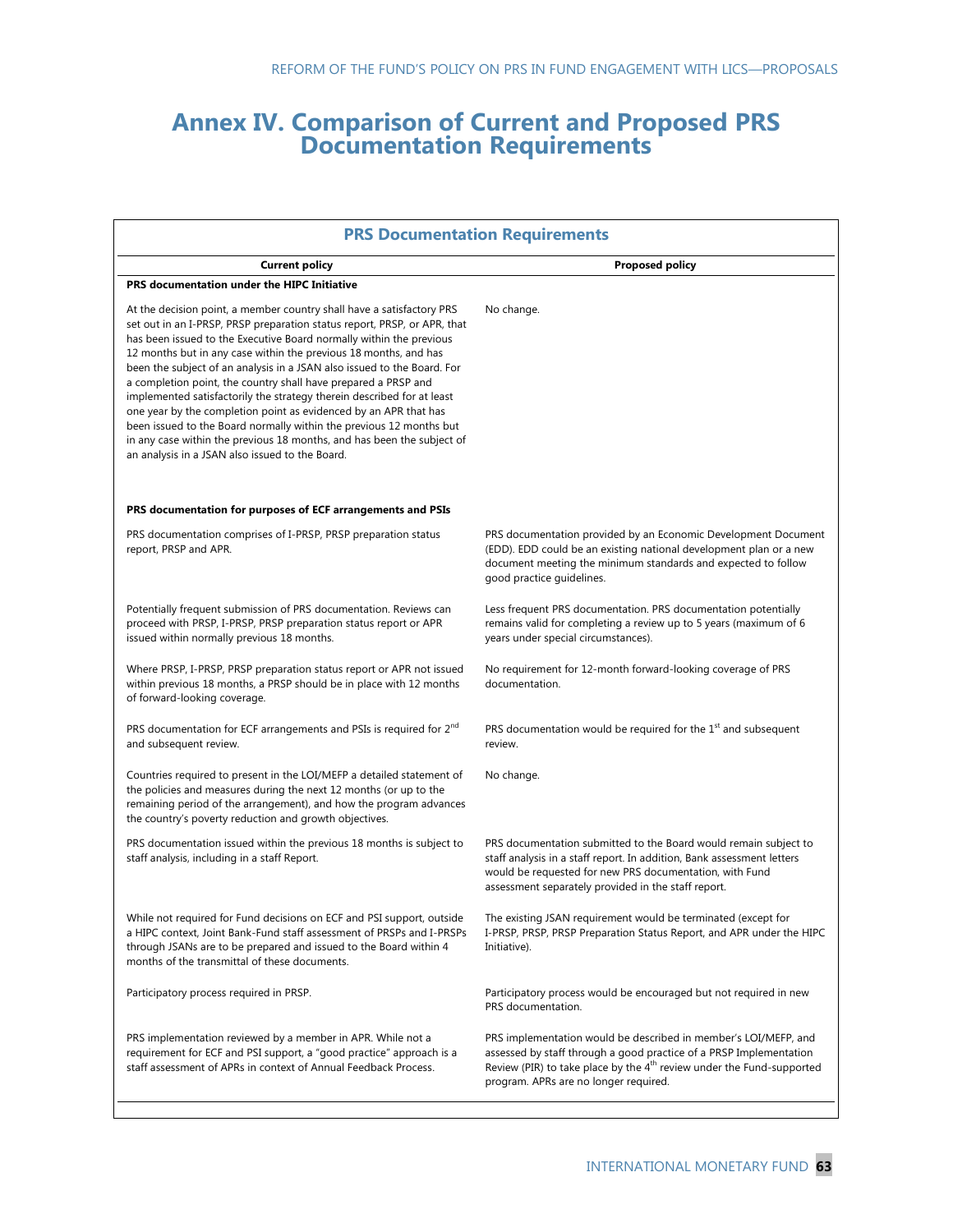### **References**

- International Monetary Fund, 1999a, "HIPC Initiative—Strengthening the Link Between Debt Relief [and Poverty Reduction](https://www.imf.org/external/np/hipc/0899/link.pdf)" (Washington).
- ———, 1999b, "[Concluding Remarks by the Chairman on](http://www.imf.org/external/np/pdr/prsp/1999/991221.htm) *"*Poverty Reduction Strategy Papers— [Operational Issues and Poverty Reduction and Growth Facility](http://www.imf.org/external/np/pdr/prsp/1999/991221.htm)—Operational Issues" (Washington).
- ——, 1999c, "[The Poverty Reduction and Growth Facility](http://www.imf.org/external/np/pdr/prsp/poverty2.htm)—Operational Issues" (Washington).
- ——, 2004a, "Report on the Evaluation of Poverty Reduction Strategy Papers and the Poverty [Reduction and Growth Facility,](http://www.imf.org/external/np/ieo/2004/prspprgf/eng/)" IEO (Washington).
- ——, 2004b, "[Poverty Reduction Strategy Papers](https://www.imf.org/external/np/prspgen/2004/092004.pdf)—Progress in Implementation" (Washington).
- ———, 2004c, "<u>Poverty Reduction Strategy Papers—Proposed Amendments to the PRGT Trust and</u> [PRGT-HIPC Trust Instrument](http://www.imf.org/external/np/prsp/2004/110404.htm)" (Washington).
- ———, 2004d, [Acting Chair's Summing up on "Poverty Reduction Strategy](http://www.imf.org/external/np/sec/pn/2004/pn04113.htm) Papers—Progress in [Implementation](http://www.imf.org/external/np/sec/pn/2004/pn04113.htm)" (Washington).
- ———, 2005a, "[Poverty Reduction Strategy Documents](http://www.imf.org/external/np/pp/eng/2005/063005.htm)—Updated Staff Guidance" (Washington).
- ———, 2005b, "[Implementation on Policy Support Instrument](http://www.imf.org/external/np/pp/eng/2005/090205.htm)" (Washington).
- ———, 2009a, "Joint Staff Advisory Notes (JSANs)—[Proposed Amendments to Streamline](http://www-wds.worldbank.org/external/default/WDSContentServer/WDSP/IB/2009/01/22/000333038_20090122011312/Rendered/PDF/471760BR0Box331y10IDA1SecM200910011.pdf)  [Modalities](http://www-wds.worldbank.org/external/default/WDSContentServer/WDSP/IB/2009/01/22/000333038_20090122011312/Rendered/PDF/471760BR0Box331y10IDA1SecM200910011.pdf)" (Washington).
- —, 2009b, "The Fund's Facilities an[d Financing Framework for Low-Income Countries](http://www.imf.org/external/np/pp/eng/2009/022509.pdf)" (Washington).
- ———, 2009с, "<u>[A New Architecture of Facilities for Low-Income Countries](http://www.imf.org/external/np/pp/eng/2009/062609.pdf)</u>" (Washington).
- ———, 2009d, "A New Architecture of Facilities for Low-[Income Countries and Reform of the Fund's](http://www.imf.org/external/np/pp/eng/2009/072009.pdf)  Concessional Financing Framework—[Supplementary Information and Revised Proposed](http://www.imf.org/external/np/pp/eng/2009/072009.pdf)  [Decision](http://www.imf.org/external/np/pp/eng/2009/072009.pdf)" (Washington).